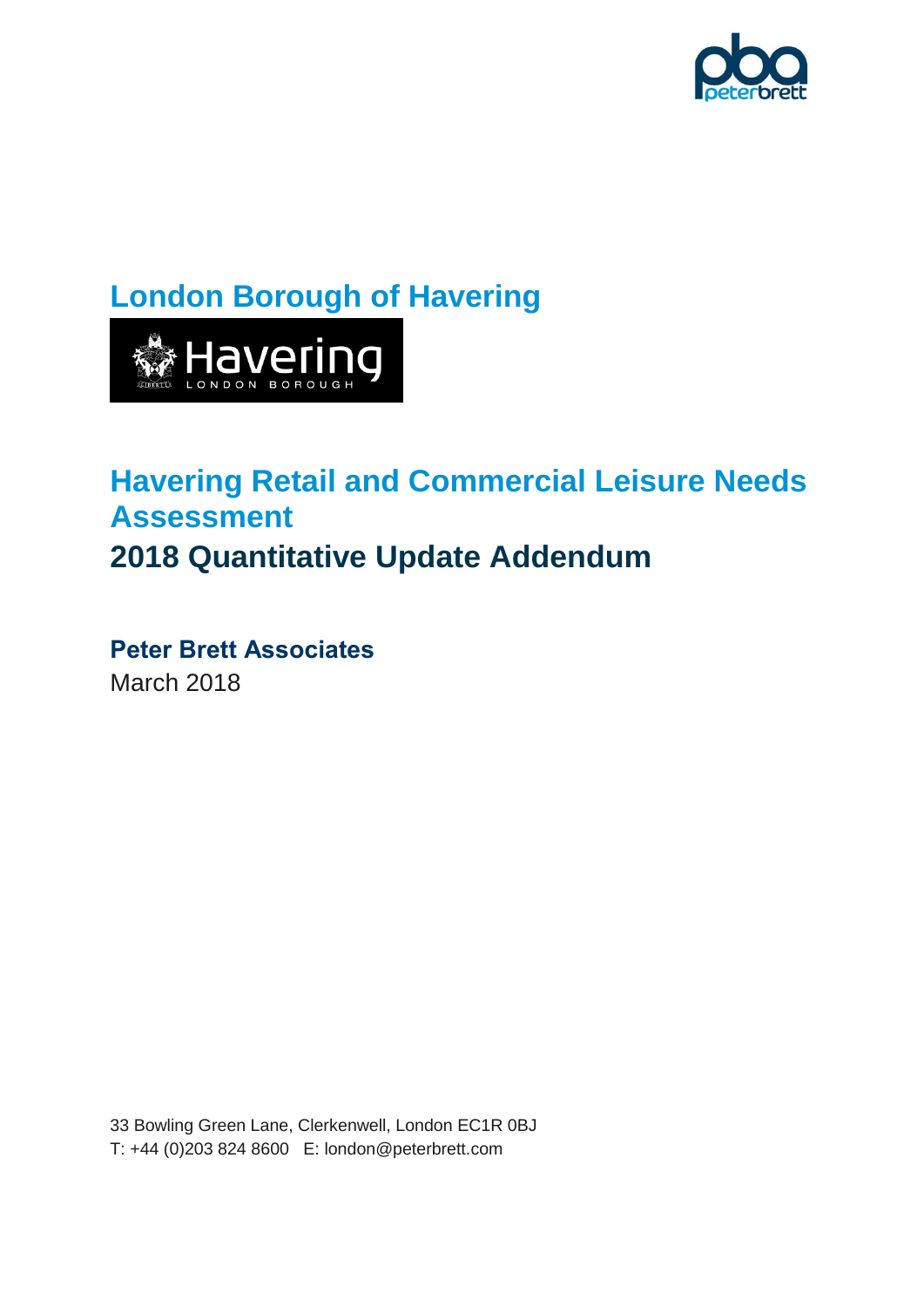

#### Project Ref 30904

|                                                 | <b>Name</b>  | <b>Position</b>  | <b>Signature</b> | <b>Date</b> |  |  |  |
|-------------------------------------------------|--------------|------------------|------------------|-------------|--|--|--|
| <b>Prepared by</b>                              | Cathy Hall   | Senior Associate | CН               | 2.3.18      |  |  |  |
| <b>Reviewed by</b>                              | Cathy Hall   | Senior Associate | <b>CH</b>        | 2.3.18      |  |  |  |
| Approved by                                     | Kieran Rushe |                  | KR.              | 19.3.18     |  |  |  |
| For and on behalf of Peter Brett Associates LLP |              |                  |                  |             |  |  |  |

 prepared for the client and Peter Brett Associates LLP accepts no responsibility of whatsoever nature Peter Brett Associates LLP disclaims any responsibility to the client and others in respect of any matters outside the scope of this report. This report has been prepared with reasonable skill, care and diligence within the terms of the contract with the client and taking account of the manpower, resources, investigations and testing devoted to it by agreement with the client. This report has been to third parties to whom this report or any part thereof is made known. Any such party relies upon the report at their own risk.

© Peter Brett Associates LLP 2018

**.** 

#### **THIS REPORT IS FORMATTED FOR DOUBLE-SIDED PRINTING.**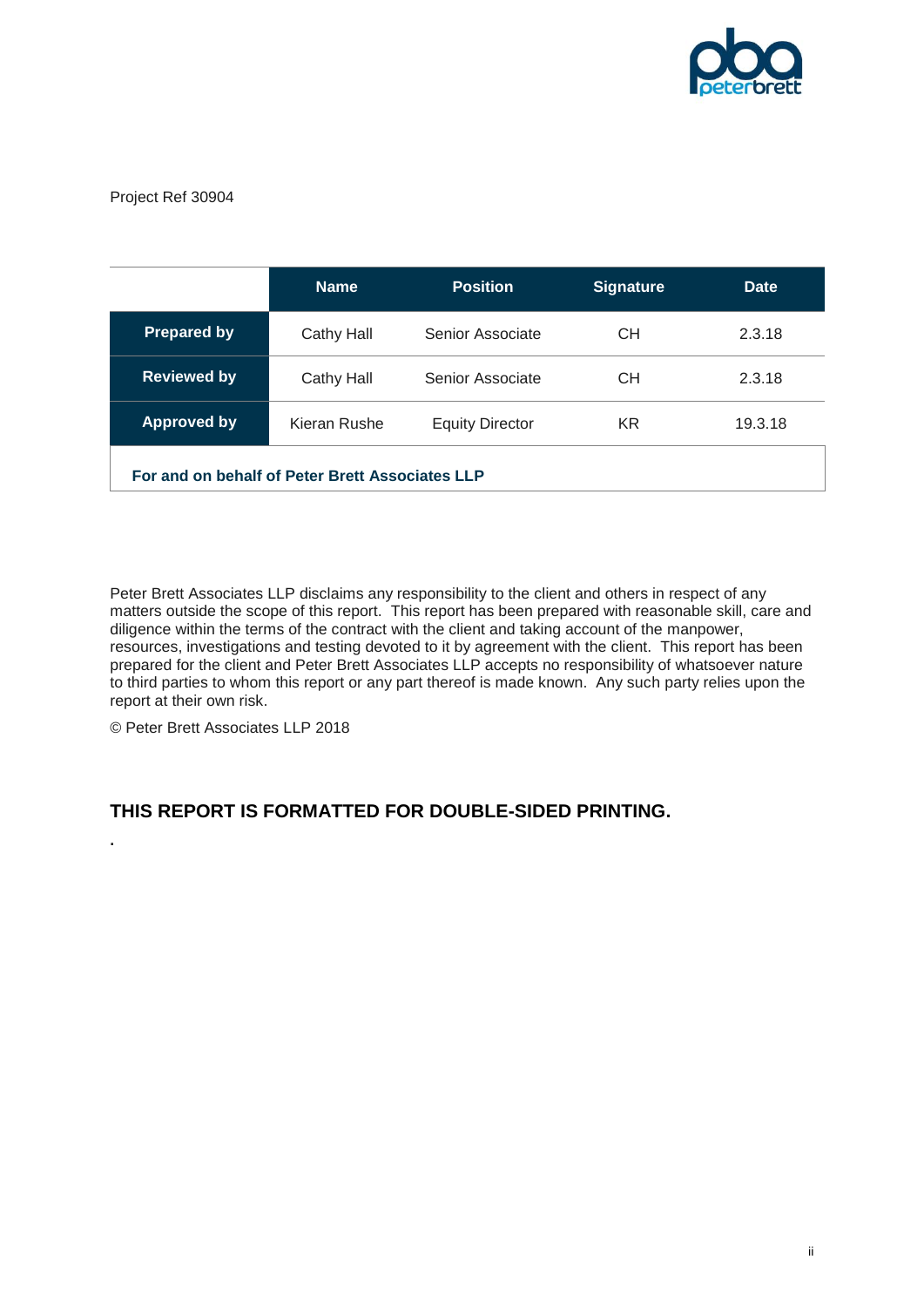

# **CONTENTS**

| 1            |  |
|--------------|--|
|              |  |
|              |  |
| $\mathbf{2}$ |  |
|              |  |
|              |  |
|              |  |
|              |  |
|              |  |
|              |  |
| $\mathbf{3}$ |  |
|              |  |
|              |  |
|              |  |
| 4            |  |
|              |  |
|              |  |
|              |  |
|              |  |

#### TABLES

| Table 3.2 Quantitative comparison floorspace needs - higher sales efficiency sensitivity 10 |  |
|---------------------------------------------------------------------------------------------|--|
|                                                                                             |  |
|                                                                                             |  |
| Table 4.1 Comparison goods floorspace needs in Havering (constant market share) - base      |  |

### FIGURES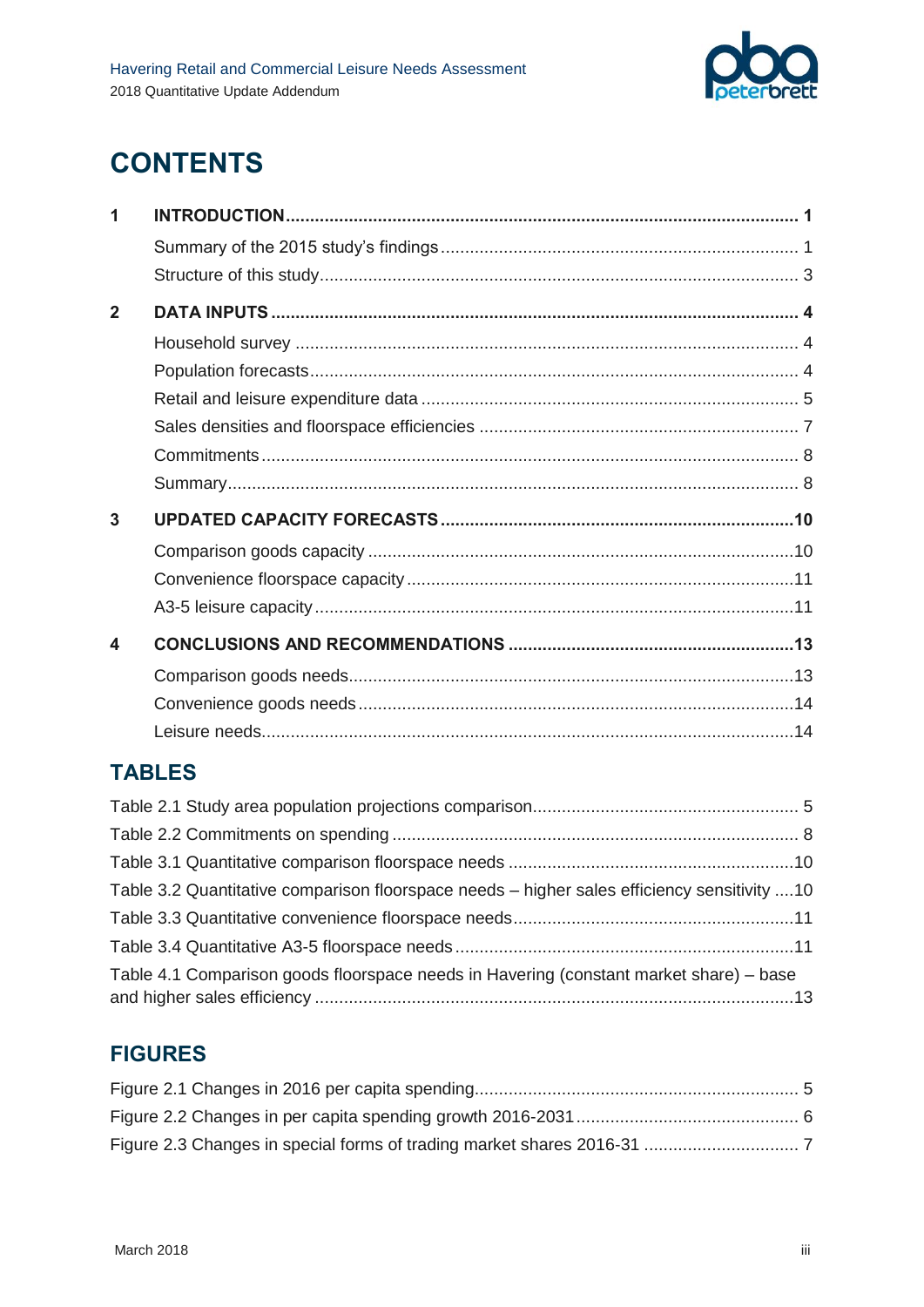

### APPENDICES

 APPENDIX A HOUSEHOLD SURVEY AREA APPENDIX B QUANTITATIVE RETAIL CAPACITY APPENDIX C QUANTITATIVE LEISURE NEEDS APPENDIX D TECHNICAL INPUTS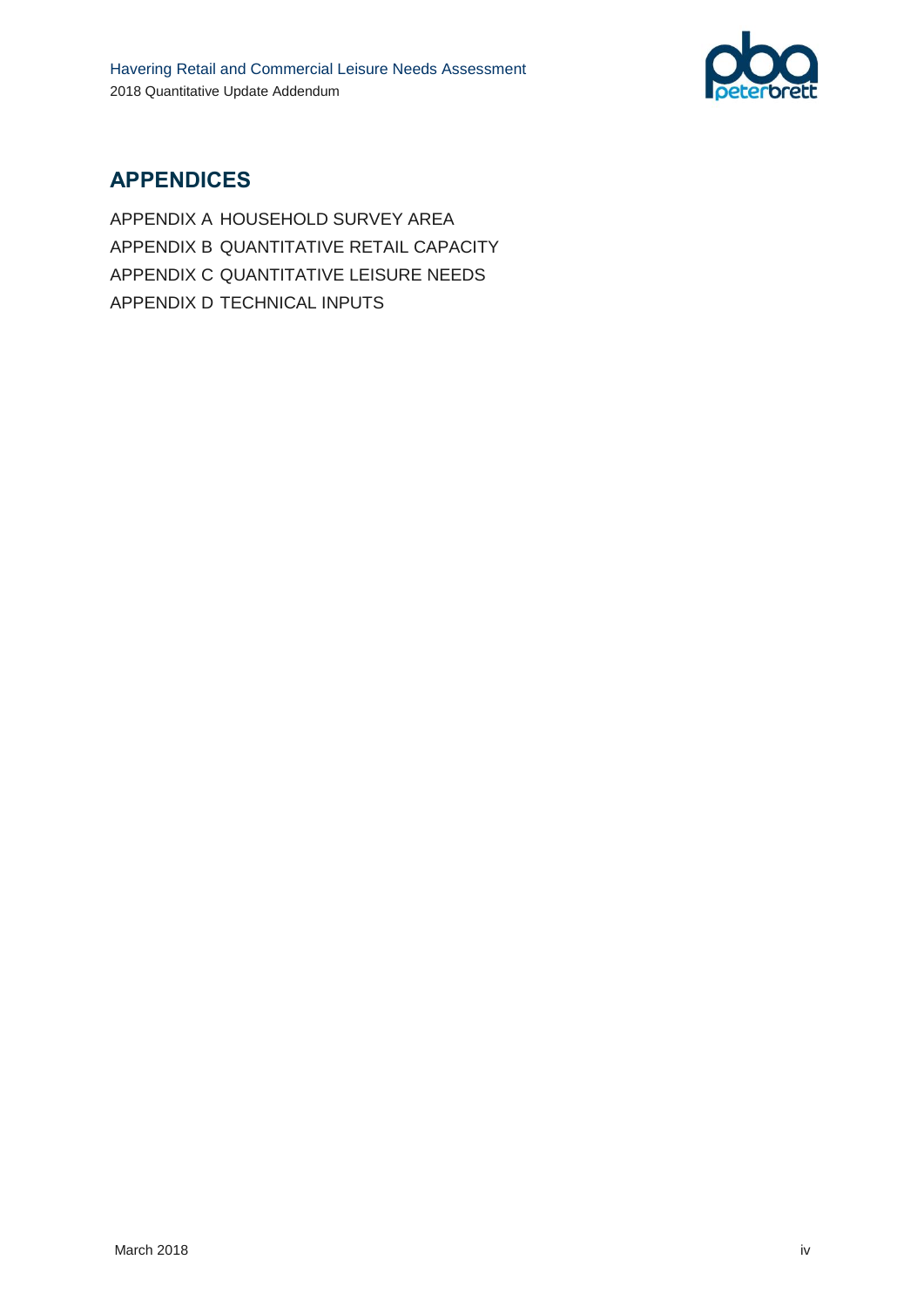

## <span id="page-4-0"></span>1 INTRODUCTION

- 1.1 The London Borough of Havering (LB Havering) commissioned Peter Brett Associates LLP (PBA) to undertake a quantitative update of the 2015 Havering Retail and Commercial Leisure Needs Assessment (April 2015) ('the 2015 study').
- 1.2 Recognising that the 2015 study was prepared relatively recently, this update focuses on the quantitative inputs to validate and verify the figures informing the new Local Plan. This study should be treated as an addendum to the 2015 study; therefore, we do not as part of this update revisit the policy and market context provided at Sections 1 and 2 of the 2015 study. Similarly, the on-the-ground assessment of the existing network of centres and the qualitative findings of the 2015 study remain valid.

## Summary of the 2015 study's findings

- <span id="page-4-1"></span> 1.3 The core recommendations of the 2015 study covered quantitative need in LB Havering, how the need could be met, advice on the network of centres and strategy advice which took account of qualitative factors. Advice was also provided to assist policy formulation, including on boundary recommendations and monitoring guidance, in the emerging Local Plan for the borough.
- 1.4 In quantitative terms, the key findings were as follows:
	- **Comparison goods need** of between 49,500 62,000 sqm net by 2031. The higher bound was derived from an increased market share scenario; however, the 2015 study recommended that LB Havering should plan based on the lower constant market share scenario 'given the level of competition that existing in the area'1
	- **Convenience goods need** of for up to 7,500 sqm net by 2021, increasing to 13,200 sqm net by 20312
	- Indicative quantitative need for up to 21,000 sqm gross **Class A3-5 commercial leisure** floorspace by 20313
- 1.5 Romford was identified as the preferred location for accommodating comparison goods need, subject to the application of the sequential test, with 'more modest allocations being directed to the district centres'. In terms of identifying the scale of comparison growth which LB Havering should plan for, the 2015 study set out three options of how the identified comparison need could be met:
	- **Meet its need through floorspace i.e. new floorspace being delivered of the scale** identified

 $\overline{a}$ 

<sup>1</sup> Para. 7.2.1

<sup>2</sup> Para. 7.2.2

<sup>3</sup> Para. 7.2.3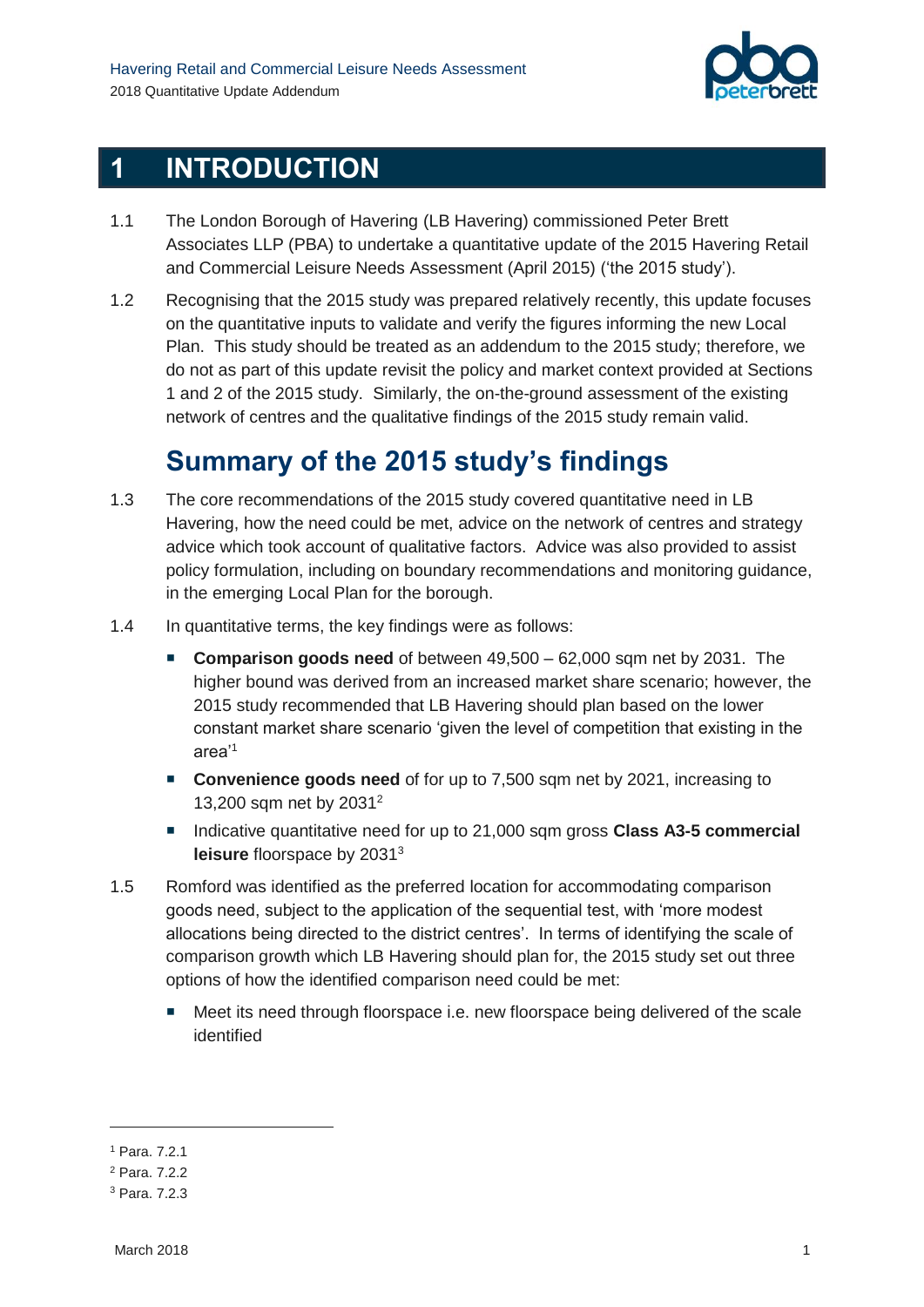

- Meet its needs (in part or full) through improved turnover performance of existing floorspace i.e. existing floorspace trading more efficiently through e.g. qualitative improvements in stock and vacancies being taken up
- **EXTERGHTM** Accept a reducing market share i.e. not planning for quantitative additions to stock or qualitative improvements to existing stock, meaning that neither (or a combination) of the first two options were realised, so that expenditure growth to flows to other destinations outside Havering.
- 1.6 Having regard to changes in the convenience sector, the 2015 study recommended that convenience goods needs should be met for through smaller-scale developments spread across the borough. The recommended focus of policy was to consider how developments, having regard to the sequential approach to site selection. such convenience floorspace could be accommodated within mixed-use
- 1.7 Regarding the restructuring of town centres, the 2015 study anticipated that identified commercial leisure needs would for the most part be met through the conversion or reoccupation of existing floorspace. A similar approach to that set out above in relation to meeting convenience needs, of seeking to incorporate food and drink uses into mixed-use developments, was recommended.
- 1.8 The 2015 study provided strategic advice on the network of centres. For Romford, as the borough's largest centre, the recommendations included: intensification of activity rather than physical expansion, quantitative and qualitative improvement to the food and drink offer, the need for improvements to the stock on South Street and the identification of a potential development site for comparison floorspace through the intensification of The Brewery. There was also reference to the anticipated effects of the then-committed Morrison's development at the former ice rink site on the town centre4 .
- 1.9 As well as providing boundary recommendations for all the centres, the recommendations for the other centres are summarised as:
	- **Upminster: vital and viable town centre and only limited intervention necessary,**  focused on supporting existing retailers through ensuring the collective 'identity' of the centre is strengthened, to maintain the centre's role and function.
	- **Hornchurch: need for qualitative improvement to commercial leisure offer,**  including food and drink and also cinema, subject to market demand from operators. Overtrading in the existing Sainsbury's store identified as justification for introducing more choice into the town centre through a second major foodstore.
	- **Elm Park: need for close monitoring to ensure it is performing to district centre**  level. Need for a small supermarket of c.1,000 sqm net identified in the eastern part of the centre to improve vitality and viability.
	- **Collier Row: continued monitoring of vitality and viability to ensure convenience** function is protected from out-of-centre competition.

 $\overline{a}$ 

<sup>4</sup> No longer being pursued. Further explanation provided in Section 2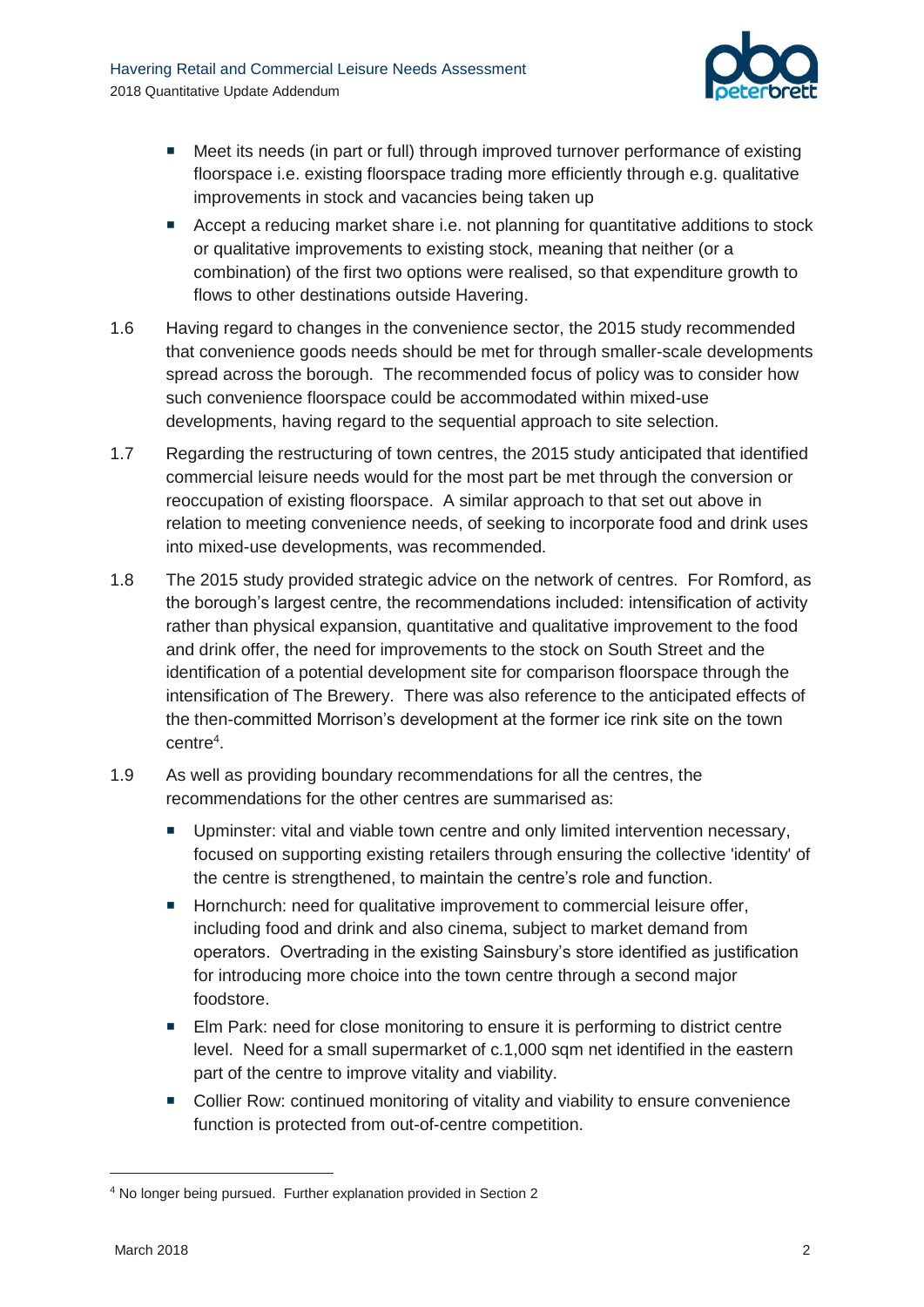

- **Harold Hill: significant planned investment through new in-centre library expected** to improve vitality and viability by driving footfall in the centre.
- Rainham: need for improved linkages with anchor Tesco store, as well as addressing qualitative concerns including improving retail and service choice within the centre.
- 1.10 Finally, monitoring guidelines were provided so that LB Havering could clearly understand how identified retail and commercial leisure needs were being met on the ground. These guidelines also referred to the impact changes in inputs to the study might have on identified needs over the period to 2031.

## Structure of this study

- <span id="page-6-0"></span> 1.11 This study provides an overview of the key data inputs, including those that have changed and those that remain unchanged, from the 2015 in Section 3. Section 3 summarises the quantitative findings, drawing on Appendices B and C which provide the detailed quantitative workings.
- 1.12 The appendices contain the updated quantitative workings which underpin this study.
	- **Appendix B to this study (quantitative retail capacity tables) supersedes Appendix** C to the 2015 study
	- **Appendix C to this study (quantitative leisure needs) supersedes Appendix F to** the 2015 study
	- **Appendix D to this study (technical inputs) supersedes Appendix E to the 2015** study
- 1.13 Finally, Section 4 sets out the implications of the revised quantitative forecasts for LB Havering and revisits the recommendations made in the 2015 study on how those quantitative needs should be met through the Local Plan.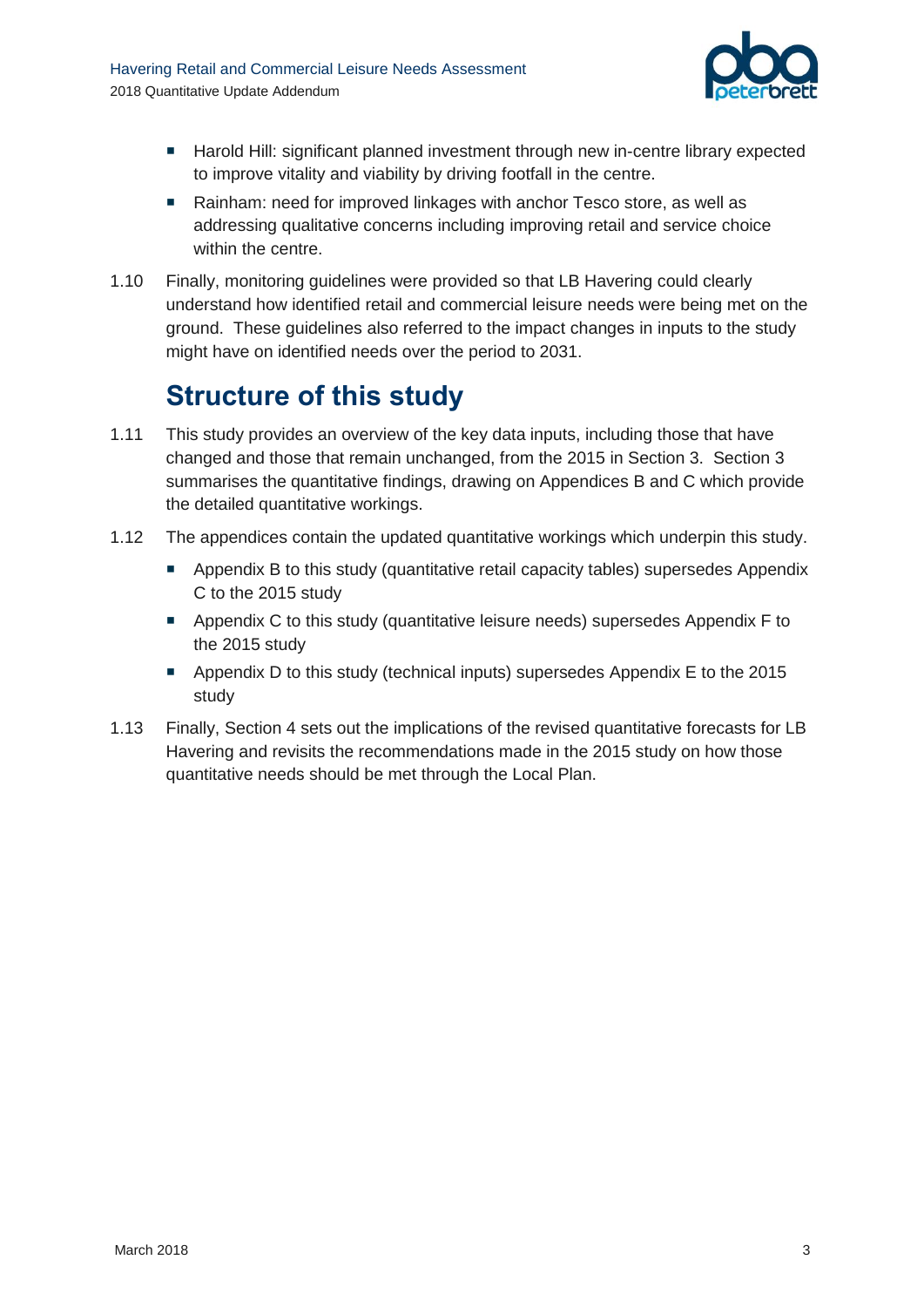

## <span id="page-7-0"></span>2 DATA INPUTS

- 2.1 In this section, we confirm the inputs to this assessment which remain the same as the 2015 study and provide an overview of the changes to key data inputs which inform the capacity update. Specifically, while the household survey has not been updated, the following data inputs have been updated:
	- **Population forecasts**
	- **Per capita expenditure data**
	- **Special forms of trading (such as online shopping)**
	- Sales density growth for existing retailers (also known as efficiency gain)
	- Commitments to new retail floorspace
- <span id="page-7-1"></span>2.2 A complete summary of technical inputs is provided at Appendix D.

## Household survey

- 2.3 The update assessment uses the findings of the September 2014 household survey which underpinned the 2015 study, and is provided in full at Volume 3 of that study. A new household survey has not been undertaken primarily because in the three years that have passed, there has been little in the way of on-the-ground change in retail and leisure provision within and around Havering which would significantly alter patterns of shopping and leisure usage.
- 2.4 While it is acknowledged that there have been a few limited assortment discount foodstore openings, which we itemise below as commitments, their trading patterns are not likely to have matured, so a new household survey may not provide an accurate representation of how these stores will factor into shopping patterns.
- 2.5 For ease of reference, a plan showing the household survey study area is provided at Appendix A. The analysis of shopping patterns provided in Section 4 of the 2015 study remains the basis of this quantitative update.

## Population forecasts

- <span id="page-7-2"></span> 2.6 The capacity update uses the 2014-based population projections for each study zone which underpinned the 2015 study. provided by Experian<sup>5</sup>. This compares to the 2012-based population projections
- 2.7 We compared this projection with the population projection underpinning the Outer North-East London Strategic Housing Market Assessment Update<sup>6</sup> which forms part of LB Havering's Local Plan evidence base; however, because the population projections within that study do not align to the study area zone boundaries, nor do

 $\overline{a}$ 

<sup>&</sup>lt;sup>5</sup> Based on the 2014-based Office of National Statistics (ONS) - official Sub-National Population Projections (published June 2016), derived at a postal sector level from Experian's MMG3 GIS software.

<sup>6</sup> ORS, November 2016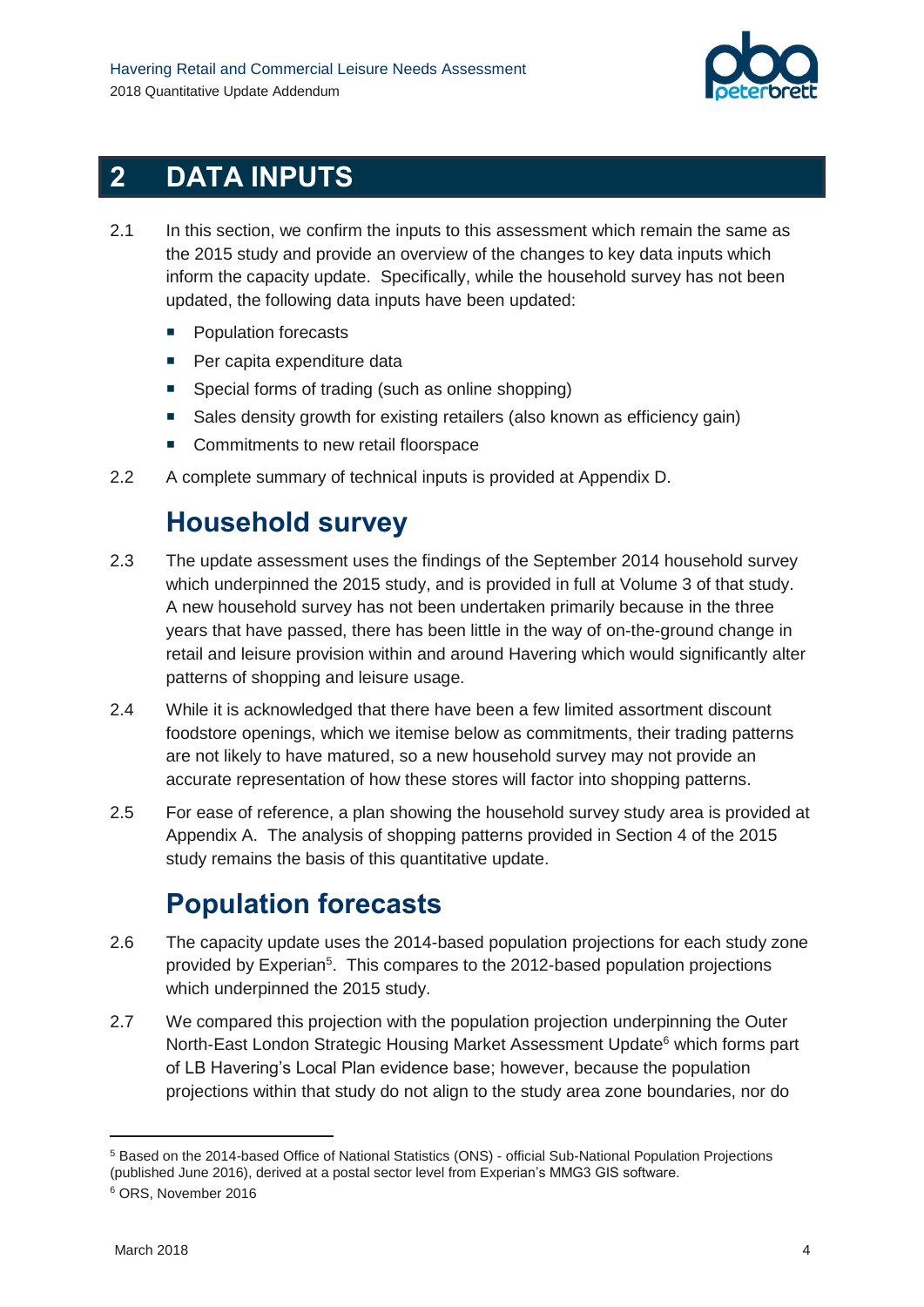

 they cover the whole study area, we have used Experian's projections, derived from the official ONS 2014-based projections, as a consistent data set.

 2.8 The table below compares the previous projections with the updated projections. This shows that the study area's population is lower in 2016 than previously anticipated and that the scale of growth between 2016 and 2031 is also lower.

|                | <b>Source</b>             | 2016    | 2017    | 2021    | 2026    | 2029    | 2031    | <b>Change</b><br>2016 31 |
|----------------|---------------------------|---------|---------|---------|---------|---------|---------|--------------------------|
| 2015<br>study  | 2012-based<br><b>SNPP</b> | 455.529 | 462.169 | 488.678 | 520.315 | 536.975 | 547.846 | 92,317                   |
| 2018<br>update | 2014-based<br><b>SNPP</b> | 447.595 | 453.489 | 477.758 | 507.242 | 524.121 | 535,055 | 87,460                   |

#### <span id="page-8-1"></span>Table 2.1 Study area population projections comparison

Source: Appendix B & 2015 study

## Retail and leisure expenditure data

<span id="page-8-0"></span> 2.9 This study uses 2016-based comparison (non-food), convenience (food) and leisure per capita spending data provided by Experian<sup>7</sup> for each study zone. Annual expenditure growth has been applied in line with the latest Experian Retail Planner Briefing Note 15 (ERPBN15), published in December 2017. This data, and so all other monetary data in this study, has a 2016 price base, compared to the 2015 study which had a 2012 price base<sup>8</sup>.



#### <span id="page-8-2"></span>Figure 2.1 Changes in 2016 per capita spending

Source: ERPBN12 and ERPBN15

 $\overline{a}$ 

<sup>7</sup> Experian MMG3 GIS

<sup>8</sup> This is not expected to give rise to significant difference. ERPBN15 (Appendix 4b), with 2013=100, records price indices in total retail spending of 98.3 in 2012 and 98.4 in 2016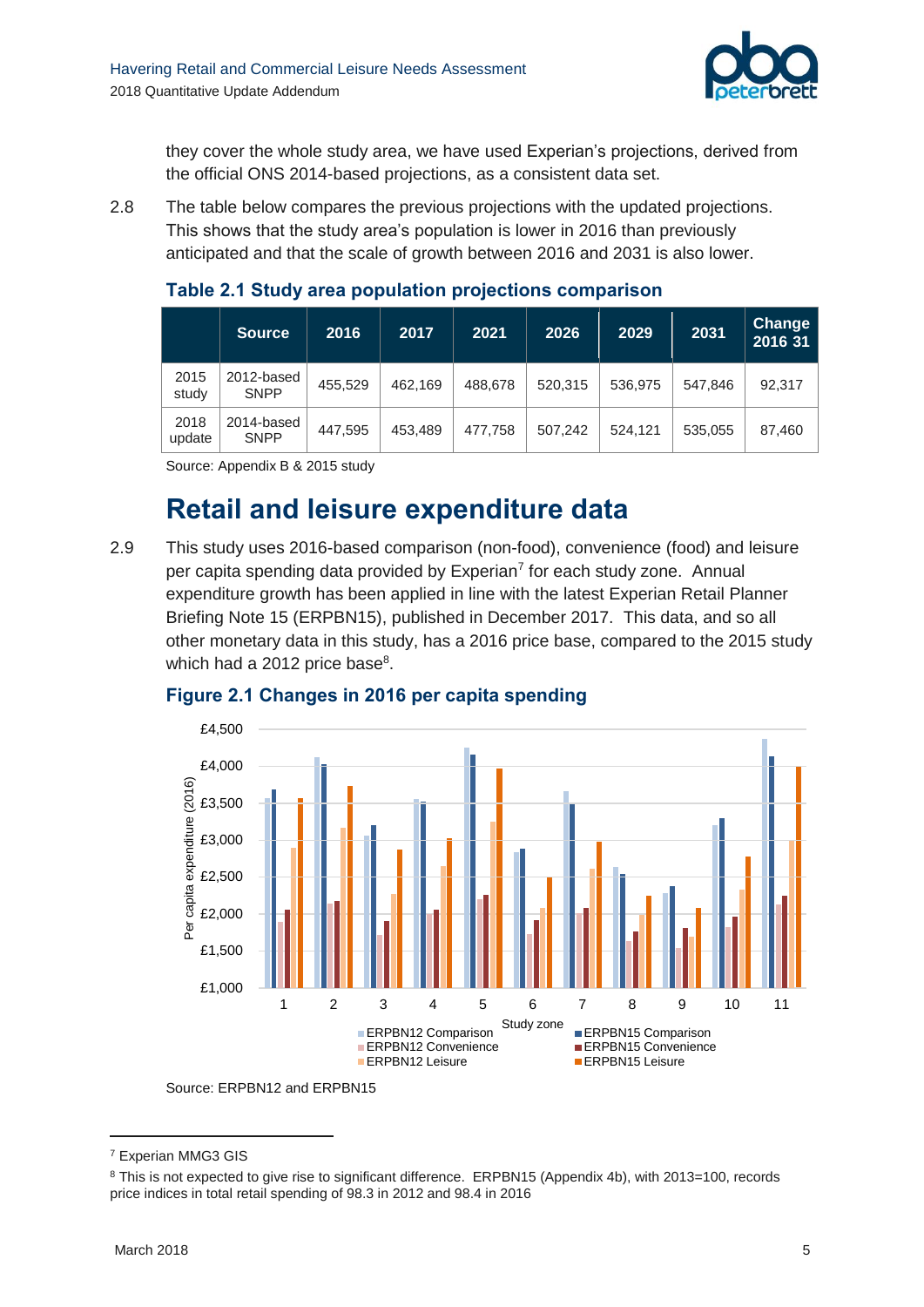

- 2.10 The figure above summarises per capita spending on retail and leisure used in this update study compared to the 2015 study.
- 2.11 This shows that across most zones, the level of per capita convenience and leisure spending in 2016 is higher in the updated data. Although in some zones (1, 3, 6, 9 and 10) the same is true for comparison spending, for the others the reverse is true.
- 2.12 Looking to the future, the figure below clearly shows how spending growth forecasts have been downgraded in both retail and leisure sectors since the 2015 study. While growth from 2016 spending levels is still forecast for the comparison retail and leisure sectors, the solid blue line shows how per capita convenience spending will remain static.



#### <span id="page-9-0"></span>Figure 2.2 Changes in per capita spending growth 2016-2031

Source: ERPBN15 and ERPBN12 (Experian)

#### Special forms of trading

- 2.13 Special forms of trading (SFT) is expenditure which is diverted from traditional retail outlets towards channels such as online shopping and TV shopping. SFT acts as a claim on the expenditure available to support the turnover of physical retail outlets.
- 2.14 This has been deducted from per capita expenditure in the base year (2016) in line with ERPBN15 estimates (13.5% for comparison goods spending, and 2.9% for convenience goods spending). Thereafter, we apply annual growth estimates in line with ERPBN15's central forecast, with deductions to take account of projected SFT growth.
- 2.15 The figure below shows that for comparison goods, by the end of the study period, the latest data shows that SFT is expected to account for a greater share of available spending than that used in the 2015 study. While the opposite is the case for convenience goods, the difference by the end of the period is only 0.5%.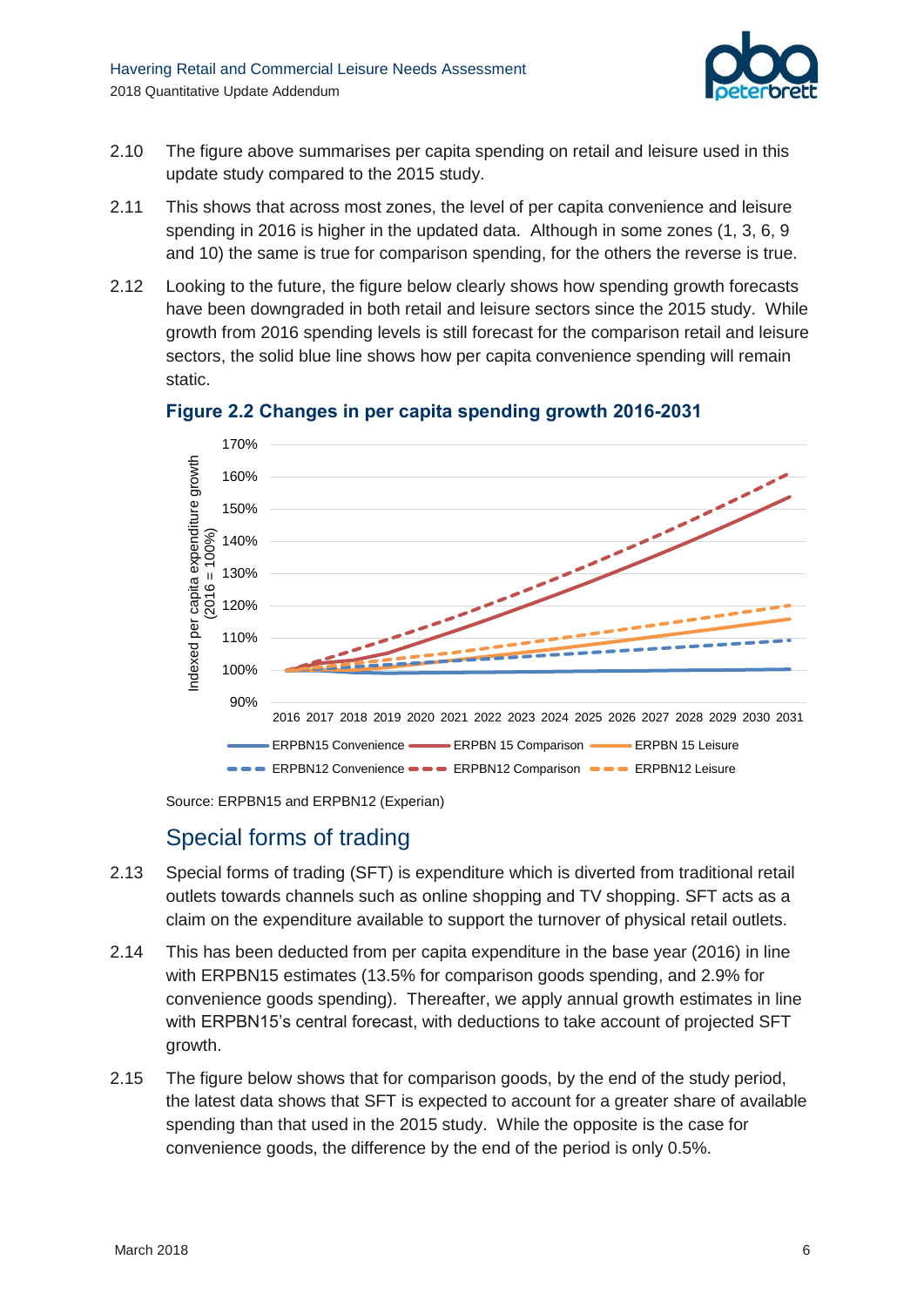

<span id="page-10-1"></span>



Source: ERPBN12 and ERPBN15 (adjusted for SFT sales from stores)

## Sales densities and floorspace efficiencies

- <span id="page-10-0"></span> 2.16 The 2015 study used sales densities to convert expenditure capacity into floorspace. Sales densities were also used to understand how the main convenience destinations in the study area were trading relative to benchmark sales densities. The 2015 study derived convenience operator sales densities from Verdict (2012); for this update, we use the latest Mintel data (November 2017)<sup>9</sup>. Both are recognised providers of sales density information; however, in the period since the 2015 study was undertaken, PBA have opted to used Mintel data as this is considered better suited for retail planning purposes.
- 2.17 The 2015 study assumed that comparison goods space would achieve a sales density of £7,000/sqm; £12,500/sqm was used for convenience goods. These assumptions remain robust and so have been adopted in this update.
- 2.18 To inform our comparison floorspace efficiency assumptions, we have looked at the prepared on behalf of the Greater London Authority by Experian (October 2017). This tests four different efficiency levels: low (1.5%), base (2%), high (2.5%) and very high (3.2%). For this update study, we have adopted the base level of 2% per annum as a main case; we have also provided a sensitivity based on the high level of 2.5% Consumer Expenditure and Comparison Goods Floorspace Need in London report, per annum.
- 2.19 For convenience floorspace, we have not made any allowance for sales efficiency growth. This reflects the largely static nature of convenience spending growth and the limited change in the main operators' trading densities.

l

<sup>99</sup> Both Verdict and Mintel are industry-recognised providers of this data. PBA switched to Mintel because it was felt that the method used and the outputs were more suitable for retail planning purposes.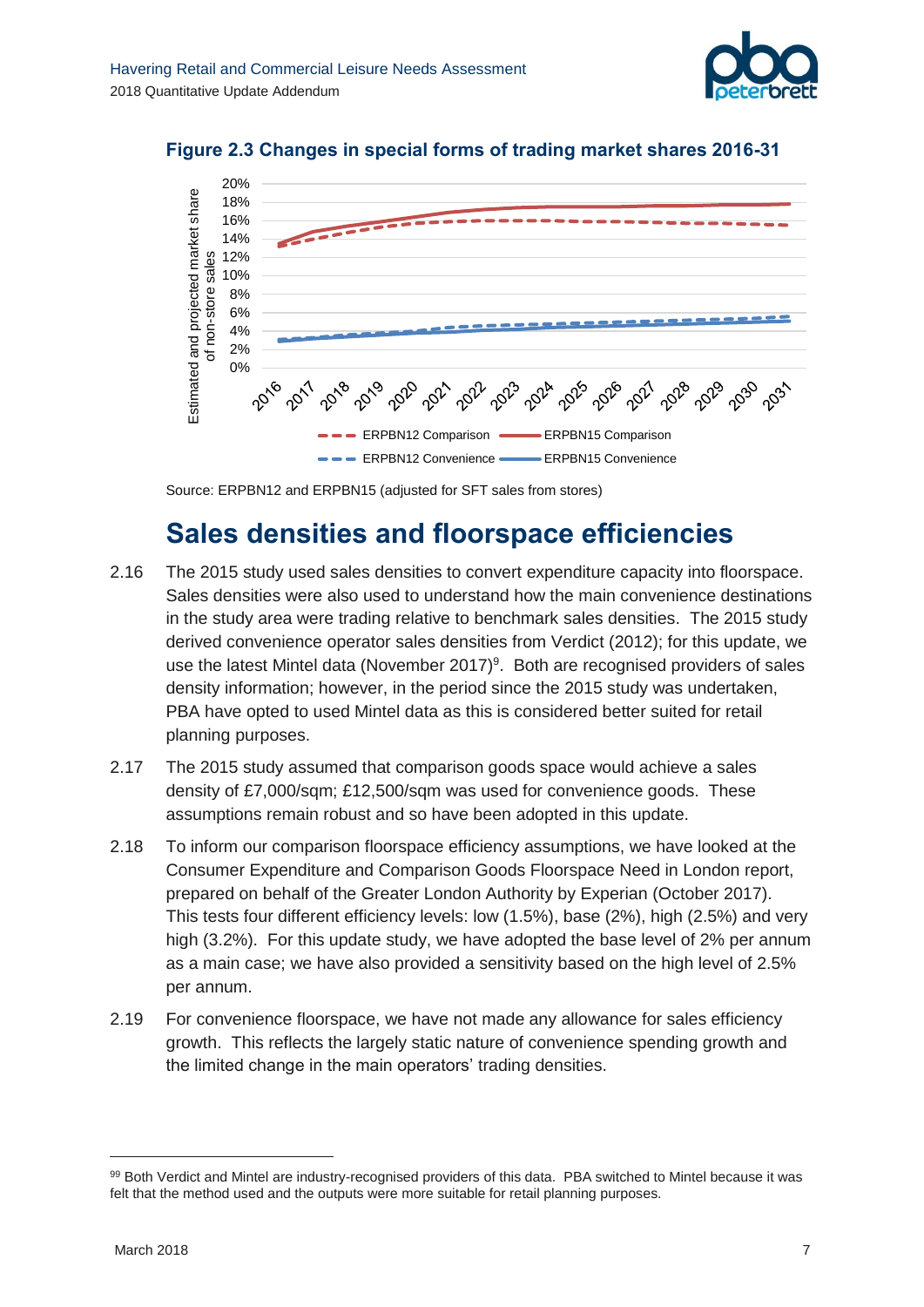

## **Commitments**

- <span id="page-11-0"></span> 2.20 Table 5.2 of the 2015 study sets out the commitments to new floorspace factored into that study. These were a new Morrisons store at Rom Valley Way and the mixed-use redevelopment of the former Decathlon store at Angel Way.
- 2.21 Discussions with LB Havering have confirmed that the Morrisons development is no longer coming forward; while an application is currently being decided for a new scheme which includes a small portion of retail space, this has not been determined so is not factored into this study. The proposals for the Angel Way scheme have been revised; these have a resolution to grant permission so the latest scheme is included in this study.
- 2.22 In addition to these, several other applications have been approved in the intervening period since the 2015 study, including some which are already trading. The full list of commitments is summarised in the table below.

| Site/reference                                           | <b>Comparison</b><br>net sales area<br>(sqm) | <b>Comparison</b><br>turnover<br>2017 (£M) | <b>Convenience</b><br>net sales<br>area (sqm) | <b>Convenience</b><br>turnover<br>2017 (£M) |
|----------------------------------------------------------|----------------------------------------------|--------------------------------------------|-----------------------------------------------|---------------------------------------------|
| Angel Way, Romford<br>P1443.15                           | 762                                          | £5.66                                      | 1,172                                         | £14.65                                      |
| Aldi Collier Row (now trading)<br>P1031.14               | 151                                          | £1.39                                      | 859                                           | £11.79                                      |
| Lidl Hornchurch<br>P1373.16                              | 254                                          | £1.57                                      | 1437                                          | £13.83                                      |
| <b>Lidl Gooshays Drive</b><br>P1905.15                   | 204                                          | £1.26                                      | 1,157                                         | £11.14                                      |
| Liberty Shopping Centre extension<br>P1582.11 & P1409.08 | 1,752                                        | £13.02                                     |                                               |                                             |
| <b>Total</b>                                             | 3,123                                        | £5.66                                      | 4,622                                         | £51.41                                      |

#### <span id="page-11-2"></span>Table 2.2 Commitments on spending

Source: LB Havering planning application data

 2.23 There has also been changes to the leisure offer in the borough. A new town centre leisure centre, including ice rink, swimming pool and gym, opened in Romford in early 2018. In addition, the Harold Hill library complex, referred to in paragraph 1.9, opened in 2016.

### Summary

- <span id="page-11-1"></span> 2.24 To summarise the changes since the 2015 study:
	- **The study area population in 2016 is marginally lower; and the scale of growth is** more limited.
	- The latest data shows that per capita expenditure in 2016 is lower than estimated in the 2015 study.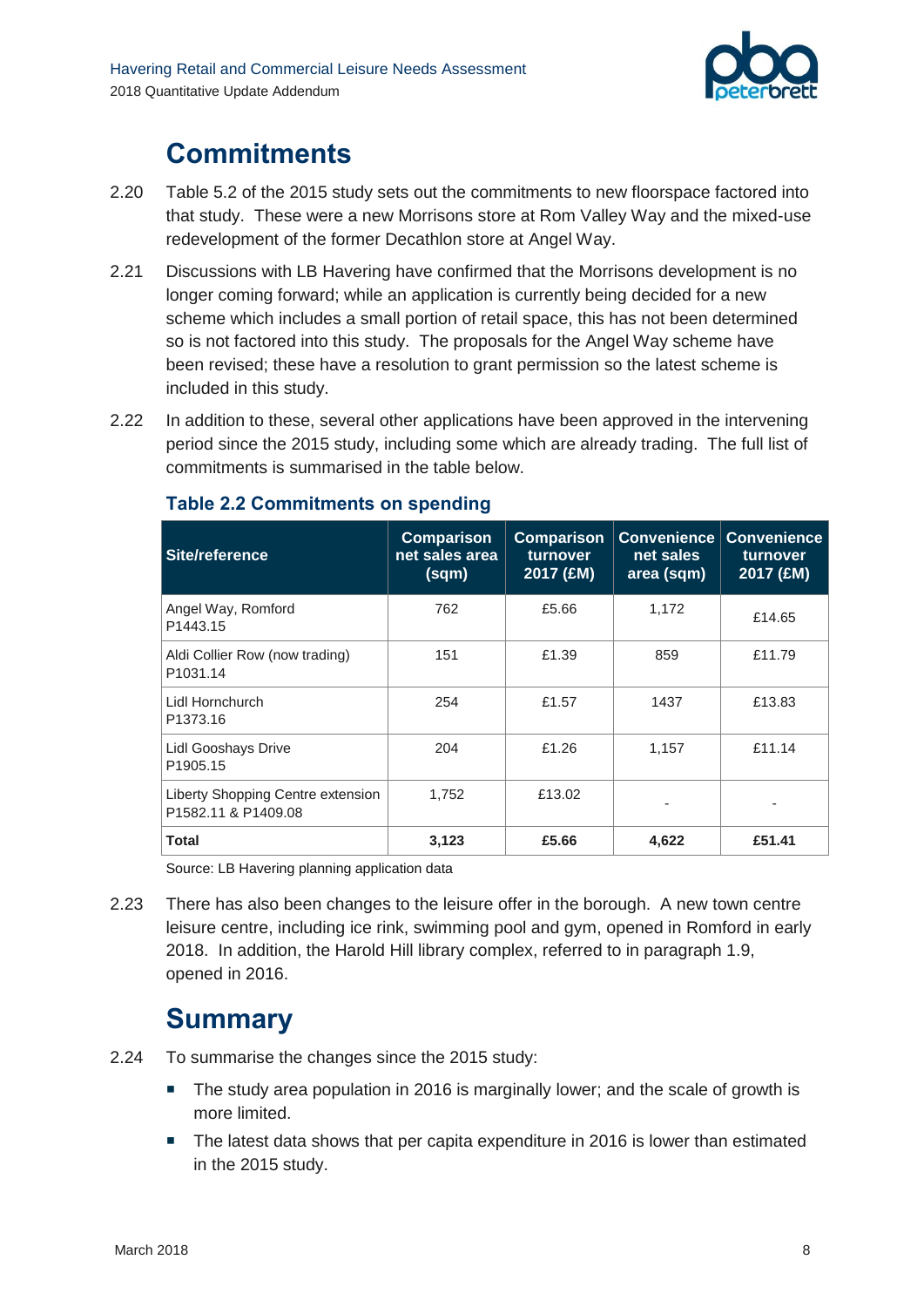

- Over the period to 2031, the scale of forecast expenditure growth is lower than previously forecast. While growth is still forecast for comparison retail and leisure spending, per capita convenience retail spending growth is static.
- **SFT** is expected to play a more significant role in comparison spending going forward than previously anticipated. Non-store convenience spending forecasts are largely unchanged.
- **The ability of existing comparison floorspace to absorb more expenditure**  (efficiency) has improved since the 2015 study. Conversely, we do not expect any change in convenience sales densities.
- **More expenditure is already 'committed' because of permissions granted since** the 2015 study.
- 2.25 The net effects of these changes are that the pot of available expenditure in the study area will be less than forecast in the 2015 study.
	- **For comparison goods, this is because population growth is lower, as is per capita**  spending in the base year, the rate of growth of that spending over the period to 2031 and because a greater proportion of spending will not be transacted through traditional floorspace (SFT).
	- **IF** In relation to convenience goods, because per capita spending across the study period will be static, any additional convenience spending is derived from population growth. Because population growth is more limited than projected in the 2015 study, this means that there is a reduced pot of convenience expenditure available.
	- **EXTE:** Leisure spending has been reduced by lower population and population growth, as well as more conservative forecasts on the scale of leisure growth over the study period.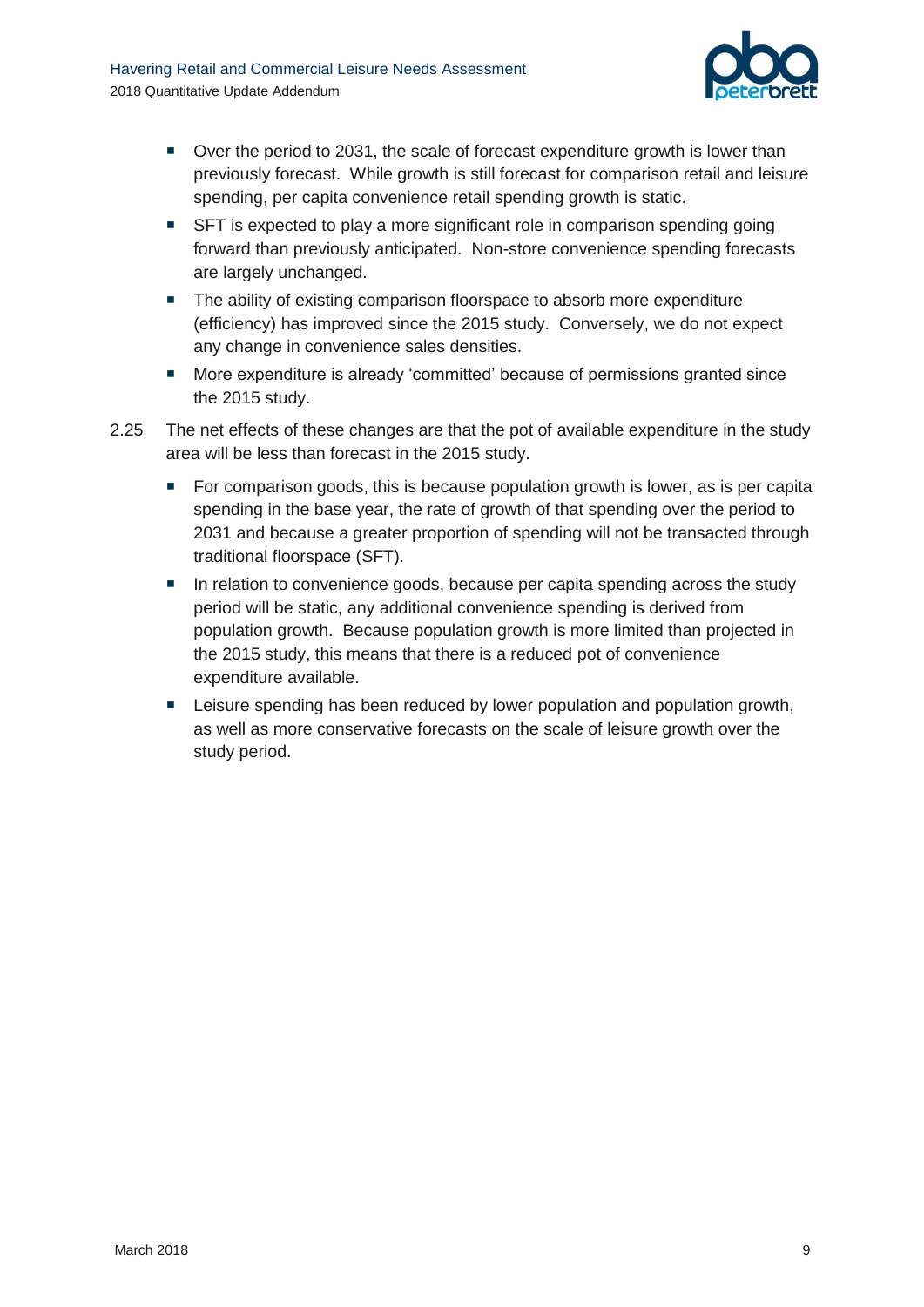

## <span id="page-13-0"></span>3 UPDATED CAPACITY FORECASTS

- 3.1 In this section, we set out our revised forecasts for retail and leisure capacity over the period to 2031. We emphasise that capacity forecasts should be subject to regular review throughout the Council's plan period, to ensure an up-to-date evidence base based on accurate economic and market trends. We also advise that long-term quantitative forecasts (post-2026) should be treated as indicative and should, in line with the PPG, be reviewed within the next three to five years.
- 3.2 This section should be read alongside:
	- **Appendix B: updated quantitative comparison and convenience tables**
	- **Appendix C: updated leisure tables**

## Comparison goods capacity

<span id="page-13-1"></span> 3.3 The revised comparison capacity forecasts are set out in Table A6-9 (Appendix B). The table below summarises the comparison capacity forecasts under the two scenarios (constant market share and increasing retention); for ease of reference, the figures are presented on a cumulative basis.

|                      | 2017     | 2021     | 2026   | 2029   | 2031   |  |  |
|----------------------|----------|----------|--------|--------|--------|--|--|
| Baseline requirement |          |          |        |        |        |  |  |
| Net sqm              | $-3,724$ | $-3,345$ | 8,179  | 15,303 | 20,722 |  |  |
| Gross sqm            | $-5,321$ | $-4,779$ | 11,684 | 21,861 | 29,603 |  |  |
| Increasing retention |          |          |        |        |        |  |  |
| Net sqm              | $-3,724$ | 652      | 12,650 | 24,452 | 30,299 |  |  |
| Gross sqm            | $-5,321$ | 932      | 18,072 | 34,931 | 43,284 |  |  |

#### <span id="page-13-2"></span>Table 3.1 Quantitative comparison floorspace needs

Source: Appendix B (Tables A8 and A9)

 3.4 As set out in Section 2, the above is based on a base level sales efficiency of 2% per annum. We also undertook a sensitivity which tested a higher floorspace efficiency of 2.5%. The implications for comparison floorspace needs are set out in the table below.

#### <span id="page-13-3"></span>Table 3.2 Quantitative comparison floorspace needs – higher sales efficiency sensitivity

|                      | 2017     | 2021     | 2026  | 2029   | 2031   |  |  |
|----------------------|----------|----------|-------|--------|--------|--|--|
| Baseline requirement |          |          |       |        |        |  |  |
| Net sqm              | $-5,089$ | $-6,606$ | 1,993 | 7,121  | 11,061 |  |  |
| Gross sqm            | $-7,270$ | $-9,437$ | 2,848 | 10,173 | 15,801 |  |  |
|                      |          |          |       |        |        |  |  |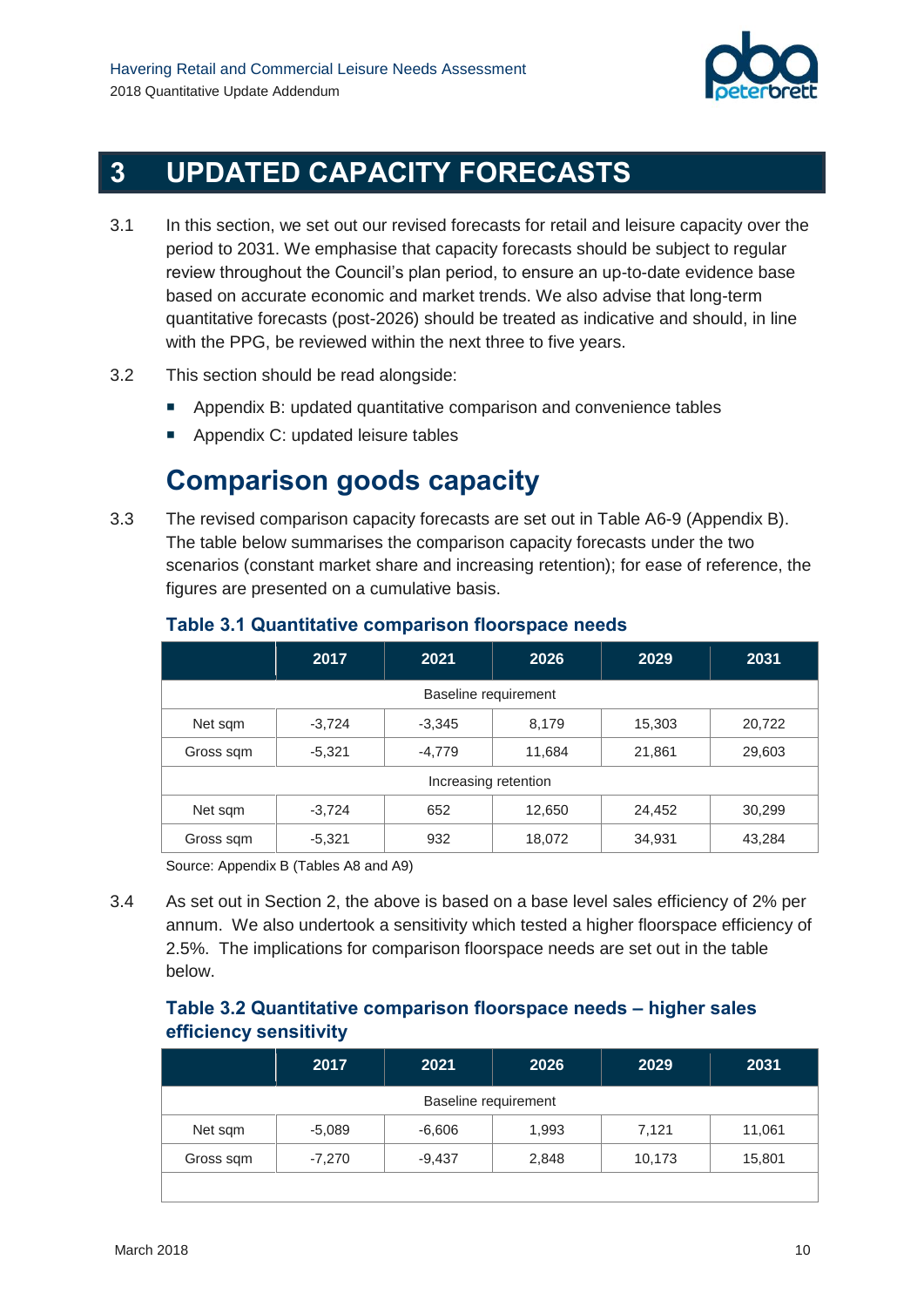2018 Quantitative Update Addendum



|                      | 2017     | 2021     | 2026  | 2029   | 2031   |  |  |
|----------------------|----------|----------|-------|--------|--------|--|--|
| Increasing retention |          |          |       |        |        |  |  |
| Net sqm              | $-5,089$ | $-2,743$ | 6,210 | 15,623 | 19,874 |  |  |
| Gross sqm            | $-7.270$ | $-3,919$ | 8,872 | 22,319 | 28,391 |  |  |

Source: Appendix B (Tables A8 and A9)

 3.5 These figures, in our main case and the sensitivity, and for the two different retention scenarios, represent a reduction from the findings of the 2015 study. That study had identified net floorspace need of 49,546 sqm in the constant market share scenario, or of 61,946 sqm under the increased retention scenario. The reasons for the reduction are summarised at the end of Section 2.

## Convenience floorspace capacity

<span id="page-14-0"></span> 3.6 The revised convenience capacity forecasts are set out in Table B7 (Appendix B). The table below summarises the convenience capacity forecasts; for ease of reference, the figures are presented on a cumulative basis.

#### <span id="page-14-2"></span>Table 3.3 Quantitative convenience floorspace needs

|           | 2017   | 2021  | 2026   | 2029   | 2031   |
|-----------|--------|-------|--------|--------|--------|
| Net sqm   | 8,235  | 5.822 | 8,299  | 9.829  | 10,851 |
| Gross sqm | 12,669 | 8,957 | 12.767 | 15.121 | 16,694 |

Source: Appendix B (Table B7)

- 3.7 This shows some convenience need over the study period. This is expected to reduce somewhat in the period to 2021 as the various convenience commitments are built out. However, it is worth noting that all the capacity identified is primarily because of quantitative overtrading in the base year in the order £100m.
- 3.8 These figures represent a reduction from the findings of the 2015 study which identified a net need of 13,177 sqm by 2031. Again, the reasons for the reduction are set out in Section 2. It is worth noting that the reduction in need would have been greater had the Morrisons commitment not fallen away so reducing the claims on convenience expenditure.

## A3-5 leisure capacity

<span id="page-14-1"></span> 3.9 The revised capacity forecasts are set out in Table C6 (Appendix C). The table below summarises the A3, A4 and A5 floorspace capacity forecasts; for ease of reference, the figures are presented on a cumulative basis.

#### <span id="page-14-3"></span>Table 3.4 Quantitative A3-5 floorspace needs

|           | 2017 | 2021  | 2026  | 2029  | 2031   |
|-----------|------|-------|-------|-------|--------|
| Gross sqm | 14   | 2,426 | 6,403 | 8,921 | 10,619 |

Source: Appendix C (Table C6)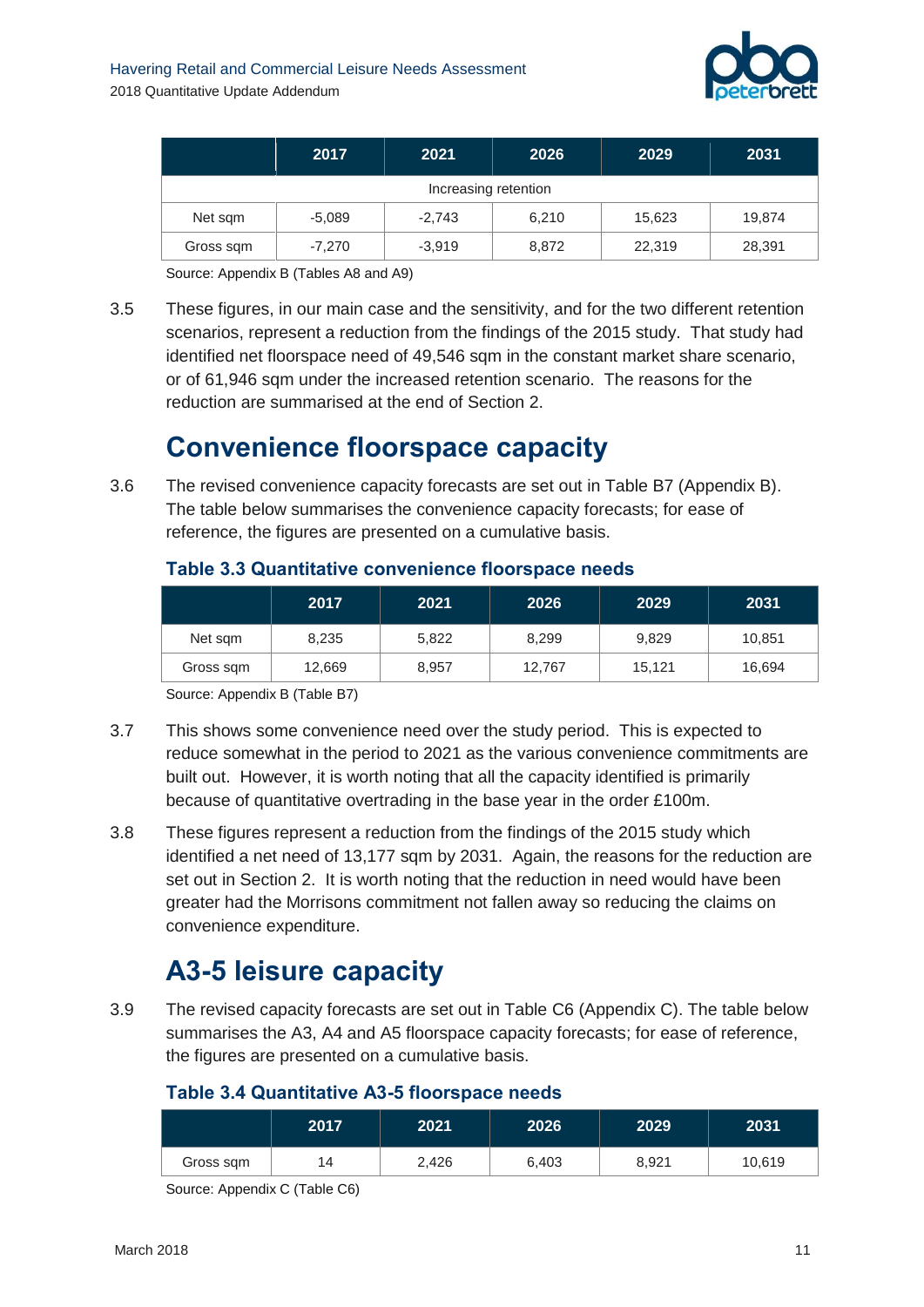

 3.10 The 2015 study identified more capacity at 15,145 sqm gross by 2031. The reasons for this reduction include the slower rate of leisure expenditure growth and the lower study area population growth.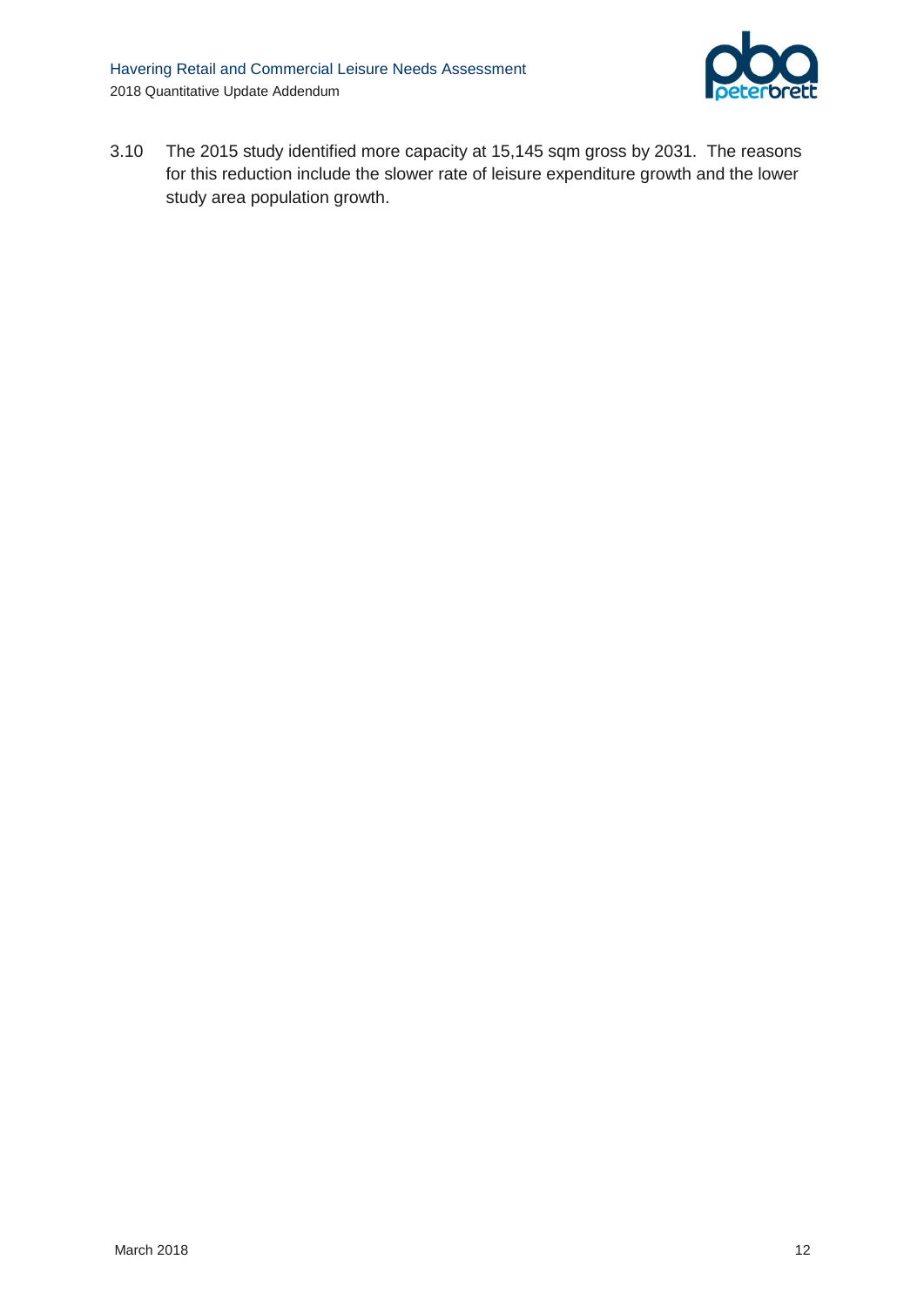

## <span id="page-16-0"></span>4 CONCLUSIONS AND RECOMMENDATIONS

- 4.1 In this section, we revisit the quantitative recommendations of the 2015 study in view of the findings set out above. It should be stressed that there is a degree of uncertainty with longer-term forecasts and so any figures after 2026 should be treated with some caution.
- <span id="page-16-1"></span> 4.2 The updated quantitative assessment has identified reduced comparison retail, convenience retail and leisure needs in the period to 2031.

## Comparison goods needs

- 4.3 For consistency with the 2015 study, we have examined both a constant market share main case and an increased retention scenario. However, the rationale which informed the 2015 study's recommendation that the Council should plan based on the constant market share remains i.e. because of the level of competition in the area, it is not realistic to increase retention in Havering, this section focuses on the quantitative capacity findings identified in this main case.
- 4.4 The 2015 study set out several ways in which the Council could meet the identified quantitative needs. This included the existing stock servicing a share of additional turnover by trading more efficiently. This quantitative update explored this as a sensitivity which assumed a higher trading efficiency of 2.5% per annum. The table below shows the capacity implications of the existing stock absorbing a greater proportion of identified spending growth i.e. halving quantitative need by 2031. Whichever level of sales efficiency is applied; the comparison need is substantially reduced from the 49,500 sqm net identified in the 2015 study, and there is no need in the immediate term.

| Net sqm                      | 2017     | 2021     | 2026  | 2029   | 2031   |
|------------------------------|----------|----------|-------|--------|--------|
| Base efficiency<br>$(2%$ pa) | $-3,720$ | $-3,350$ | 8,180 | 15,300 | 20,720 |
| Higher efficiency<br>(2.5%)  | $-5,090$ | $-6.610$ | 1,990 | 7,120  | 11,060 |

#### <span id="page-16-2"></span>Table 4.1 Comparison goods floorspace needs in Havering (constant market share) – base and higher sales efficiency

Source: Appendix B (rounded to nearest 10)

- 4.5 The 2015 study acknowledged that 'there is scope, under certain conditions, for existing floorspace to improve its turnover beyond this allowance'. These conditions relate the quality of existing floorspace and the likelihood of qualitative interventions which might improve the quality of floorspace, and so increase the potential of the existing stock to trade more efficiently.
- 4.6 Given the stock of retail floorspace is hugely varied, so too is the ability to deliver improvements. However, these efficiencies are lower than the trend level of over 3%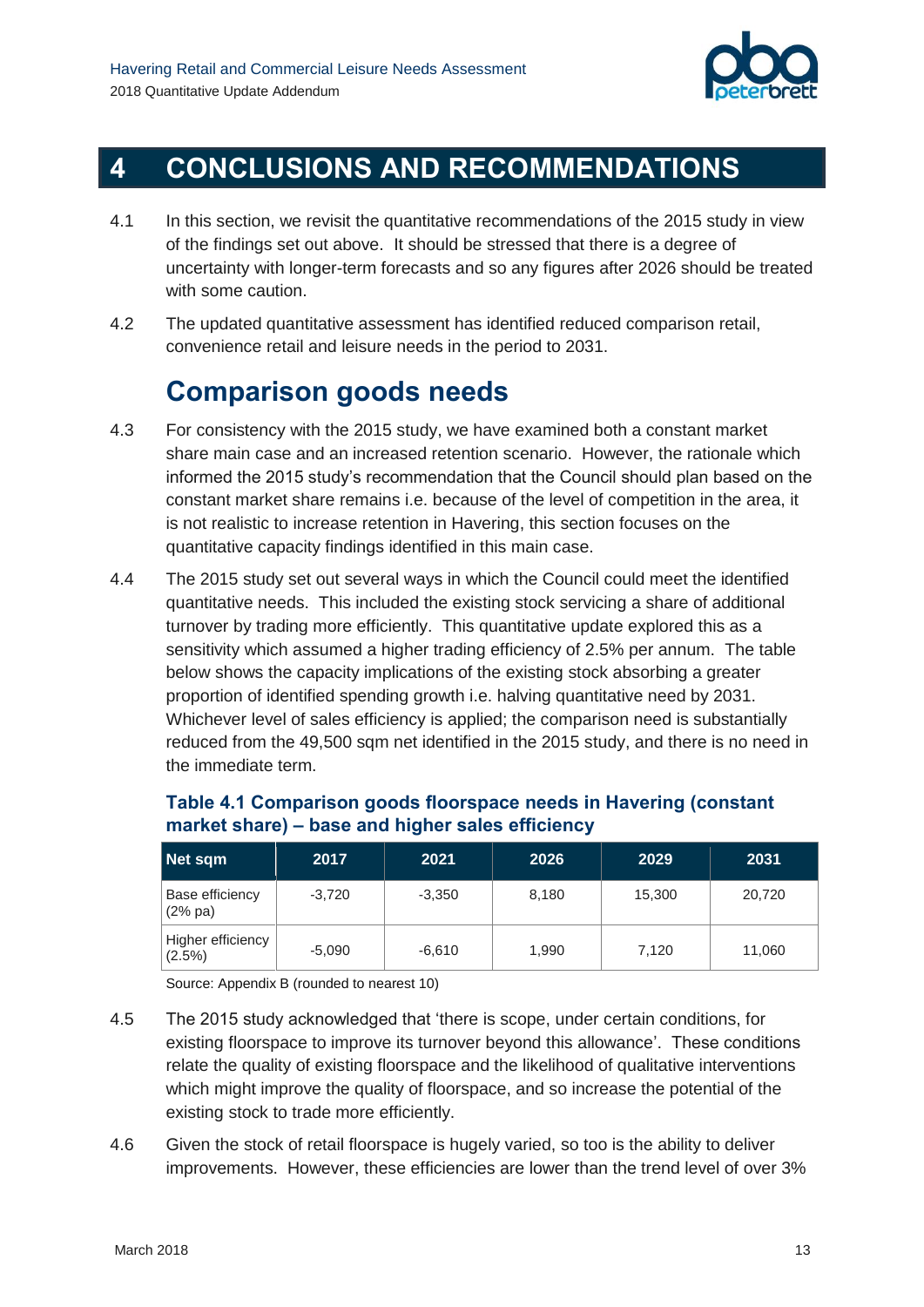

per annum identified in London by Experian in their October 2017 study<sup>10</sup> at a London-wide level where plainly such variations also exist.

- 4.7 In the case of Romford, some investment in the quality of stock is already anticipated with the improvements to the Liberty Shopping Centre. The scope then for Romford town centre and other centres to improve the performance of its existing stock over time relies on this sort of investment happening so that floorspace is modern and the quality of the environment is such that people prolong the time, and increase the money, spent within existing town centres.
- 4.8 Monitoring such investment is more challenging than simply monitoring planning permissions; but methods could involve tracking vacant premises as they are reoccupied and regular liaison with key town centre stakeholders, particularly in Romford as the main centre, to understand forthcoming investment. It will be important to do so, especially in Romford where it remains the recommended location for meeting comparison needs, to ensure sufficient provision is being made to meet quantitative needs within the borough. If not, it would follow that Havering's market share would reduce i.e. the third approach to meeting need set out in the 2015 study.
- 4.9 Given this challenge, it is recommended that the base level of efficiency is adopted and policy makes provision to meet 15,300 sqm net over the period to 2026 but that the Council consider safeguarding land to meet needs thereafter (having regard to the uncertainty over longer-term forecasts). If monitoring indicates that qualitative improvements are coming forward and that floorspace is being used more in line with the higher rate of efficiency growth, the safeguarded sites could be reviewed in future iterations of the plan to understand whether they are still needed.

## Convenience goods needs

- <span id="page-17-0"></span> 4.10 In convenience terms, the scale of quantitative need identified is broadly comparable to that identified in the 2015 study. This update identifies need of 8,300 sqm net by 2026, increasing to 10,850 sqm net by 2031. This compares to 13,200 sqm net capacity by 2031 set out in the 2015 study.
- 4.11 It remains the case that it is overtrading in the existing provision that is driving capacity. In terms of meeting those needs, the recommendations of the 2015 study hold true: allowing a smaller number of foodstore developments, including as part of mixed-use schemes, in sequentially preferable locations across the borough.

## Leisure needs

<span id="page-17-1"></span> 4.12 Lower levels of quantitative need than in the 2015 study have been identified in this update for commercial A3, A4 and A5 uses: 8,920 sqm gross by 2026, increasing to 10,620 sqm gross by 2031.

l

<sup>&</sup>lt;sup>1010</sup> Experian (October 2017): Consumer expenditure and comparison goods floorspace need in London (Figure 37)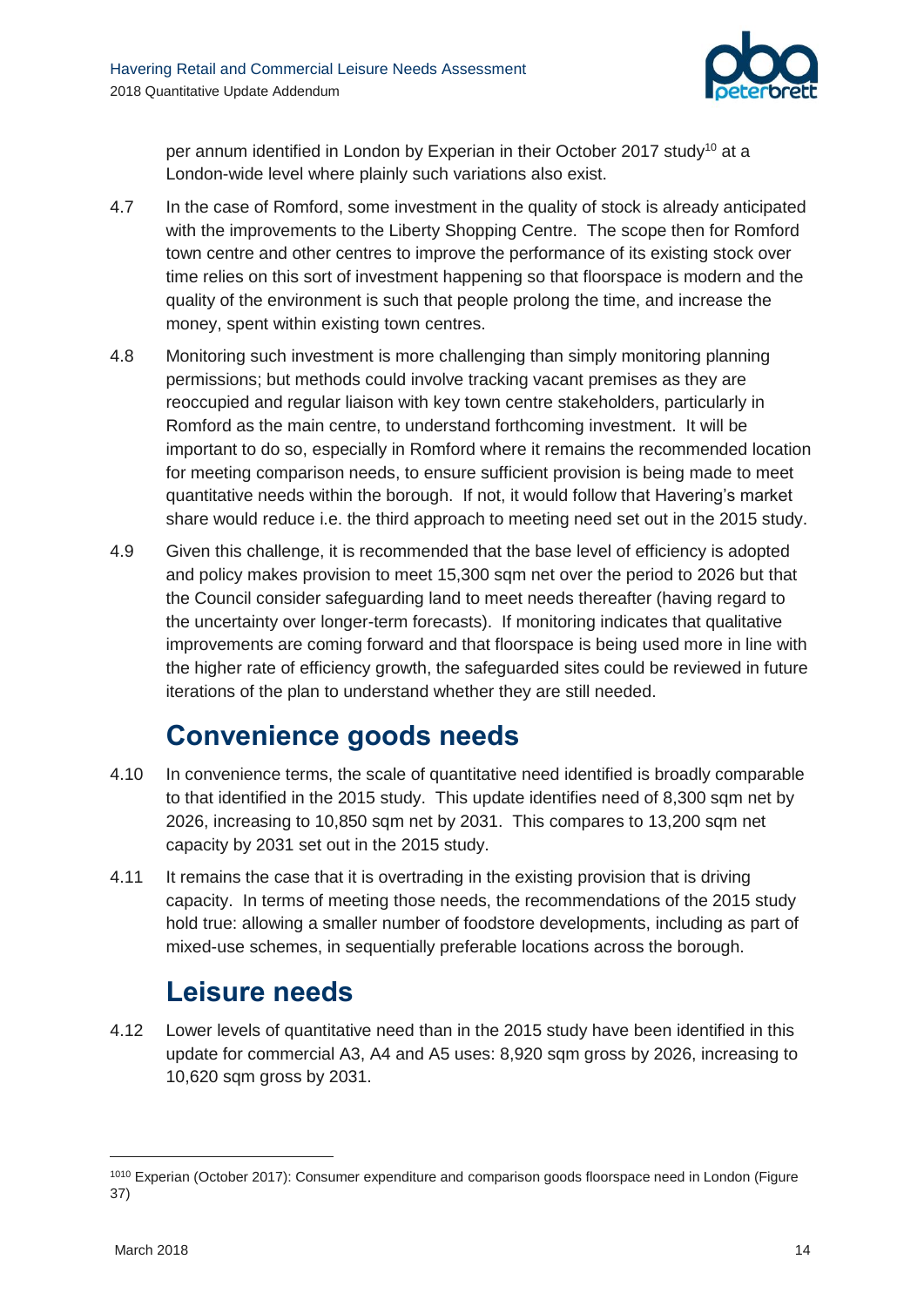

 4.13 Accommodating this need should be considered alongside the qualitative factors that were outlined in the 2015 study's vision for the network of centres. The update study does not revisit those recommendations, but in relation to the principles for how such leisure space might come forward in those centres, this update validates the approach recommended in the 2015 study. Namely that the need for specific allocation is reduced by the fact that most floorspace will come forward through conversion of existing premises or bringing previously vacant units back into use. Where new space is proposed, it should be subject to sequential testing and could form part of mixed-use residential or other commercial-led developments.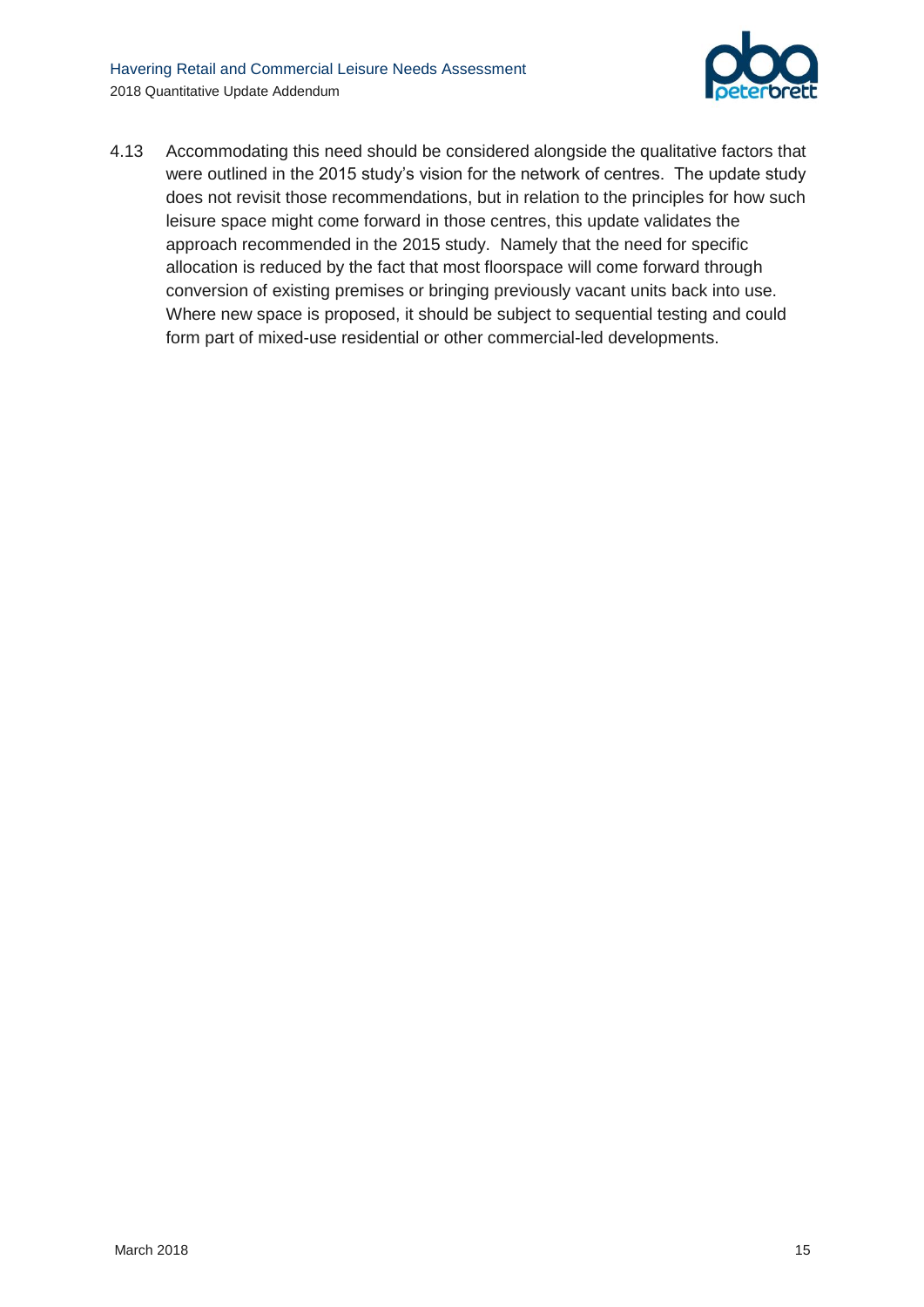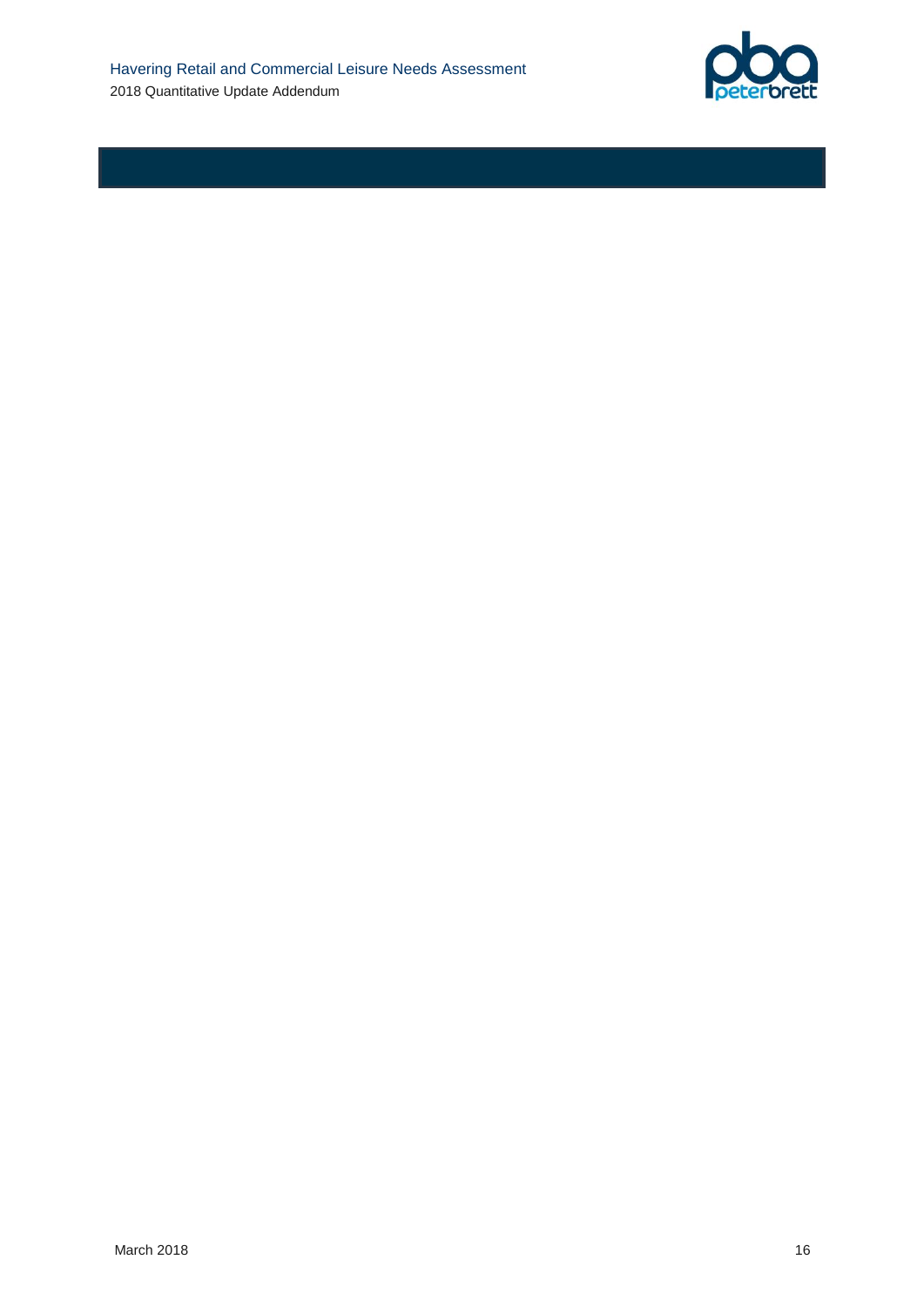

## APPENDIX A HOUSEHOLD SURVEY AREA

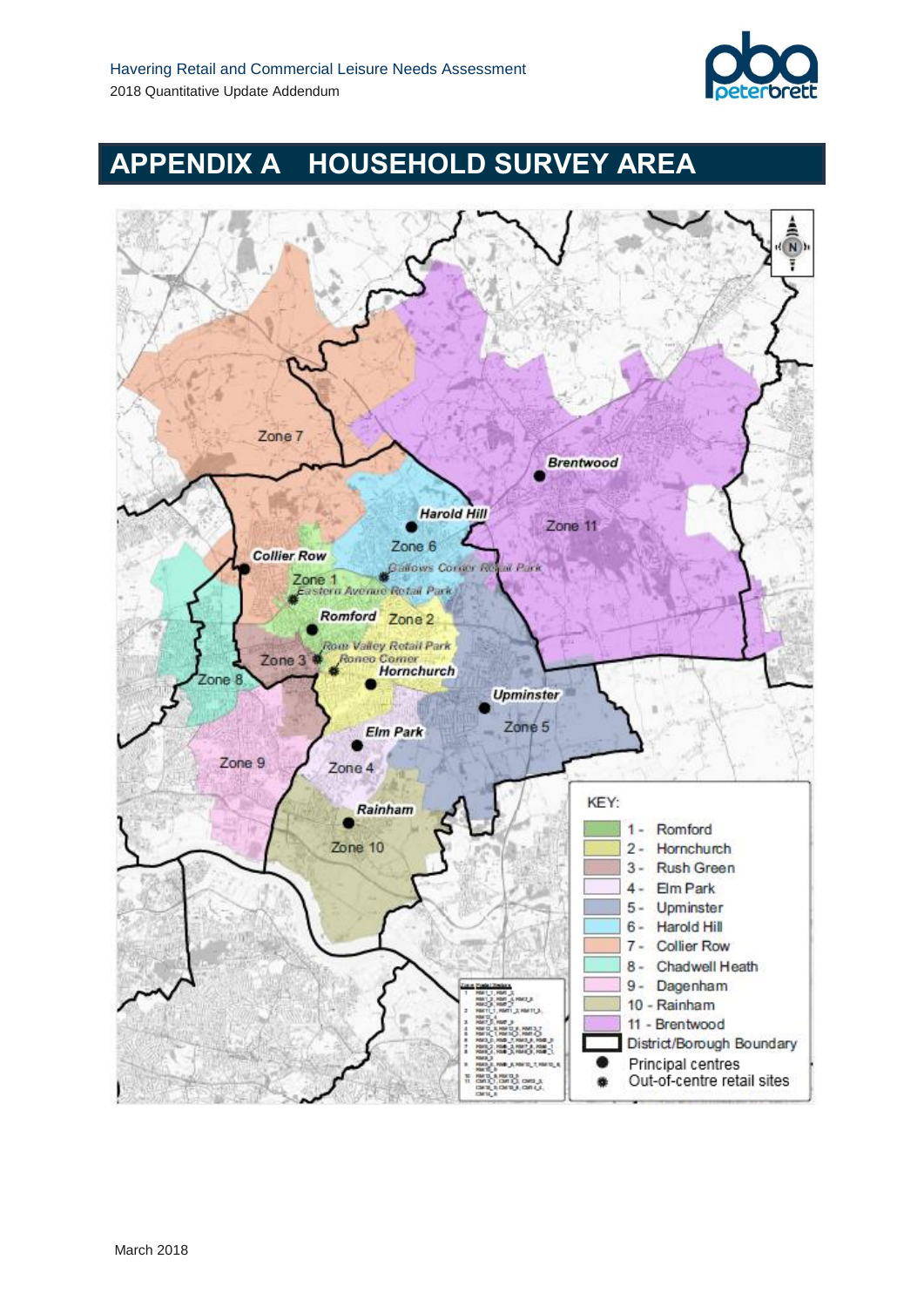

# APPENDIX B QUANTITATIVE RETAIL CAPACITY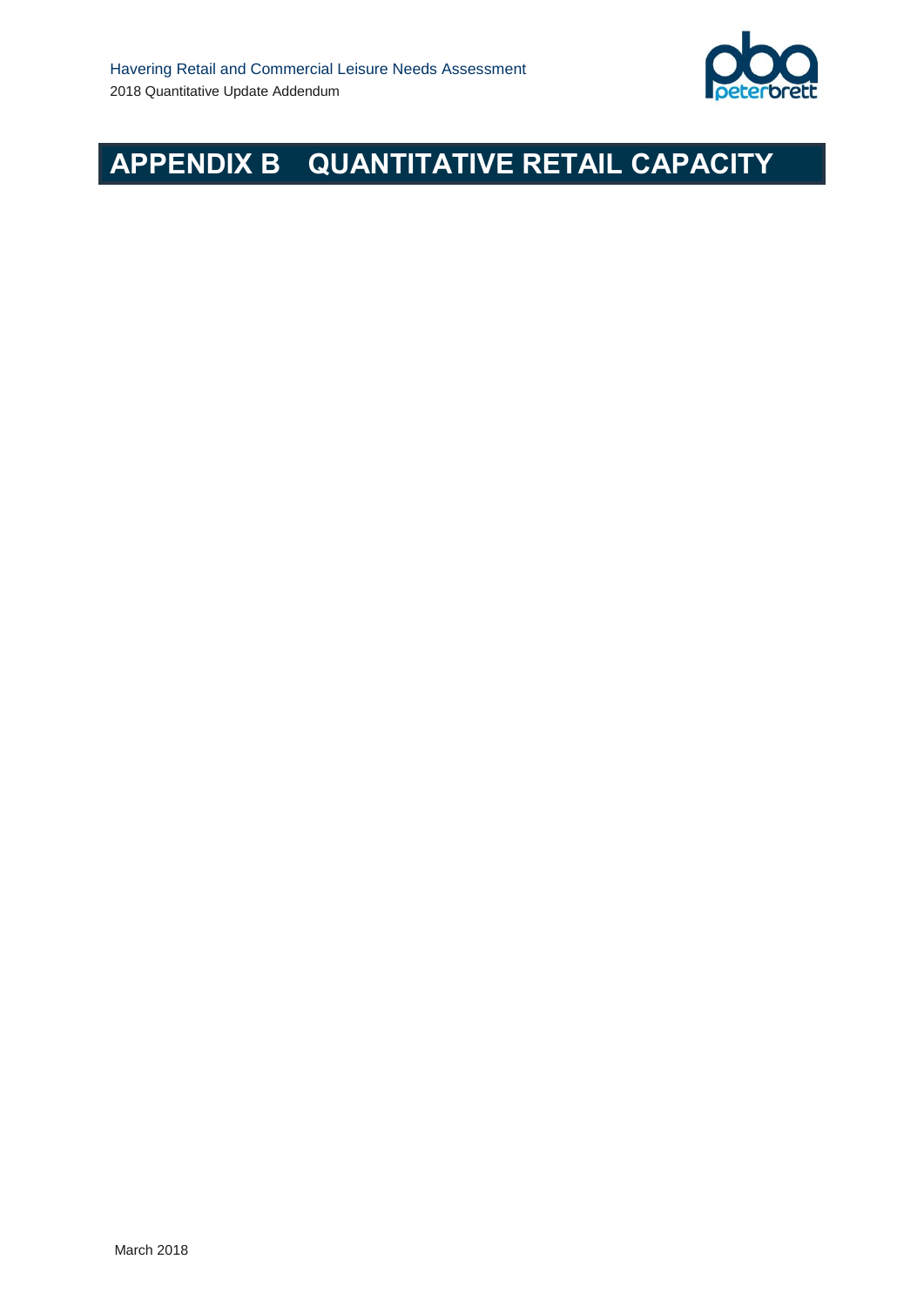| Table A1     | <b>Population projections</b> |         |         |         |         |         |                 |
|--------------|-------------------------------|---------|---------|---------|---------|---------|-----------------|
|              | 2016                          | 2017    | 2021    | 2026    | 2029    | 2031    | Change, 2016-31 |
| Zone 1       | 40,208                        | 40,677  | 42,842  | 45,760  | 47,434  | 48,525  | 8,317           |
| Zone 2       | 49,115                        | 49,663  | 51,955  | 54,854  | 56,627  | 57,731  | 8,616           |
| Zone 3       | 19,109                        | 19,423  | 20,741  | 22,319  | 23,236  | 23,852  | 4,743           |
| Zone 4       | 28,904                        | 29,189  | 30,428  | 31,971  | 32,886  | 33,503  | 4,599           |
| Zone 5       | 27,687                        | 27.951  | 29,102  | 30,435  | 31,217  | 31,718  | 4,031           |
| Zone 6       | 43.969                        | 44.504  | 46,858  | 49,963  | 51,797  | 52,998  | 9,029           |
| Zone 7       | 31,390                        | 31,793  | 33,293  | 35,280  | 36,380  | 37,141  | 5,751           |
| Zone 8       | 59,989                        | 61,065  | 65,220  | 69,934  | 72,492  | 74,138  | 14,149          |
| Zone 9       | 64,193                        | 65,376  | 69,861  | 74,602  | 77,066  | 78,593  | 14,400          |
| Zone 10      | 21,233                        | 21,504  | 22,696  | 24,265  | 25,235  | 25,863  | 4,630           |
| Zone 11      | 61,798                        | 62,344  | 64,762  | 67,859  | 69,751  | 70,993  | 9,195           |
| <b>Total</b> | 447,595                       | 453,489 | 477,758 | 507,242 | 524,121 | 535.055 | 87,460          |

#### **Notes**

 Source: Experian MMG3 (2017) for base year and population projections (derived from ONS 2014-based subnational population projections).

#### Per capita expenditure on comparison goods exc. SFT Table A2

|         | 2016  | 2017  | 2021  | 2026  | 2029  | 2031  |
|---------|-------|-------|-------|-------|-------|-------|
|         | £     | £     | £     | £     | £     | £     |
|         |       |       |       |       |       |       |
| Zone 1  | 3.184 | 3.210 | 3.426 | 3.991 | 4.370 | 4,663 |
| Zone 2  | 3,489 | 3,516 | 3,754 | 4,373 | 4,787 | 5,109 |
| Zone 3  | 2.776 | 2,798 | 2.987 | 3.479 | 3.809 | 4,065 |
| Zone 4  | 3,053 | 3,077 | 3.285 | 3,826 | 4.189 | 4.470 |
| Zone 5  | 3,600 | 3,629 | 3.874 | 4,512 | 4.941 | 5.272 |
| Zone 6  | 2.494 | 2,514 | 2.683 | 3,126 | 3.422 | 3,652 |
| Zone 7  | 3.040 | 3,064 | 3,271 | 3,810 | 4.171 | 4.451 |
| Zone 8  | 2.198 | 2,216 | 2.365 | 2,755 | 3.016 | 3.219 |
| Zone 9  | 2,057 | 2,073 | 2,213 | 2,578 | 2,823 | 3,012 |
| Zone 10 | 2,856 | 2.879 | 3.073 | 3,580 | 3,920 | 4,183 |
| Zone 11 | 3,575 | 3,604 | 3,847 | 4.481 | 4,906 | 5,235 |

#### **Notes**

Table A3

Source: Experian MMG3 (2017 data in 2016 prices).

SFT excluded in the base year (2016) based on Experian Retail Planner Briefing Note 15 Figure 5

 Expenditure growth rates (exc. SFT) applied derived from Experian Retail Planner Briefing Note 15 Figure 6 All monetary values held constant at 2016 prices.

#### Total comparison goods expenditure

|              | 2016      | 2017      | 2021      | 2026      | 2029      | 2031      |
|--------------|-----------|-----------|-----------|-----------|-----------|-----------|
|              | £m        | £m        | £m        | £m        | £m        | £m        |
|              |           |           |           |           |           |           |
| Zone 1       | £128.02   | £130.55   | £146.78   | £182.63   | £207.26   | £226.26   |
| Zone 2       | £171.34   | £174.64   | £195.02   | £239.86   | £271.09   | £294.92   |
| Zone 3       | £53.04    | £54.35    | £61.95    | £77.65    | £88.51    | £96.95    |
| Zone 4       | £88.23    | £89.81    | £99.94    | £122.33   | £137.76   | £149.76   |
| Zone 5       | £99.68    | £101.43   | £112.73   | £137.34   | £154.23   | £167.22   |
| Zone 6       | £109.65   | £111.87   | £125.73   | £156.17   | £177.26   | £193.54   |
| Zone 7       | £95.41    | £97.41    | £108.89   | £134.41   | £151.75   | £165.32   |
| Zone 8       | £131.85   | £135.29   | £154.24   | £192.67   | £218.66   | £238.62   |
| Zone 9       | £132.04   | £135.55   | £154.62   | £192.34   | £217.54   | £236.74   |
| Zone 10      | £60.65    | £61.91    | £69.75    | £86.87    | £98.91    | £108.17   |
| Zone 11      | £220.93   | £224.67   | £249.12   | £304.08   | £342.20   | £371.66   |
| <b>Total</b> | £1.290.85 | £1.317.49 | £1.478.78 | £1.826.35 | £2.065.19 | £2,249.17 |

**Notes** 

Source: Table A1, Table A2

All monetary values are held constant at 2016 prices.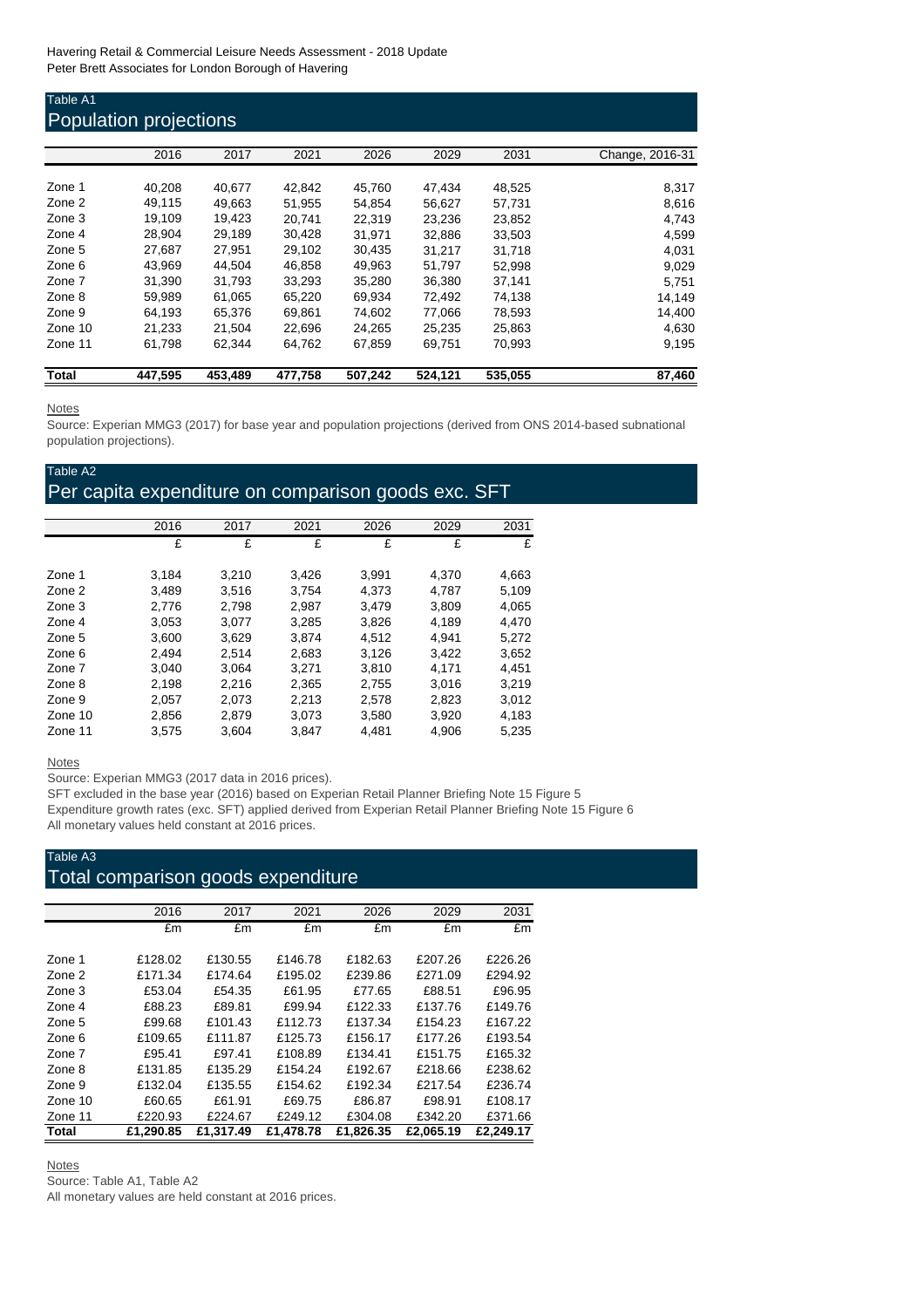| Table A4                                             |                |                |                |                |                |                |                |                |                |                |                 |
|------------------------------------------------------|----------------|----------------|----------------|----------------|----------------|----------------|----------------|----------------|----------------|----------------|-----------------|
| Comparison goods market shares 2014                  |                |                |                |                |                |                |                |                |                |                |                 |
|                                                      | Zone 1         | Zone 2         | Zone 3         | Zone 4         |                |                | Zone 7         | Zone 8         | Zone 9         | Zone 10        | Zone 11         |
|                                                      | %              | %              | $\%$           | %              | Zone 5<br>$\%$ | Zone 6<br>$\%$ | $\%$           | %              | %              | %              | %               |
|                                                      |                |                |                |                |                |                |                |                |                |                |                 |
| Zone 1                                               |                |                |                |                |                |                |                |                |                |                |                 |
| Romford town centre                                  | 60.01%         | 31.22%         | 55.69%         | 28.47%         | 10.81%         | 39.27%         | 51.21%         | 44.86%         | 29.22%         | 15.69%         | 6.70%           |
| Gallows Corner Retail Park, Romford                  | 5.59%          | 5.33%          | 4.84%          | 1.87%          | 2.00%          | 16.04%         | 10.05%         | 1.73%          | 1.45%          | 0.34%          | 3.66%           |
| Eastern Avenue Retail Park, Romford                  | 3.91%          | 6.80%          | 6.71%          | 1.51%          | 0.66%          | 2.89%          | 11.48%         | 1.99%          | 0.87%          | 0.00%          | 0.36%           |
| Other retail parks, Romford                          | 2.01%          | 4.43%          | 7.04%          | 5.00%          | 1.28%          | 1.07%          | 2.15%          | 4.95%          | 1.09%          | 1.07%          | 0.63%           |
| Other locations, zone 1                              | 0.90%          | 0.71%          | 0.00%          | 0.85%          | 0.68%          | 0.78%          | 2.16%          | 0.00%          | 0.00%          | 0.18%          | 0.00%           |
| Sub-total, survey zone 1                             | 72.42%         | 48.48%         | 74.28%         | 37.70%         | 15.44%         | 60.04%         | 77.05%         | 53.52%         | 32.63%         | 17.28%         | 11.35%          |
| Zone 2                                               |                |                |                |                |                |                |                |                |                |                |                 |
| Hornchurch                                           | 1.86%          | 8.07%          | 1.12%          | 9.51%          | 4.20%          | 1.82%          | 0.82%          | 0.15%          | 0.10%          | 1.79%          | 0.48%           |
| Other locations, zone 2                              | 1.70%          | 2.33%          | 2.20%          | 1.60%          | 1.79%          | 2.67%          | 1.48%          | 0.82%          | 0.28%          | 0.34%          | 1.09%           |
| Sub-total, survey zone 2                             | 3.56%          | 10.40%         | 3.32%          | 11.12%         | 5.98%          | 4.49%          | 2.30%          | 0.98%          | 0.38%          | 2.13%          | 1.56%           |
|                                                      |                |                |                |                |                |                |                |                |                |                |                 |
| Zone 3                                               |                |                |                |                |                |                |                |                |                |                |                 |
| All locations, zone 3                                | 0.00%          | 0.00%          | 0.31%          | 0.00%          | 0.00%          | 0.00%          | 0.00%          | 0.45%          | 0.67%          | 0.00%          | 0.00%           |
| Sub-total, survey zone 3                             | 0.00%          | $0.00\%$       | 0.31%          | 0.00%          | 0.00%          | 0.00%          | 0.00%          | 0.45%          | 0.67%          | 0.00%          | 0.00%           |
|                                                      |                |                |                |                |                |                |                |                |                |                |                 |
| Zone 4                                               |                |                |                |                |                |                |                |                |                |                |                 |
| Elm Park                                             | 0.00%          | 0.27%          | 0.00%          | 2.36%          | 0.12%          | 0.00%          | 0.00%          | 0.25%          | 0.00%          | 0.09%          | 0.00%           |
| Other locations, zone 4                              | 0.00%          | 0.04%          | 0.00%          | 0.96%          | 0.23%          | 0.00%          | 0.00%          | 0.00%          | 0.00%          | 0.00%          | 0.00%           |
| Sub-total, survey zone 4                             | 0.00%          | 0.31%          | 0.00%          | 3.32%          | 0.35%          | 0.00%          | 0.00%          | 0.25%          | $0.00\%$       | 0.09%          | 0.00%           |
| Zone 5                                               |                |                |                |                |                |                |                |                |                |                |                 |
| Upminster                                            | 1.89%          | 0.90%          | 0.56%          | 2.78%          | 15.08%         | 2.00%          | 1.17%          | 0.53%          | 0.11%          | 0.93%          | 1.37%           |
| Other locations, zone 5                              | 0.00%          | $0.00\%$       | 0.00%          | 0.00%          | 0.74%          | 0.17%          | 0.00%          | 0.00%          | 0.36%          | 0.00%          | 0.00%           |
| Sub-total, survey zone 5                             | 1.89%          | 0.90%          | 0.56%          | 2.78%          | 15.82%         | 2.17%          | 1.17%          | 0.53%          | 0.47%          | 0.93%          | 1.37%           |
|                                                      |                |                |                |                |                |                |                |                |                |                |                 |
| Zone 6                                               |                |                |                |                |                |                |                |                |                |                |                 |
| Harold Hill                                          | 0.05%          | 0.25%          | 0.06%          | 0.03%          | 0.35%          | 3.18%          | 1.16%          | 0.00%          | 0.23%          | 0.03%          | 0.03%           |
| Tesco Extra, Bryant Avenue, Romford                  | 4.73%          | 0.92%          | 0.63%          | 0.16%          | 0.13%          | 3.06%          | 3.12%          | 0.11%          | 0.00%          | 0.00%          | 0.17%           |
| Other locations, zone 6                              | 0.00%          | 0.00%          | 0.00%          | 0.00%          | 0.00%          | 0.93%          | 0.00%          | 0.00%          | 0.00%          | 0.00%          | 0.26%           |
| Sub-total, survey zone 6                             | 4.78%          | 1.16%          | 0.70%          | 0.19%          | 0.48%          | 7.18%          | 4.27%          | 0.11%          | 0.23%          | 0.03%          | 0.46%           |
|                                                      |                |                |                |                |                |                |                |                |                |                |                 |
| Zone 7                                               |                |                |                |                |                |                |                |                |                |                |                 |
| (No centres)                                         |                |                |                |                |                |                |                |                |                |                |                 |
|                                                      |                |                |                |                |                |                |                |                |                |                |                 |
| Zone 8<br>Goodmayes (inc. Tesco Extra, retail parks) | 0.02%          | 0.84%          | 0.37%          | 0.06%          | 0.00%          | 0.15%          | 0.12%          | 6.35%          | 0.72%          | 0.00%          | 0.00%           |
| Other locations, zone 8                              | 0.68%          | 0.55%          | 1.67%          | 0.25%          | 0.00%          | 0.00%          | 0.72%          | 6.67%          | 2.39%          | 0.00%          | 0.00%           |
| Sub-total, survey zone 8                             | 0.70%          | 1.39%          | 2.04%          | 0.31%          | 0.00%          | 0.15%          | 0.85%          | 13.02%         | 3.11%          | 0.00%          | 0.00%           |
|                                                      |                |                |                |                |                |                |                |                |                |                |                 |
| Zone 9                                               |                |                |                |                |                |                |                |                |                |                |                 |
| Dagenham                                             | 0.15%          | 0.05%          | 2.31%          | 2.25%          | 0.00%          | 0.28%          | 0.00%          | 4.95%          | 24.43%         | 2.03%          | 0.00%           |
| Other locations, zone 9                              | 0.00%          | 0.01%          | 0.01%          | 0.10%          | 0.00%          | 0.00%          | 0.00%          | 0.04%          | 0.68%          | 0.00%          | 0.00%           |
| Sub-total, survey zone 9                             | 0.15%          | 0.06%          | 2.32%          | 2.35%          | 0.00%          | 0.28%          | 0.00%          | 5.00%          | 25.12%         | 2.03%          | 0.00%           |
|                                                      |                |                |                |                |                |                |                |                |                |                |                 |
| Zone 10                                              |                |                |                |                |                |                |                |                |                |                |                 |
| Rainham (inc. Tesco Extra)                           | 0.00%          | 0.07%          | 0.01%          | 3.97%          | 1.04%          | 0.49%          | 0.00%          | 0.16%          | 0.62%          | 16.20%         | 0.26%           |
| Sub-total, survey zone 10                            | 0.00%          | 0.07%          | 0.01%          | 3.97%          | 1.04%          | 0.49%          | 0.00%          | 0.16%          | 0.62%          | 16.20%         | 0.26%           |
|                                                      |                |                |                |                |                |                |                |                |                |                |                 |
| Zone 11                                              |                |                |                |                |                |                |                |                |                |                |                 |
| Brentwood<br>Other locations, zone 11                | 0.66%<br>0.00% | 0.03%<br>0.00% | 0.23%<br>0.00% | 0.11%<br>0.00% | 1.61%<br>0.00% | 1.88%<br>0.00% | 0.00%<br>0.00% | 0.51%<br>0.00% | 0.00%<br>0.00% | 0.08%<br>0.00% | 38.38%<br>1.84% |
| Sub-total, survey zone 11                            | 0.66%          | 0.03%          | 0.23%          | 0.11%          | 1.61%          | 1.88%          | $0.00\%$       | 0.51%          | $0.00\%$       | 0.08%          | 40.22%          |
|                                                      |                |                |                |                |                |                |                |                |                |                |                 |
| Total for survey area                                | 84.16%         | 62.81%         | 83.76%         | 61.84%         | 40.73%         | 76.69%         | 85.65%         | 74.52%         | 63.24%         | 38.77%         | 55.22%          |
|                                                      |                |                |                |                |                |                |                |                |                |                |                 |
| <b>Outside survey area</b>                           |                |                |                |                |                |                |                |                |                |                |                 |
| Lakeside                                             | 9.51%          | 26.63%         | 10.36%         | 30.09%         | 49.09%         | 15.93%         | 7.92%          | 8.23%          | 23.64%         | 57.58%         | 18.74%          |
| Central London / West End                            | 1.56%          | 3.26%          | 0.53%          | 3.02%          | 1.87%          | 1.50%          | 1.63%          | 3.92%          | 1.58%          | 0.82%          | 0.42%           |
| Basildon                                             | 0.00%          | 0.00%          | 0.28%          | 0.87%          | 0.51%          | 0.05%          | 0.25%          | 0.33%          | 0.06%          | 0.00%          | 11.77%          |
| Stratford (incl Westfield Stratford City)            | 1.31%          | 0.61%          | 0.67%          | 0.94%          | 1.12%          | 1.66%          | 0.41%          | 3.25%          | 1.43%          | 0.27%          | 2.98%           |
| Bluewater                                            | 0.18%          | 2.65%          | 1.41%          | 0.71%          | 4.70%          | 1.38%          | 0.92%          | 0.00%          | 0.57%          | 0.14%          | 2.87%           |
| llford                                               | 0.46%          | 1.28%          | 1.05%          | 0.48%          | 0.40%          | 0.12%          | 1.97%          | 7.86%          | 1.65%          | 0.51%          | 0.00%           |
| Chelmsford                                           | 0.32%          | 0.00%          | 0.18%          | 0.00%          | 0.00%          | 1.71%          | 0.00%          | 0.00%          | 0.00%          | 0.00%          | 4.95%           |
| Beckton (superstores/ retail parks)                  | 0.00%          | 0.93%          | 0.27%          | 0.72%          | 0.00%          | 0.37%          | 0.00%          | 0.73%          | 3.03%          | 0.11%          | 0.00%           |
| Barking                                              | 0.03%          | 0.00%          | 0.00%          | 1.07%          | 0.00%          | 0.05%          | 0.00%          | 0.16%          | 0.66%          | 0.26%          | 0.00%           |
| Other locations outside survey area                  | 2.48%          | 1.82%          | 1.50%          | 0.26%          | 1.59%          | 0.53%          | 1.25%          | 1.00%          | 4.15%          | 1.55%          | 3.07%           |
|                                                      |                |                |                |                |                |                |                |                |                |                |                 |
| Total for outside survey area                        | 15.84%         | 37.19%         | 16.24%         | 38.16%         | 59.27%         | 23.31%         | 14.35%         | 25.48%         | 36.76%         | 61.23%         | 44.78%          |
|                                                      |                |                |                |                |                |                |                |                |                |                |                 |
| <b>Overall total</b>                                 | 100.00%        | 100.00%        | 100.00%        | 100.00%        | 100.00%        | 100.00%        | 100.00%        | 100.00%        | 100.00%        | 100.00%        | 100.00%         |
|                                                      |                |                |                |                |                |                |                |                |                |                |                 |

<u>Notes</u><br>Source: NEMS Market Research Household Survey, August 2014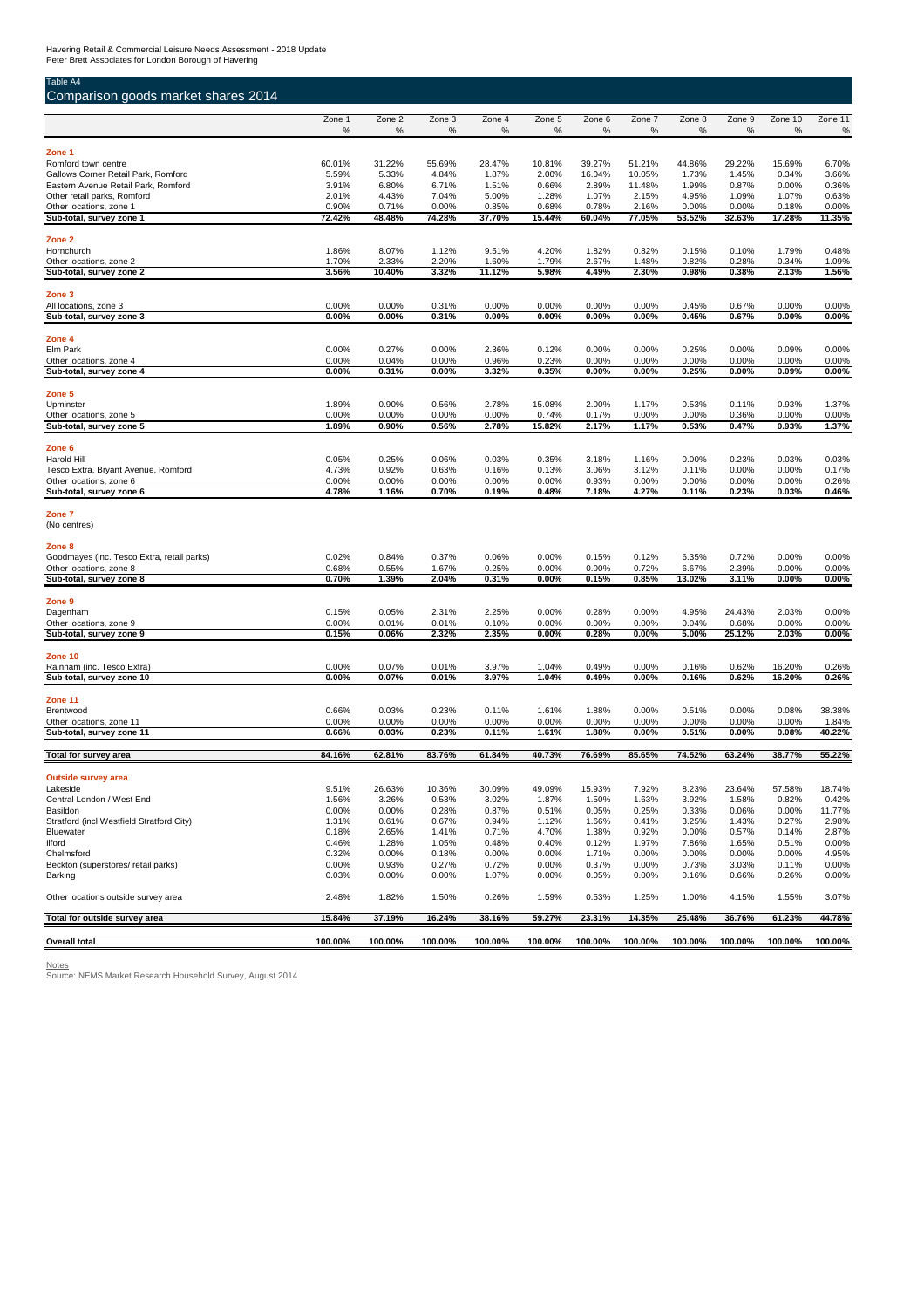| Table A5                                                                   |              |               |              |              |               |               |               |               |               |               |               |                |
|----------------------------------------------------------------------------|--------------|---------------|--------------|--------------|---------------|---------------|---------------|---------------|---------------|---------------|---------------|----------------|
| Comparison goods spending 2016                                             |              |               |              |              |               |               |               |               |               |               |               |                |
|                                                                            |              |               |              |              |               |               |               |               |               |               |               |                |
|                                                                            | Zone 1<br>£m | Zone 2<br>£m  | Zone 3<br>£m | Zone 4<br>£m | Zone 5<br>£m  | Zone 6<br>£m  | Zone 7<br>£m  | Zone 8<br>£m  | Zone 9<br>£m  | Zone 10<br>£m | Zone 11<br>£m | Total<br>£m    |
| Total available comparison goods expenditure                               | 128.02       | 171.34        | 53.04        | 88.23        | 99.68         | 109.65        | 95.41         | 131.85        | 132.04        | 60.65         | 220.93        | 1,290.85       |
|                                                                            |              |               |              |              |               |               |               |               |               |               |               |                |
| Zone 1                                                                     |              |               |              |              |               |               |               |               |               |               |               |                |
| Romford town centre                                                        | 76.83        | 53.49         | 29.54        | 25.12        | 10.78         | 43.06         | 48.86         | 59.15         | 38.58         | 9.51          | 14.81         | 409.72         |
| Gallows Corner Retail Park, Romford<br>Eastern Avenue Retail Park, Romford | 7.15<br>5.01 | 9.13<br>11.66 | 2.56<br>3.56 | 1.65<br>1.33 | 2.00<br>0.66  | 17.59<br>3.17 | 9.59<br>10.95 | 2.28<br>2.62  | 1.92<br>1.15  | 0.21<br>0.00  | 8.09<br>0.80  | 62.17<br>40.89 |
| Other retail parks, Romford                                                | 2.57         | 7.59          | 3.73         | 4.41         | 1.28          | 1.17          | 2.05          | 6.52          | 1.43          | 0.65          | 1.39          | 32.80          |
| Other locations, zone 1                                                    | 1.16         | 1.21          | 0.00         | 0.75         | 0.68          | 0.86          | 2.06          | 0.00          | 0.00          | 0.11          | 0.00          | 6.83           |
| Sub-total, survey zone 1                                                   | 92.72        | 83.07         | 39.40        | 33.26        | 15.39         | 65.84         | 73.52         | 70.56         | 43.09         | 10.48         | 25.08         | 552.41         |
|                                                                            |              |               |              |              |               |               |               |               |               |               |               |                |
| Zone 2                                                                     |              |               |              |              |               |               |               |               |               |               |               |                |
| Hornchurch<br>Other locations, zone 2                                      | 2.38<br>2.18 | 13.83<br>3.99 | 0.60<br>1.17 | 8.40<br>1.41 | 4.18<br>1.78  | 2.00<br>2.93  | 0.78<br>1.41  | 0.20<br>1.08  | 0.13<br>0.37  | 1.09<br>0.21  | 1.05<br>2.40  | 34.64<br>18.94 |
| Sub-total, survey zone 2                                                   | 4.56         | 17.82         | 1.76         | 9.81         | 5.96          | 4.93          | 2.20          | 1.29          | 0.51          | 1.29          | 3.45          | 53.58          |
|                                                                            |              |               |              |              |               |               |               |               |               |               |               |                |
| Zone 3                                                                     |              |               |              |              |               |               |               |               |               |               |               |                |
| All locations, zone 3                                                      | 0.00         | 0.00          | 0.17         | 0.00         | 0.00          | 0.00          | 0.00          | 0.59          | 0.89          | 0.00          | 0.00          | 1.65           |
| Sub-total, survey zone 3                                                   | 0.00         | 0.00          | 0.17         | 0.00         | 0.00          | 0.00          | 0.00          | 0.59          | 0.89          | 0.00          | 0.00          | 1.65           |
| Zone 4                                                                     |              |               |              |              |               |               |               |               |               |               |               |                |
| Elm Park                                                                   | 0.00         | 0.46          | 0.00         | 2.08         | 0.12          | 0.00          | 0.00          | 0.34          | 0.00          | 0.05          | 0.00          | 3.05           |
| Other locations, zone 4                                                    | 0.00         | 0.07          | 0.00         | 0.85         | 0.23          | 0.00          | 0.00          | 0.00          | 0.00          | 0.00          | 0.00          | 1.15           |
| Sub-total, survey zone 4                                                   | 0.00         | 0.53          | 0.00         | 2.93         | 0.35          | 0.00          | 0.00          | 0.34          | 0.00          | 0.05          | 0.00          | 4.20           |
|                                                                            |              |               |              |              |               |               |               |               |               |               |               |                |
| Zone 5                                                                     |              |               |              |              |               |               |               |               |               |               |               |                |
| Upminster<br>All locations, zone 5                                         | 2.42<br>0.00 | 1.54<br>0.00  | 0.30<br>0.00 | 2.45<br>0.00 | 15.03<br>0.74 | 2.20<br>0.19  | 1.12<br>0.00  | 0.70<br>0.00  | 0.14<br>0.48  | 0.56<br>0.00  | 3.02<br>0.00  | 29.48<br>1.40  |
| Sub-total, survey zone 5                                                   | 2.42         | 1.54          | 0.30         | 2.45         | 15.77         | 2.38          | 1.12          | 0.70          | 0.62          | 0.56          | 3.02          | 30.88          |
|                                                                            |              |               |              |              |               |               |               |               |               |               |               |                |
| Zone 6                                                                     |              |               |              |              |               |               |               |               |               |               |               |                |
| Harold Hill                                                                | 0.07         | 0.43          | 0.03         | 0.03         | 0.35          | 3.49          | 1.11          | 0.00          | 0.30          | 0.02          | 0.06          | 5.87           |
| Tesco Extra, Bryant Avenue, Romford                                        | 6.05         | 1.57          | 0.34         | 0.14         | 0.13          | 3.36          | 2.97          | 0.15          | 0.00          | 0.00          | 0.38          | 15.08          |
| Other locations, zone 6<br>Sub-total, survey zone 6                        | 0.00<br>6.12 | 0.00<br>1.99  | 0.00<br>0.37 | 0.00<br>0.17 | 0.00<br>0.48  | 1.02<br>7.87  | 0.00<br>4.08  | 0.00<br>0.15  | 0.00<br>0.30  | 0.00<br>0.02  | 0.58<br>1.01  | 1.60<br>22.56  |
|                                                                            |              |               |              |              |               |               |               |               |               |               |               |                |
| Zone 7                                                                     |              |               |              |              |               |               |               |               |               |               |               |                |
| (No centres)                                                               |              |               |              |              |               |               |               |               |               |               |               |                |
|                                                                            |              |               |              |              |               |               |               |               |               |               |               |                |
| Zone 8                                                                     |              |               |              |              |               |               |               |               |               |               |               |                |
| Goodmayes (incl Tesco Extra, retail parks)<br>Other locations, zone 8      | 0.02<br>0.88 | 1.44<br>0.94  | 0.20<br>0.88 | 0.06<br>0.22 | 0.00<br>0.00  | 0.16<br>0.00  | 0.12<br>0.69  | 8.37<br>8.79  | 0.95<br>3.16  | 0.00<br>0.00  | 0.00<br>0.00  | 11.31<br>15.56 |
| Sub-total, survey zone 8                                                   | 0.90         | 2.38          | 1.08         | 0.28         | 0.00          | 0.16          | 0.81          | 17.16         | 4.10          | 0.00          | 0.00          | 26.87          |
|                                                                            |              |               |              |              |               |               |               |               |               |               |               |                |
| Zone 9                                                                     |              |               |              |              |               |               |               |               |               |               |               |                |
| Dagenham                                                                   | 0.19         | 0.08          | 1.22         | 1.99         | 0.00          | 0.31          | 0.00          | 6.53          | 32.26         | 1.23          | 0.00          | 43.82          |
| Other locations, zone 9                                                    | 0.00<br>0.19 | 0.02<br>0.10  | 0.00<br>1.23 | 0.09<br>2.08 | 0.00<br>0.00  | 0.00<br>0.31  | 0.00<br>0.00  | 0.06<br>6.59  | 0.90<br>33.17 | 0.00<br>1.23  | 0.00<br>0.00  | 1.08<br>44.90  |
| Sub-total, survey zone 9                                                   |              |               |              |              |               |               |               |               |               |               |               |                |
| Zone 10                                                                    |              |               |              |              |               |               |               |               |               |               |               |                |
| Rainham (incl. Tesco Extra)                                                | 0.00         | 0.13          | 0.00         | 3.50         | 1.04          | 0.54          | 0.00          | 0.21          | 0.83          | 9.83          | 0.57          | 16.64          |
| Sub-total, survey zone 10                                                  | 0.00         | 0.13          | 0.00         | 3.50         | 1.04          | 0.54          | 0.00          | 0.21          | 0.83          | 9.83          | 0.57          | 16.64          |
|                                                                            |              |               |              |              |               |               |               |               |               |               |               |                |
| Zone 11<br>Brentwood                                                       | 0.85         | 0.05          | 0.12         | 0.09         | 1.61          | 2.06          | 0.00          | 0.67          | 0.00          | 0.05          | 84.79         | 90.29          |
| Other locations, zone 11                                                   | 0.00         | 0.00          | 0.00         | 0.00         | 0.00          | 0.00          | 0.00          | 0.00          | 0.00          | 0.00          | 4.06          | 4.06           |
| Sub-total, survey zone 11                                                  | 0.85         | 0.05          | 0.12         | 0.09         | 1.61          | 2.06          | 0.00          | 0.67          | 0.00          | 0.05          | 88.85         | 94.35          |
|                                                                            |              |               |              |              |               |               |               |               |               |               |               |                |
| Total for survey area                                                      | 107.75       | 107.62        | 44.43        | 54.56        | 40.59         | 84.09         | 81.72         | 98.26         | 83.50         | 23.51         | 121.99        | 848.03         |
| <b>Outside survey area</b>                                                 |              |               |              |              |               |               |               |               |               |               |               |                |
| Lakeside                                                                   | 12.17        | 45.63         | 5.49         | 26.55        | 48.93         | 17.47         | 7.56          | 10.85         | 31.22         | 34.92         | 41.39         | 282.19         |
| Central London / West End                                                  | 2.00         | 5.58          | 0.28         | 2.67         | 1.86          | 1.65          | 1.55          | 5.16          | 2.09          | 0.50          | 0.93          | 24.27          |
| Basildon                                                                   | 0.00         | 0.00          | 0.15         | 0.77         | 0.51          | 0.05          | 0.24          | 0.43          | 0.08          | 0.00          | 26.00         | 28.23          |
| Stratford (incl Westfield Stratford City)                                  | 1.68         | 1.05          | 0.35         | 0.83         | 1.11          | 1.82          | 0.39          | 4.29          | 1.88          | 0.16          | 6.58          | 20.15          |
| Bluewater                                                                  | 0.23         | 4.54          | 0.75         | 0.63         | 4.68          | 1.51          | 0.87          | 0.00          | 0.75          | 0.09          | 6.33          | 20.38          |
| llford<br>Chelmsford                                                       | 0.59<br>0.40 | 2.19<br>0.00  | 0.55<br>0.09 | 0.42<br>0.00 | 0.40<br>0.00  | 0.14<br>1.88  | 1.88<br>0.00  | 10.36<br>0.00 | 2.18<br>0.00  | 0.31<br>0.00  | 0.00<br>10.93 | 19.01<br>13.31 |
| Beckton (superstores/ retail parks)                                        | 0.00         | 1.60          | 0.14         | 0.63         | 0.00          | 0.41          | 0.00          | 0.97          | 4.00          | 0.07          | 0.00          | 7.82           |
| Barking                                                                    | 0.03         | 0.00          | 0.00         | 0.94         | 0.00          | 0.05          | 0.00          | 0.21          | 0.87          | 0.16          | 0.00          | 2.26           |
|                                                                            |              |               |              |              |               |               |               |               |               |               |               |                |
| Other locations outside survey area                                        | 3.17         | 3.12          | 0.80         | 0.23         | 1.58          | 0.58          | 1.20          | 1.31          | 5.48          | 0.94          | 6.78          | 25.19          |
| Total for outside survey area                                              | 20.27        | 63.72         | 8.61         | 33.67        | 59.08         | 25.55         | 13.70         | 33.59         | 48.54         | 37.14         | 98.94         | 442.82         |
|                                                                            |              |               |              |              |               |               |               |               |               |               |               |                |
| <b>Overall total</b>                                                       | 128.02       | 171.34        | 53.04        | 88.23        | 99.68         | 109.65        | 95.41         | 131.85        | 132.04        | 60.65         | 220.93        | 1290.85        |
|                                                                            |              |               |              |              |               |               |               |               |               |               |               |                |

Notes Source: Table A3, A4. All monetary values held constant at 2016 prices. All monetary values held constant at 2016 prices.

Havering Retail & Commercial Leisure Needs Assessment - 2018 Update Peter Brett Associates for London Borough of Havering

urce:<br>mone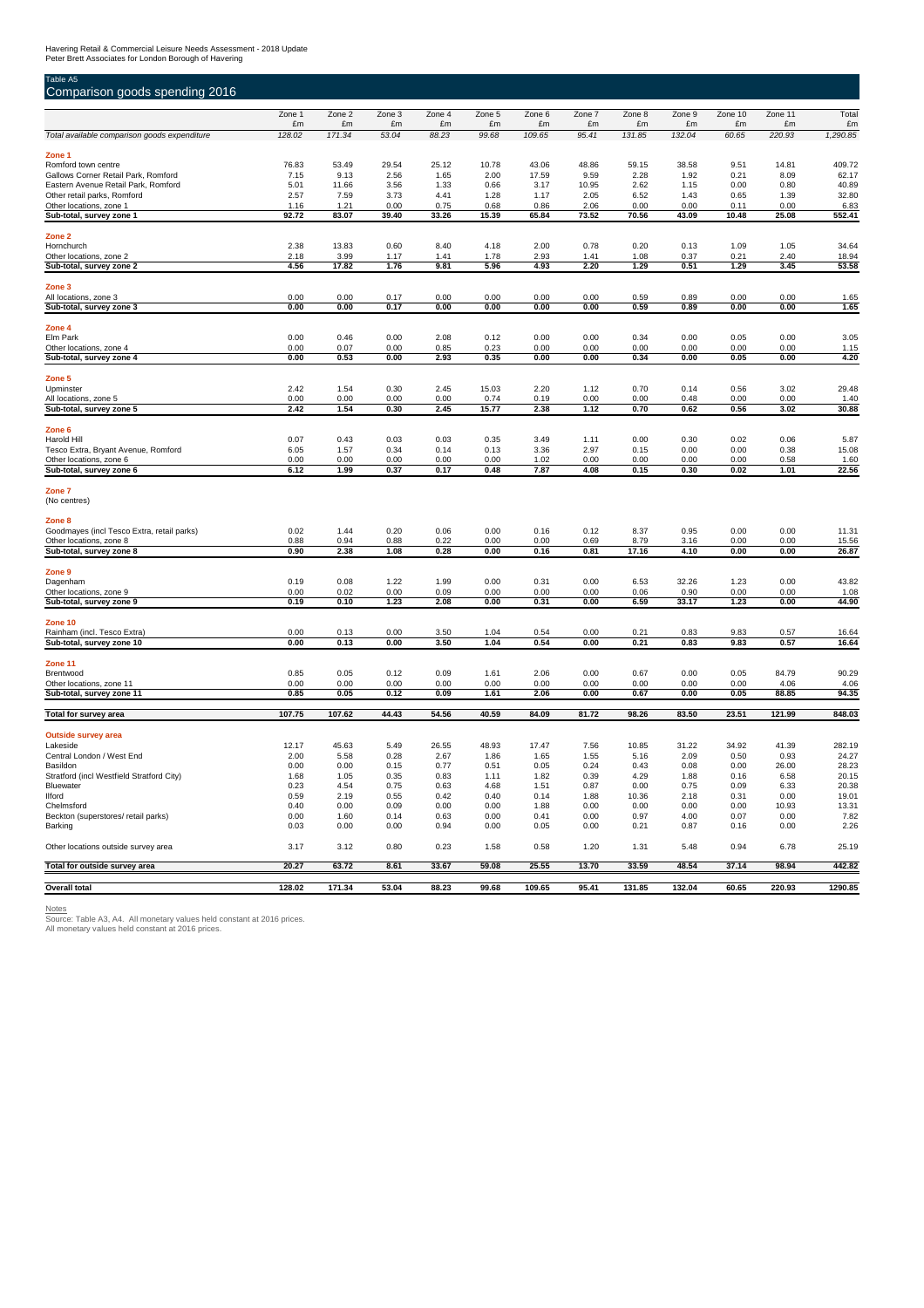| Table A6               |                                                           |          |          |          |          |          |          |
|------------------------|-----------------------------------------------------------|----------|----------|----------|----------|----------|----------|
|                        | Comparison goods floorspace requirements to 2031          |          |          |          |          |          |          |
|                        | Baseline requirement                                      |          |          |          |          |          |          |
|                        |                                                           |          |          |          |          |          |          |
|                        |                                                           | 2016     | 2017     | 2021     | 2026     | 2029     | 2031     |
|                        | <b>Total population and expenditure</b>                   |          |          |          |          |          |          |
| A                      | Total population (persons)                                | 447.595  | 453.489  | 477.758  | 507,242  | 524,121  | 535,055  |
| B                      | Total comparison goods expenditure (£m)                   | 1.290.85 | 1,317.49 | 1,478.78 | 1,826.35 | 2,065.19 | 2,249.17 |
|                        |                                                           |          |          |          |          |          |          |
|                        | <b>Retained expenditure</b>                               |          |          |          |          |          |          |
| C                      | Retained comparison goods expenditure in LB Havering (%)  | 53%      | 53%      | 53%      | 53%      | 53%      | 53%      |
| D                      | Retained comparison goods expenditure in LB Havering (£m) | 681.91   | 695.98   | 781.18   | 964.80   | 1090.97  | 1188.16  |
| E                      | Comparison goods expenditure leakage (£m)                 | 608.94   | 621.51   | 697.59   | 861.56   | 974.23   | 1,061.02 |
| <b>Inflow</b>          |                                                           |          |          |          |          |          |          |
| F                      | Inflow $(\%)$                                             | 0%       | 0%       | 0%       | 0%       | 0%       | 0%       |
| G                      | Inflow (£m)                                               | 0.00     | 0.00     | 0.00     | 0.00     | 0.00     | 0.00     |
| <b>Total turnover</b>  |                                                           |          |          |          |          |          |          |
| н                      | Baseline comparison goods turnover of stores (£m)         | 681.91   | 681.91   | 681.91   | 681.91   | 681.91   | 681.91   |
| <b>Initial surplus</b> |                                                           |          |          |          |          |          |          |
| п                      | Growth in retained comparison goods expenditure (£m)      | 0.00     | 14.07    | 99.27    | 282.88   | 409.06   | 506.25   |
|                        | <b>Claims on expenditure</b>                              |          |          |          |          |          |          |
| J                      | Sales efficiency growth in existing retailers (£m)        | 0.00     | 41.74    | 101.39   | 182.92   | 235.85   | 272.93   |
| κ                      | Comparison goods commitments (£m)                         | 0.00     | 0.00     | 24.78    | 27.36    | 29.03    | 30.21    |
| L                      | Total claims on capacity                                  | 0.00     | 41.74    | 126.17   | 210.28   | 264.89   | 303.14   |
|                        | <b>Expenditure summary</b>                                |          |          |          |          |          |          |
| М                      | Initial surplus of comparison goods expenditure (£m)      | 0.00     | 14.07    | 99.27    | 282.88   | 409.06   | 506.25   |
| N                      | Total claims on capacity (£m)                             | 0.00     | 41.74    | 126.17   | 210.28   | 264.89   | 303.14   |
| $\overline{\circ}$     | Residual comparison goods expenditure (£m)                | 0.00     | $-27.67$ | $-26.90$ | 72.61    | 144.17   | 203.11   |
|                        |                                                           |          |          |          |          |          |          |
|                        | <b>Conversion to floorspace need</b>                      |          |          |          |          |          |          |
| P                      | Assumed turnover per sq.m (£ per sq.m)                    | 7,000    | 7,428    | 8,041    | 8,878    | 9,421    | 9,802    |
| ō                      | Comparison goods floorspace need (sq.m net)               | $\bf{0}$ | $-3.724$ | $-3.345$ | 8.179    | 15.303   | 20.722   |

tal comparison<br>inflow is applie

Notes<br>Total comparison goods expenditure retained by stores in LB Havering (total for zones 1, 2, 3, 4, 5, 6, 7 and 10)<br>No inflow is applied.<br>Sales efficiency growth of 2% per annum applied (Source: Consumer Expenditure an

R Comparison goods floorspace need (sq.m gross) 0 -5,321 -4,779 11,684 21,861 29,603

es<br>Gl

per sq.m<br>uirement

Table A7

Gross: net ratio of 70% applied. All monetary values held constant at 2016 prices.

| Commitments (Row K)                                                                                                            | 2017  | 2021  | 2026  | 2029  | 2031  |
|--------------------------------------------------------------------------------------------------------------------------------|-------|-------|-------|-------|-------|
| Angel Way, Romford                                                                                                             | 5.66  | 6.13  | 6.76  | 7.18  | 7.47  |
| Aldi Collier Row                                                                                                               | 1.39  | 1.50  | 1.66  | 1.76  | 1.83  |
| Lidl Hornchurch                                                                                                                | 1.57  | 1.70  | 1.87  | 1.99  | 2.07  |
| Lidl Gooshays Drive                                                                                                            | 1.26  | 1.37  | 1.51  | 1.60  | 1.67  |
| Liberty Shopping Centre extension                                                                                              | 13.02 | 14.09 | 15.55 | 16.51 | 17.17 |
| Total                                                                                                                          | 22.89 | 24.78 | 27.36 | 29.03 | 30.21 |
| *Base turnover is turnover at 2017, in 2016 prices. It is assumed the commitments will commence trading between 2017 and 2021. |       |       |       |       |       |

Havering Retail & Commercial Leisure Needs Assessment Peter Brett Associates for London Borough of Havering

|                        | Comparison goods floorspace requirements to 2031          |          |           |           |           |           |           |
|------------------------|-----------------------------------------------------------|----------|-----------|-----------|-----------|-----------|-----------|
|                        | Increasing retention requirement                          |          |           |           |           |           |           |
|                        |                                                           | 2016     | 2017      | 2021      | 2026      | 2029      | 2031      |
|                        | <b>Total population and expenditure</b>                   |          |           |           |           |           |           |
| Α                      | Total population (persons)                                | 447.595  | 453.489   | 477.758   | 507.242   | 524,121   | 535,055   |
| B                      | Total comparison goods expenditure (£m)                   | 1.290.85 | 1.317.49  | 1.478.78  | 1.826.35  | 2.065.19  | 2,249.17  |
|                        | <b>Retained expenditure</b>                               |          |           |           |           |           |           |
| с                      | Retained comparison goods expenditure in LB Havering (%)  | 53%      | 53%       | 55%       | 55%       | 57%       | 57%       |
| D                      | Retained comparison goods expenditure in LB Havering (£m) | 681.91   | 695.98201 | 813.32638 | 1004.4934 | 1177.1601 | 1282.0283 |
| E                      | Comparison goods expenditure leakage (£m)                 | 608.94   | 621.51    | 665.45    | 821.86    | 888.03    | 967.14    |
| <b>Inflow</b>          |                                                           |          |           |           |           |           |           |
| F                      | Inflow (%)                                                | $0\%$    | $0\%$     | $0\%$     | 0%        | 0%        | 0%        |
| G                      | Inflow (£m)                                               | 0.00     | 0.00      | 0.00      | 0.00      | 0.00      | 0.00      |
| <b>Total turnover</b>  |                                                           |          |           |           |           |           |           |
| н                      | Baseline comparison goods turnover of stores (£m)         | 681.91   | 681.91    | 681.91    | 681.91    | 681.91    | 681.91    |
| <b>Initial surplus</b> |                                                           |          |           |           |           |           |           |
|                        | Growth in retained comparison goods expenditure (£m)      | 0.00     | 14.07     | 131.42    | 322.58    | 495.25    | 600.12    |
|                        | <b>Claims on expenditure</b>                              |          |           |           |           |           |           |
| J                      | Sales efficiency growth in existing retailers (£m)        | 0.00     | 41.74     | 101.39    | 182.92    | 235.85    | 272.93    |
| κ                      | Comparison goods commitments (£m)                         | 0.00     | 0.00      | 24.78     | 27.36     | 29.03     | 30.21     |
| L                      | Total claims on capacity                                  | 0.00     | 41.74     | 126.17    | 210.28    | 264.89    | 303.14    |
|                        | <b>Expenditure summary</b>                                |          |           |           |           |           |           |
| м                      | Initial surplus of comparison goods expenditure (£m)      | 0.00     | 14.07     | 131.42    | 322.58    | 495.25    | 600.12    |
| N                      | Total claims on capacity (£m)                             | 0.00     | 41.74     | 126.17    | 210.28    | 264.89    | 303.14    |
| $\overline{\circ}$     | Residual comparison goods expenditure (£m)                | 0.00     | $-27.67$  | 5.24      | 112.31    | 230.36    | 296.98    |

  P Assumed turnover per sq.m (£ per sq.m) 7,000 7,428 8,041 8,878 9,421 9,802 **Q Comparison goods floorspace need (sq.m net) 0 -3,724 652 12,650 24,452 30,299**  R Comparison goods floorspace need (sq.m gross) 0 -5,321 932 18,072 34,931 43,284

tal comparison<br>inflow is applie

es<br>Gl Notes<br>Total comparison goods expenditure retained by stores in LB Havering (total for zones 1, 2, 3, 4, 5, 6, 7 and 10)<br>No inflow is applied.<br>Sales efficiency growth of 2% per annum applied (Source: Consumer Expenditure an

mover per sq.m<br>tal requirement<br>oss: net ratio of<br>monetary value

| Commitments (Row K)               | 2017  | 2021  | 2026  | 2029  | 2031  |
|-----------------------------------|-------|-------|-------|-------|-------|
| Angel Way, Romford                | 5.66  | 6.13  | 6.76  | 7.18  | 7.47  |
| Aldi Collier Row                  | 1.39  | 1.50  | 1.66  | 1.76  | 1.83  |
| Lidl Hornchurch                   | 1.57  | 1.70  | 1.87  | 1.99  | 2.07  |
| Lidl Gooshays Drive               | 1.26  | 1.37  | 1.51  | 1.60  | 1.67  |
| Liberty Shopping Centre extension | 13.02 | 14.09 | 15.55 | 16.51 | 17.17 |
| Total                             | 22.89 | 10.69 | 11.80 | 12.53 | 13.03 |
| $-0.001$                          |       | ----  | .     |       |       |

\*Base turnover is turnover at 2017, in 2016 prices. It is assumed the commitments will commence trading between 2017 and 2021.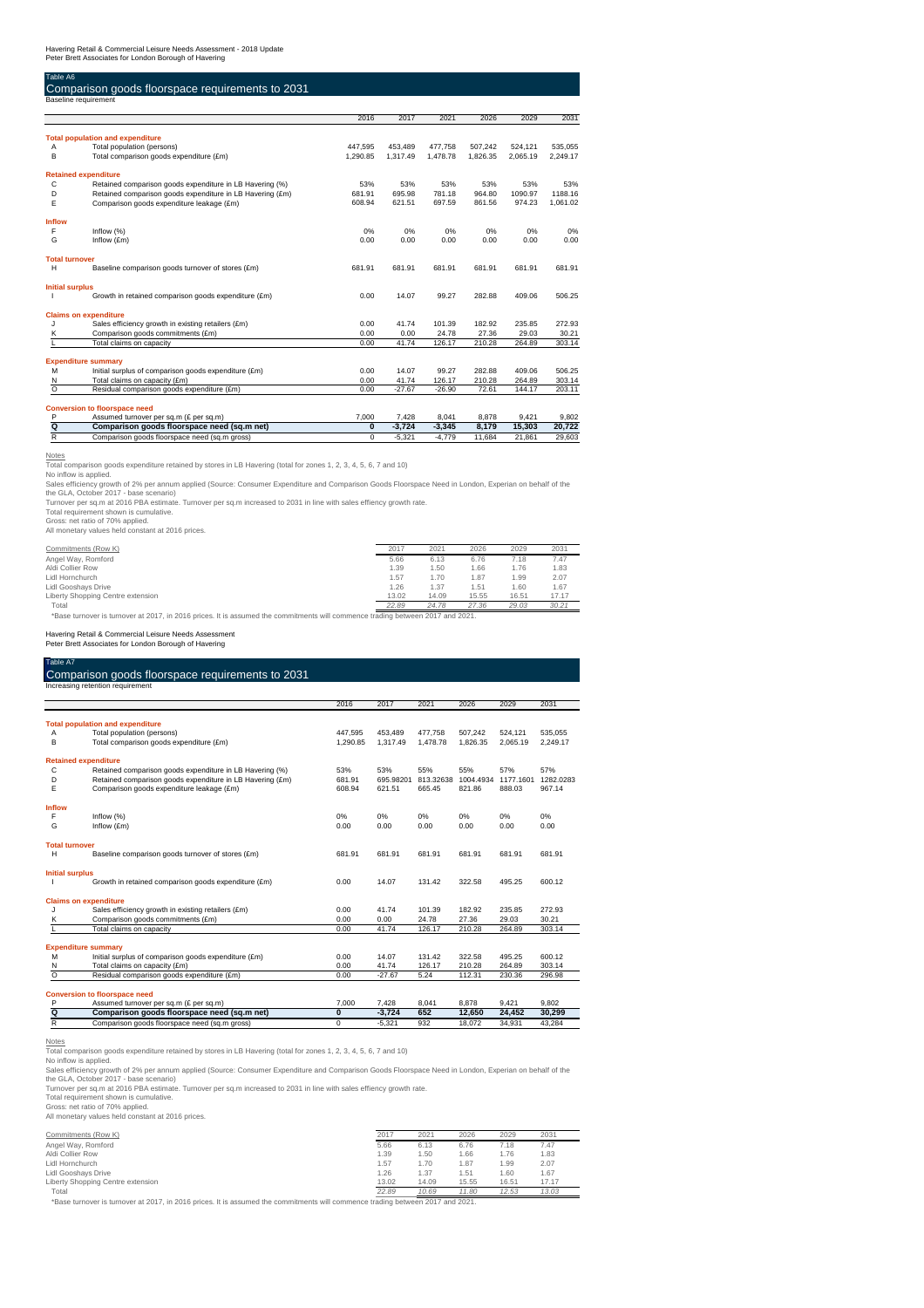| Table A8               |                                                           |          |          |          |          |          |          |
|------------------------|-----------------------------------------------------------|----------|----------|----------|----------|----------|----------|
|                        | Comparison goods floorspace requirements to 2031          |          |          |          |          |          |          |
|                        | Baseline requirement                                      |          |          |          |          |          |          |
|                        |                                                           |          |          |          |          |          |          |
|                        |                                                           | 2016     | 2017     | 2021     | 2026     | 2029     | 2031     |
|                        |                                                           |          |          |          |          |          |          |
|                        | <b>Total population and expenditure</b>                   |          |          |          |          |          |          |
| A                      | Total population (persons)                                | 447.595  | 453.489  | 477.758  | 507.242  | 524.121  | 535.055  |
| B                      | Total comparison goods expenditure (£m)                   | 1.290.85 | 1.317.49 | 1.478.78 | 1.826.35 | 2.065.19 | 2.249.17 |
|                        | <b>Retained expenditure</b>                               |          |          |          |          |          |          |
| C                      | Retained comparison goods expenditure in LB Havering (%)  | 53%      | 53%      | 53%      | 53%      | 53%      | 53%      |
| D                      | Retained comparison goods expenditure in LB Havering (£m) | 681.91   | 695.98   | 781.18   | 964.80   | 1090.97  | 1188.16  |
| E                      | Comparison goods expenditure leakage (£m)                 | 608.94   | 621.51   | 697.59   | 861.56   | 974.23   | 1.061.02 |
| <b>Inflow</b>          |                                                           |          |          |          |          |          |          |
| F                      | Inflow (%)                                                | 0%       | 0%       | 0%       | 0%       | 0%       | 0%       |
| G                      | Inflow (£m)                                               | 0.00     | 0.00     | 0.00     | 0.00     | 0.00     | 0.00     |
| <b>Total turnover</b>  |                                                           |          |          |          |          |          |          |
| н                      | Baseline comparison goods turnover of stores (£m)         | 681.91   | 681.91   | 681.91   | 681.91   | 681.91   | 681.91   |
| <b>Initial surplus</b> |                                                           |          |          |          |          |          |          |
| т.                     | Growth in retained comparison goods expenditure (£m)      | 0.00     | 14.07    | 99.27    | 282.88   | 409.06   | 506.25   |
|                        | <b>Claims on expenditure</b>                              |          |          |          |          |          |          |
| J                      | Sales efficiency growth in existing retailers (£m)        | 0.00     | 52.43    | 128.67   | 235.18   | 305.70   | 355.70   |
| κ                      | Comparison goods commitments (£m)                         | 0.00     | 0.00     | 25.57    | 28.94    | 31.16    | 32.74    |
| τ                      | Total claims on capacity                                  | 0.00     | 52.43    | 154.24   | 264.12   | 336.86   | 388.43   |
|                        | <b>Expenditure summary</b>                                |          |          |          |          |          |          |
| М                      | Initial surplus of comparison goods expenditure (£m)      | 0.00     | 14.07    | 99.27    | 282.88   | 409.06   | 506.25   |
| N                      | Total claims on capacity (£m)                             | 0.00     | 52.43    | 154.24   | 264.12   | 336.86   | 388.43   |
| $\overline{O}$         | Residual comparison goods expenditure (£m)                | 0.00     | $-38.36$ | $-54.97$ | 18.77    | 72.20    | 117.81   |
|                        | <b>Conversion to floorspace need</b>                      |          |          |          |          |          |          |
| P                      | Assumed turnover per sq.m (£ per sq.m)                    | 7.000    | 7,538    | 8,321    | 9,414    | 10,138   | 10,651   |
| Q                      | Comparison goods floorspace need (sq.m net)               | $\bf{0}$ | $-5,089$ | $-6.606$ | 1.993    | 7.121    | 11.061   |
|                        |                                                           |          |          |          |          |          |          |

Table A9

tal comparison<br>inflow is applie

es<br>Gl Notes<br>Total comparison goods expenditure retained by stores in LB Havering (total for zones 1, 2, 3, 4, 5, 6, 7 and 10)<br>No inflow is applied.<br>Sales efficiency growth of 2.5% per annum applied (Source: Consumer Expenditure

R Comparison goods floorspace need (sq.m gross) 0 -7,270 -9,437 2,848 10,173 15,801

per sq.m<br>uirement

Gross: net ratio of 70% applied. All monetary values held constant at 2016 prices.

| Commitments (Row K)                                                                                                            | 2017  | 2021  | 2026  | 2029  | 2031  |
|--------------------------------------------------------------------------------------------------------------------------------|-------|-------|-------|-------|-------|
| Angel Way, Romford                                                                                                             | 5.74  | 6.34  | 7.17  | 7.73  | 8.12  |
| Aldi Collier Row                                                                                                               | 1.39  | 1.53  | 1.73  | 1.86  | 1.96  |
| Lidl Hornchurch                                                                                                                | 1.57  | 1.73  | 1.96  | 2.11  | 2.22  |
| Lidl Gooshays Drive                                                                                                            | 1.26  | 1.39  | 1.58  | 1.70  | 1.78  |
| Liberty Shopping Centre extension                                                                                              | 13.21 | 14.58 | 16.49 | 17.76 | 18.66 |
| Total                                                                                                                          | 23.17 | 25.57 | 28.94 | 31.16 | 32.74 |
| *Base turnover is turnover at 2017, in 2016 prices. It is assumed the commitments will commence trading between 2017 and 2021. |       |       |       |       |       |

#### Havering Retail & Commercial Leisure Needs Assessment Peter Brett Associates for London Borough of Havering

|                        | Comparison goods floorspace requirements to 2031          |          |           |           |           |           |           |
|------------------------|-----------------------------------------------------------|----------|-----------|-----------|-----------|-----------|-----------|
|                        | Increasing retention requirement                          |          |           |           |           |           |           |
|                        |                                                           | 2016     | 2017      | 2021      | 2026      | 2029      | 2031      |
|                        | <b>Total population and expenditure</b>                   |          |           |           |           |           |           |
| A                      | Total population (persons)                                | 447.595  | 453.489   | 477.758   | 507.242   | 524.121   | 535.055   |
| B                      | Total comparison goods expenditure (£m)                   | 1.290.85 | 1.317.49  | 1.478.78  | 1.826.35  | 2.065.19  | 2,249.17  |
|                        | <b>Retained expenditure</b>                               |          |           |           |           |           |           |
| с                      | Retained comparison goods expenditure in LB Havering (%)  | 53%      | 53%       | 55%       | 55%       | 57%       | 57%       |
| D                      | Retained comparison goods expenditure in LB Havering (£m) | 681.91   | 695.98201 | 813.32638 | 1004.4934 | 1177.1601 | 1282.0283 |
| E                      | Comparison goods expenditure leakage (£m)                 | 608.94   | 621.51    | 665.45    | 821.86    | 888.03    | 967.14    |
| <b>Inflow</b>          |                                                           |          |           |           |           |           |           |
| F                      | Inflow (%)                                                | $0\%$    | $0\%$     | 0%        | 0%        | 0%        | 0%        |
| G                      | Inflow (£m)                                               | 0.00     | 0.00      | 0.00      | 0.00      | 0.00      | 0.00      |
| <b>Total turnover</b>  |                                                           |          |           |           |           |           |           |
| н                      | Baseline comparison goods turnover of stores (£m)         | 681.91   | 681.91    | 681.91    | 681.91    | 681.91    | 681.91    |
| <b>Initial surplus</b> |                                                           |          |           |           |           |           |           |
| J.                     | Growth in retained comparison goods expenditure (£m)      | 0.00     | 14.07     | 131.42    | 322.58    | 495.25    | 600.12    |
|                        | <b>Claims on expenditure</b>                              |          |           |           |           |           |           |
| J                      | Sales efficiency growth in existing retailers (£m)        | 0.00     | 52.43     | 128.67    | 235.18    | 305.70    | 355.70    |
| κ                      | Comparison goods commitments (£m)                         | 0.00     | 0.00      | 25.57     | 28.94     | 31.16     | 32.74     |
|                        | Total claims on capacity                                  | 0.00     | 52.43     | 154.24    | 264.12    | 336.86    | 388.43    |
|                        | <b>Expenditure summary</b>                                |          |           |           |           |           |           |
| м                      | Initial surplus of comparison goods expenditure (£m)      | 0.00     | 14.07     | 131.42    | 322.58    | 495.25    | 600.12    |
| N                      | Total claims on capacity (£m)                             | 0.00     | 52.43     | 154.24    | 264.12    | 336.86    | 388.43    |
| $\circ$                | Residual comparison goods expenditure (£m)                | 0.00     | $-38.36$  | $-22.83$  | 58.46     | 158.39    | 211.68    |
|                        |                                                           |          |           |           |           |           |           |
|                        | <b>Conversion to floorspace need</b>                      |          |           |           |           |           |           |
|                        | Accumed turnover per cam (f per cam)                      | 7.000    | 7520      | 0.221     | 0.41A     | 10 129    | 10.651    |

|   | Total claims on capacity                             | v.vv | 57.43    | 154   |
|---|------------------------------------------------------|------|----------|-------|
|   | <b>Expenditure summary</b>                           |      |          |       |
| м | Initial surplus of comparison goods expenditure (£m) | 0.00 | 14.07    | 131   |
|   | Total claims on capacity (£m)                        | 0.00 | 52.43    | 154   |
|   | Residual comparison goods expenditure (£m)           | 0.00 | $-38.36$ | $-22$ |
|   |                                                      |      |          |       |

| <b>Conversion to floorspace need</b>          |       |          |                |       |        |        |
|-----------------------------------------------|-------|----------|----------------|-------|--------|--------|
| Assumed turnover per sa.m (£ per sa.m)        | 7.000 | 7.538    | $8.32^{\circ}$ | 9.414 | 10.138 | 10.651 |
| Comparison goods floorspace need (sq.m net)   |       | $-5.089$ | $-2.743$       | 6.210 | 15.623 | 19.874 |
| Comparison goods floorspace need (sq.m gross) |       | 7,270    | 3.919          | 8.872 | 22.319 | 28.391 |

tal comparison<br>inflow is applie

es<br>Gl Notes<br>Total comparison goods expenditure retained by stores in LB Havering (total for zones 1, 2, 3, 4, 5, 6, 7 and 10)<br>Sales efficiency growth of 2.5% per annum applied (Source: Consumer Expenditure and Comparison Goods F

mover per sq.m<br>tal requirement<br>oss: net ratio of<br>monetary value

| Commitments (Row K)               | 2017  | 2021  | 2026  | 2029  | 2031  |
|-----------------------------------|-------|-------|-------|-------|-------|
| Angel Way, Romford                | 5.74  | 6.34  | 7.17  | 7.73  | 8.12  |
| Aldi Collier Row                  | 1.39  | 1.53  | 1.73  | .86   | 1.96  |
| Lidl Hornchurch                   | 1.57  | 1.73  | 1.96  | 2.11  | 2.22  |
| Lidl Gooshays Drive               | 1.26  | 1.39  | 1.58  | 1.70  | 1.78  |
| Liberty Shopping Centre extension | 13.21 | 14.58 | 16.49 | 17.76 | 18.66 |
| Total                             | 23.17 | 11.00 | 12.44 | 13.40 | 14.08 |
|                                   |       |       |       |       |       |

\*Base turnover is turnover at 2017, in 2016 prices. It is assumed the commitments will commence trading between 2017 and 2021.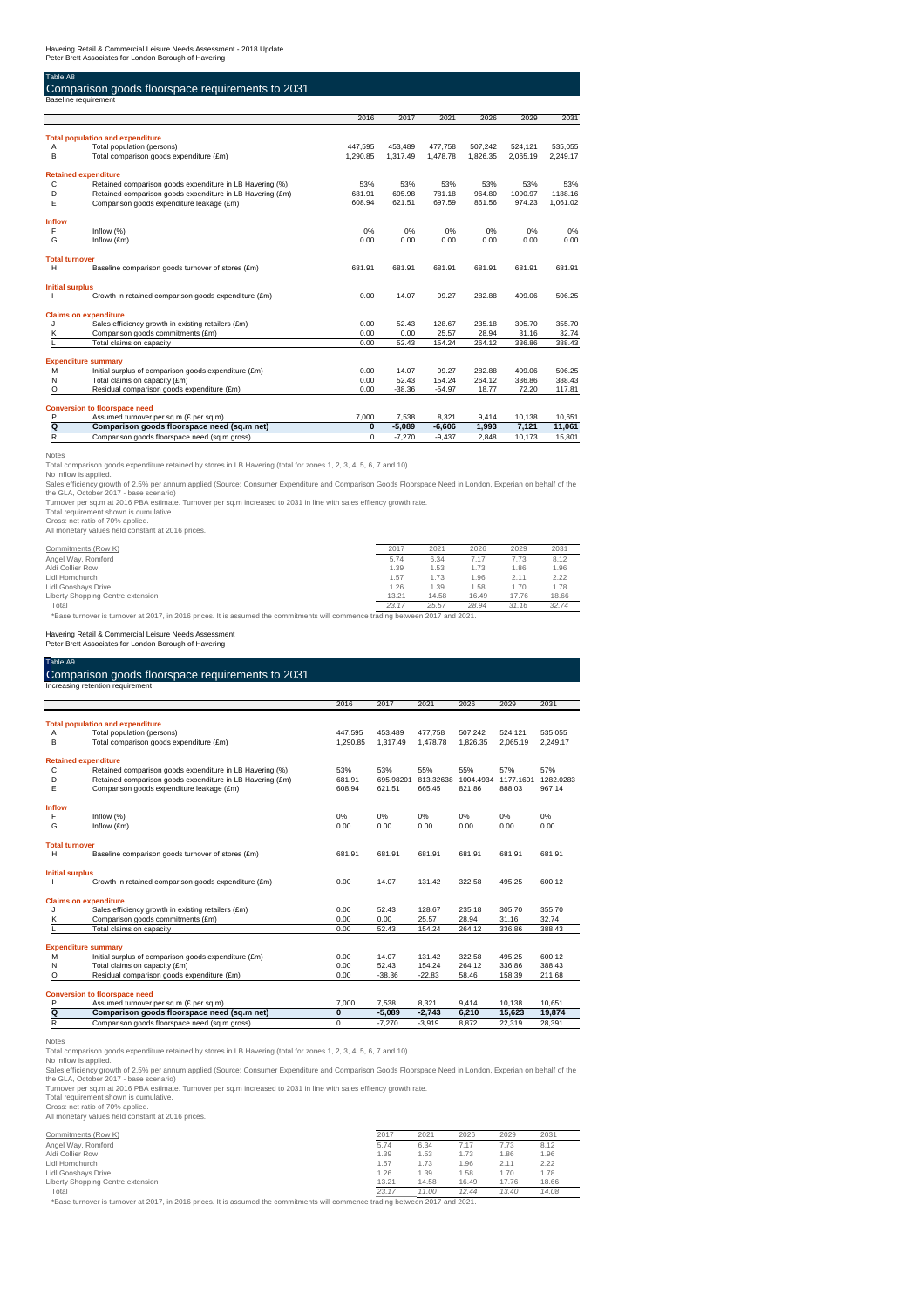| <b>Table B1</b><br><b>Population projections</b> |         |         |         |         |         |         |                 |  |  |  |  |
|--------------------------------------------------|---------|---------|---------|---------|---------|---------|-----------------|--|--|--|--|
|                                                  |         |         |         |         |         |         |                 |  |  |  |  |
|                                                  | 2016    | 2017    | 2021    | 2026    | 2029    | 2031    | Change, 2016-31 |  |  |  |  |
|                                                  |         |         |         |         |         |         |                 |  |  |  |  |
| Zone 1                                           | 40.208  | 40.677  | 42.842  | 45,760  | 47.434  | 48,525  | 8,317           |  |  |  |  |
| Zone 2                                           | 49,115  | 49,663  | 51,955  | 54,854  | 56,627  | 57,731  | 8,616           |  |  |  |  |
| Zone 3                                           | 19.109  | 19.423  | 20.741  | 22.319  | 23.236  | 23.852  | 4,743           |  |  |  |  |
| Zone 4                                           | 28.904  | 29,189  | 30,428  | 31,971  | 32,886  | 33,503  | 4,599           |  |  |  |  |
| Zone 5                                           | 27.687  | 27.951  | 29,102  | 30,435  | 31,217  | 31,718  | 4,031           |  |  |  |  |
| Zone 6                                           | 43.969  | 44,504  | 46,858  | 49,963  | 51,797  | 52,998  | 9,029           |  |  |  |  |
| Zone 7                                           | 31,390  | 31,793  | 33,293  | 35,280  | 36,380  | 37,141  | 5,751           |  |  |  |  |
| Zone 8                                           | 59.989  | 61,065  | 65,220  | 69,934  | 72,492  | 74,138  | 14,149          |  |  |  |  |
| Zone 9                                           | 64,193  | 65,376  | 69,861  | 74,602  | 77,066  | 78,593  | 14,400          |  |  |  |  |
| Zone 10                                          | 21,233  | 21.504  | 22,696  | 24,265  | 25,235  | 25,863  | 4,630           |  |  |  |  |
| Zone 11                                          | 61,798  | 62,344  | 64,762  | 67,859  | 69,751  | 70,993  | 9,195           |  |  |  |  |
| Total                                            | 447,595 | 453.489 | 477,758 | 507,242 | 524,121 | 535,055 | 87,460          |  |  |  |  |

**Notes** 

 Source: Experian MMG3 (2017) for base year and population projections (derived from ONS 2014-based subnational population projections).

#### Per capita expenditure on convenience goods exc. SFT Table B2

|         | 2016  | 2017  | 2021  | 2026  | 2029  | 2031  |
|---------|-------|-------|-------|-------|-------|-------|
|         |       |       |       |       |       |       |
| Zone 1  | 2.004 | 1.998 | 1.972 | 1,960 | 1.958 | 1,958 |
| Zone 2  | 2,120 | 2,113 | 2,086 | 2,073 | 2,071 | 2,071 |
| Zone 3  | 1.851 | 1.845 | 1.821 | 1.810 | 1.809 | 1.809 |
| Zone 4  | 2.004 | 1.998 | 1.972 | 1.960 | 1.958 | 1.958 |
| Zone 5  | 2,197 | 2,191 | 2,162 | 2,149 | 2,147 | 2,147 |
| Zone 6  | 1,862 | 1,857 | 1.833 | 1,822 | 1,820 | 1,820 |
| Zone 7  | 2.026 | 2.020 | 1.994 | 1.982 | 1.980 | 1.980 |
| Zone 8  | 1.720 | 1.714 | 1.692 | 1,682 | 1.680 | 1,680 |
| Zone 9  | 1.758 | 1.753 | 1.730 | 1.720 | 1,718 | 1.718 |
| Zone 10 | 1.911 | 1.905 | 1.880 | 1.869 | 1.867 | 1,867 |
| Zone 11 | 2,184 | 2,177 | 2,149 | 2,136 | 2,134 | 2,134 |

**Notes** 

Source: Experian MMG3 (2017 data in 2016 prices).

 SFT excluded in the base year (2016) based on Experian Retail Planner Briefing Note 15 Figure 5 Expenditure growth rates (exc. SFT) applied derived from ERPBN15 Figure 6 All monetary values held constant at 2016 prices.

#### Total convenience goods expenditure Table B3

|              | 2016    | 2017    | 2021    | 2026    | 2029      | 2031      |
|--------------|---------|---------|---------|---------|-----------|-----------|
|              | £m      | £m      | £m      | £m      | £m        | £m        |
|              |         |         |         |         |           |           |
| Zone 1       | £80.58  | £81.28  | £84.49  | £89.71  | £92.90    | £95.03    |
| Zone 2       | £104.11 | £104.95 | £108.37 | £113.74 | £117.30   | £119.58   |
| Zone 3       | £35.37  | £35.84  | £37.77  | £40.41  | £42.02    | £43.14    |
| Zone 4       | £57.93  | £58.32  | £60.01  | £62.68  | £64.41    | £65.61    |
| Zone 5       | £60.84  | £61.23  | £62.93  | £65.42  | £67.03    | £68.11    |
| Zone 6       | £81.89  | £82.63  | £85.88  | £91.02  | £94.27    | £96.45    |
| Zone 7       | £63.61  | £64.23  | £66.39  | £69.93  | £72.04    | £73.55    |
| Zone 8       | £103.16 | £104.69 | £110.37 | £117.64 | £121.82   | £124.58   |
| Zone 9       | £112.88 | £114.62 | £120.89 | £128.32 | £132.43   | £135.05   |
| Zone 10      | £40.57  | £40.97  | £42.68  | £45.36  | £47.12    | £48.30    |
| Zone 11      | £134.95 | £135.74 | £139.17 | £144.96 | £148.85   | £151.50   |
| <b>Total</b> | £875.89 | £884.52 | £918.97 | £969.17 | £1,000.18 | £1,020.91 |

#### Notes

Source: Table B1, Table B2

All monetary values are held constant at 2016 prices.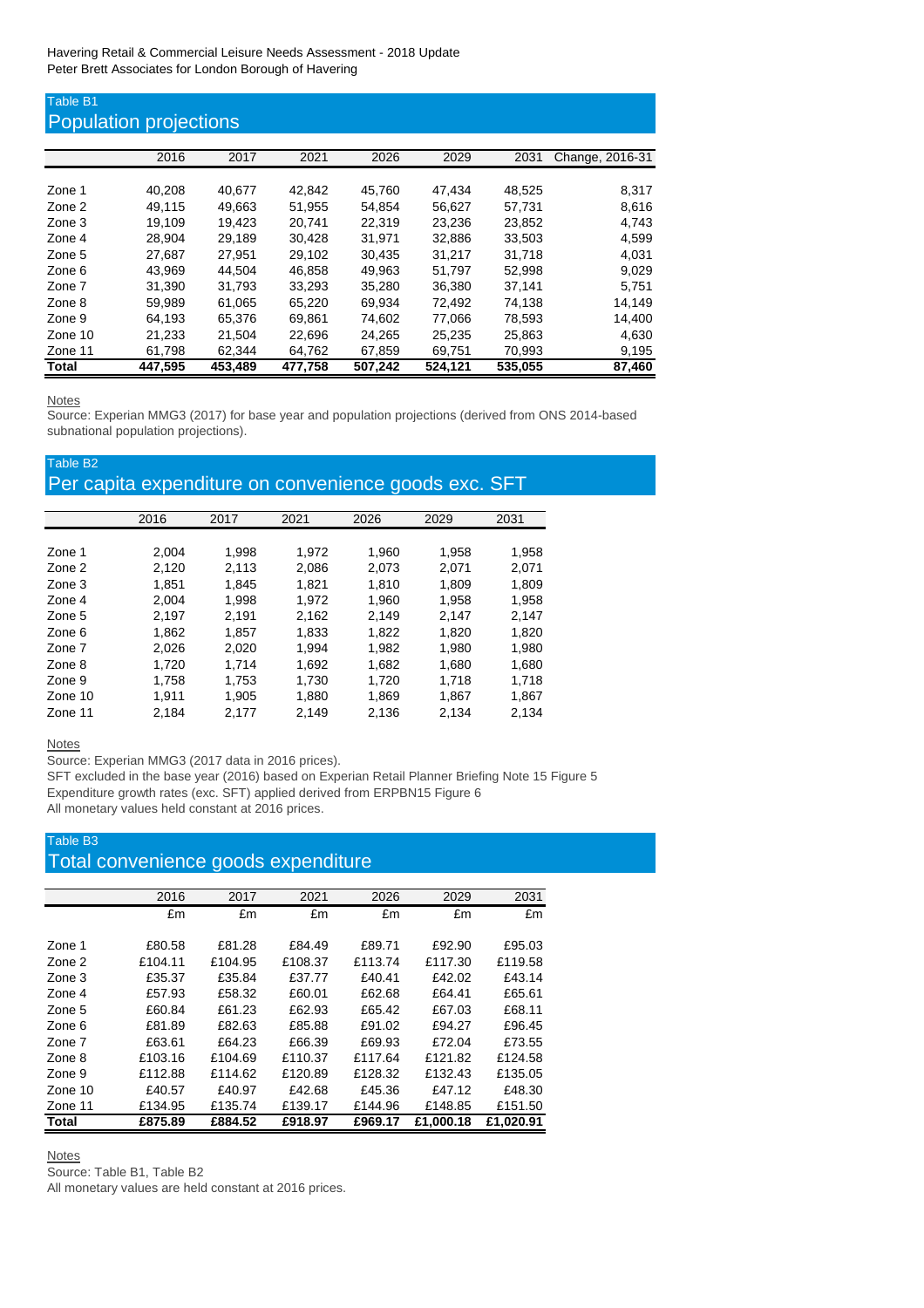| Table B4                                                                                    |                   |                   |                 |                   |                   |                   |                   |                   |                   |                |                   |
|---------------------------------------------------------------------------------------------|-------------------|-------------------|-----------------|-------------------|-------------------|-------------------|-------------------|-------------------|-------------------|----------------|-------------------|
| Convenience goods market shares 2014                                                        |                   |                   |                 |                   |                   |                   |                   |                   |                   |                |                   |
|                                                                                             | Zone 1<br>%       | Zone 2<br>%       | Zone 3<br>%     | Zone 4<br>%       | Zone 5<br>%       | Zone 6<br>%       | Zone 7<br>%       | Zone 8<br>%       | Zone 9<br>%       | Zone 10<br>%   | Zone 11<br>%      |
|                                                                                             |                   |                   |                 |                   |                   |                   |                   |                   |                   |                |                   |
| Zone 1<br>Romford town centre                                                               |                   |                   |                 |                   |                   |                   |                   |                   |                   |                |                   |
| Asda, Dolphin Approach, Mercury Gardens                                                     | 21.42%            | 8.78%             | 11.51%          | 3.47%             | 2.41%             | 5.90%             | 10.13%            | 4.24%             | 2.19%             | 1.92%          | 0.67%             |
| Sainsbury's, The Brewery, Romford<br>Marks & Spencer, South Street, Romford                 | 15.60%<br>6.61%   | 0.62%<br>0.15%    | 16.47%<br>2.73% | 0.77%<br>0.14%    | 1.29%<br>0.00%    | 2.30%<br>1.06%    | 7.87%<br>2.42%    | 2.79%<br>3.73%    | 0.00%<br>0.31%    | 4.74%<br>0.34% | 0.00%<br>0.00%    |
| Aldi, Market Place, Romford                                                                 | 3.11%             | 0.59%             | 2.27%           | 0.15%             | 0.42%             | 3.54%             | 2.05%             | 1.76%             | $0.00\%$          | 0.68%          | 0.25%             |
| Lidl, Atlanta Bvd, Romford<br>Other stores, Romford town centre                             | 2.48%<br>2.42%    | 0.39%<br>0.00%    | 2.16%<br>0.87%  | 0.58%<br>0.00%    | 0.00%<br>0.00%    | 0.27%<br>0.00%    | 0.00%<br>0.66%    | 0.08%<br>0.54%    | 0.00%<br>0.00%    | 0.00%<br>0.05% | 0.26%<br>0.00%    |
| Sub-total, Romford town centre                                                              | 51.63%            | 10.53%            | 36.00%          | 5.11%             | 4.12%             | 13.06%            | 23.14%            | 13.14%            | 2.50%             | 7.73%          | 1.18%             |
| <b>Other locations</b>                                                                      |                   |                   |                 |                   |                   |                   |                   |                   |                   |                |                   |
| Aldi, Marlborough Road, Romford<br>Gidea Park                                               | 4.46%<br>0.72%    | 0.29%<br>0.42%    | 1.67%<br>0.00%  | 2.81%<br>0.00%    | 0.00%<br>0.00%    | 2.25%<br>0.00%    | 22.22%<br>0.00%   | 1.43%<br>0.00%    | 0.00%<br>0.00%    | 0.00%<br>0.00% | 1.99%<br>0.00%    |
| Other foodstores, Romford / zone 1                                                          | 7.65%             | 0.45%             | 3.83%           | 0.62%             | 0.00%             | 2.57%             | 3.16%             | 0.76%             | 0.90%             | 2.16%          | 0.00%             |
| Sub-total, survey zone 1                                                                    | 64.47%            | 11.70%            | 41.50%          | 8.54%             | 4.12%             | 17.89%            | 48.52%            | 15.32%            | 3.39%             | 9.89%          | 3.17%             |
| Zone <sub>2</sub>                                                                           |                   |                   |                 |                   |                   |                   |                   |                   |                   |                |                   |
| Tesco Extra, Horchurch Road, Hornchurch<br>Sainsbury's, High Street, Hornchurch             | 4.71%<br>3.06%    | 29.22%<br>26.97%  | 26.41%<br>0.98% | 5.07%<br>14.80%   | 6.53%<br>4.11%    | 0.11%<br>0.82%    | 0.07%<br>0.29%    | 1.68%<br>0.00%    | 4.61%<br>0.00%    | 4.33%<br>2.90% | 0.43%<br>0.00%    |
| Iceland, North Street, Hornchurch                                                           | 0.00%             | 5.10%             | 0.00%           | 1.95%             | 0.00%             | 0.00%             | 0.00%             | 0.00%             | 0.00%             | 1.48%          | 0.00%             |
| Other stores, Hornchurch<br>Elm Park                                                        | 0.31%<br>$0.00\%$ | 4.34%<br>3.83%    | 0.00%<br>0.00%  | 3.91%<br>3.86%    | 0.25%<br>1.67%    | 0.00%<br>2.67%    | 0.00%<br>0.00%    | 0.00%<br>0.08%    | 0.33%<br>0.00%    | 0.26%<br>0.00% | 0.00%<br>0.00%    |
| Other foodstores, zone 2                                                                    | 0.20%             | 0.25%             | 0.80%           | 0.84%             | 0.00%             | 0.00%             | 0.00%             | 0.00%             | 0.00%             | 0.00%          | 0.00%             |
| Sub-total, survey zone 2                                                                    | 8.29%             | 69.72%            | 28.19%          | 30.44%            | 12.56%            | 3.59%             | 0.37%             | 1.76%             | 4.94%             | 8.97%          | 0.43%             |
| Zone 3                                                                                      |                   |                   |                 |                   |                   |                   |                   |                   |                   |                |                   |
| Rush Green                                                                                  | 0.00%             | 0.00%             | 4.53%           | 0.00%             | 0.00%             | 0.00%             | 0.00%             | 0.00%             | 0.00%             | 0.00%          | 0.00%             |
| Other foodstores, zone 3<br>Sub-total, survey zone 3                                        | 0.00%<br>0.00%    | 0.00%<br>0.00%    | 2.57%<br>7.10%  | 0.00%<br>0.00%    | 0.00%<br>0.00%    | 0.00%<br>0.00%    | 0.00%<br>$0.00\%$ | 0.00%<br>$0.00\%$ | 0.43%<br>0.43%    | 0.00%<br>0.00% | 0.00%<br>0.00%    |
|                                                                                             |                   |                   |                 |                   |                   |                   |                   |                   |                   |                |                   |
| Zone 4<br>Tesco, Airfield Way, Elm Park                                                     | 0.00%             | 1.46%             | 4.26%           | 20.88%            | 0.60%             | 0.00%             | 0.00%             | 0.00%             | 0.13%             | 0.00%          | 0.00%             |
| Other foodstores, zone 4                                                                    | 0.00%             | 0.00%             | 0.00%           | 0.00%             | 0.00%             | 0.00%             | 0.00%             | 0.00%             | 0.00%             | 0.00%          | 0.00%             |
| Sub-total, survey zone 4                                                                    | $0.00\%$          | 1.46%             | 4.26%           | 20.88%            | 0.60%             | 0.00%             | $0.00\%$          | $0.00\%$          | 0.13%             | 0.00%          | 0.00%             |
| Zone 5                                                                                      |                   |                   |                 |                   |                   |                   |                   |                   |                   |                |                   |
| Aldi, St Mary's Lane, Upminster                                                             | 0.14%             | 4.09%             | 0.00%           | 5.54%             | 25.34%            | 2.01%             | 1.35%             | 0.00%             | 0.10%             | 0.83%          | 1.38%             |
| Waitrose, St Mary's Lane, Upminster<br>Marks & Spencer Simply Food, Station Road, Upminster | 0.69%<br>0.58%    | 1.45%<br>0.51%    | 0.49%<br>0.00%  | 0.19%<br>0.44%    | 14.81%<br>5.76%   | 0.70%<br>1.44%    | 0.00%<br>0.00%    | 0.00%<br>0.00%    | 0.29%<br>0.22%    | 0.00%<br>0.39% | 0.65%<br>0.00%    |
| Other foodstores, Upminster                                                                 | 0.00%             | 0.17%             | 0.00%           | 0.08%             | 6.59%             | 0.18%             | 0.00%             | 0.00%             | 0.00%             | 0.26%          | 0.08%             |
| Other foodstores, zone 5                                                                    | 0.00%<br>1.42%    | 0.00%<br>6.21%    | 0.00%<br>0.49%  | 0.00%<br>6.25%    | 5.15%<br>57.64%   | 0.00%<br>4.34%    | 0.00%<br>1.35%    | 0.00%<br>$0.00\%$ | 0.00%<br>0.61%    | 0.00%<br>1.48% | 0.00%<br>2.12%    |
| Sub-total, survey zone 5                                                                    |                   |                   |                 |                   |                   |                   |                   |                   |                   |                |                   |
| Zone 6                                                                                      |                   |                   |                 |                   |                   |                   |                   |                   |                   |                |                   |
| Tesco Extra, Bryant Avenue, Romford<br>Iceland, Farnham Road, Harold Hill                   | 17.20%<br>1.68%   | 6.57%<br>0.00%    | 6.38%<br>0.00%  | 0.50%<br>0.00%    | 8.49%<br>0.00%    | 44.89%<br>7.98%   | 17.00%<br>0.37%   | 0.00%<br>0.00%    | 0.00%<br>0.00%    | 1.49%<br>0.42% | 7.29%<br>0.00%    |
| Sainsbury's Local, Farnham Road, Harold Hill                                                | 0.00%             | 0.00%             | 0.00%           | 0.00%             | 0.00%             | 3.52%             | 0.00%             | 0.00%             | 0.00%             | 0.00%          | 0.00%             |
| Co-Operative, Station Road, Harold Wood<br>Other foodstores, Harold Hill                    | 0.00%<br>0.00%    | 0.00%<br>1.13%    | 0.00%<br>0.00%  | 0.00%<br>0.00%    | 0.00%<br>0.00%    | 3.29%<br>5.74%    | 0.00%<br>0.43%    | 0.00%<br>0.00%    | 0.00%<br>0.00%    | 0.00%<br>0.20% | 0.00%<br>0.00%    |
| Other foodstores, zone 6                                                                    | 0.07%             | 0.00%             | 0.00%           | 0.00%             | 0.00%             | 1.38%             | 0.00%             | 0.00%             | 0.00%             | 0.00%          | 0.00%             |
| Sub-total, survey zone 6                                                                    | 18.95%            | 7.70%             | 6.38%           | 0.50%             | 8.49%             | 66.79%            | 17.80%            | $0.00\%$          | $0.00\%$          | 2.11%          | 7.29%             |
| Zone 7                                                                                      |                   |                   |                 |                   |                   |                   |                   |                   |                   |                |                   |
| Tesco Metro, Collier Row Lane, Collier Row                                                  | 2.41%             | 0.00%             | 0.56%           | 0.00%             | 0.00%             | 1.28%             | 20.99%            | 0.59%             | 0.00%             | 0.00%          | 0.34%             |
| Other foodstores, zone 7<br>Sub-total, survey zone 7                                        | 0.29%<br>2.70%    | 0.00%<br>0.00%    | 0.00%<br>0.56%  | 0.00%<br>0.00%    | 0.00%<br>0.00%    | 0.00%<br>1.28%    | 5.40%<br>26.38%   | 0.00%<br>0.59%    | 0.00%<br>0.00%    | 0.00%<br>0.00% | 0.00%<br>0.34%    |
|                                                                                             |                   |                   |                 |                   |                   |                   |                   |                   |                   |                |                   |
| Zone 8<br>Sainsbury's, High Road, Chadwell Heath                                            | 1.17%             | 0.00%             | 3.47%           | 0.50%             | 0.00%             | 0.00%             | 1.57%             | 22.62%            | 1.13%             | 0.23%          | 0.00%             |
| Tesco Extra, High Road, Goodmayes                                                           | 0.36%             | 0.00%             | 0.94%           | 0.00%             | 0.00%             | 0.00%             | 0.29%             | 15.73%            | 3.14%             | 0.00%          | 0.00%             |
| Tesco Express, High Road, Chadwell Heath<br>Asda, Whalebone Lane, Chadwell Heath            | 0.00%<br>$0.00\%$ | 0.00%             | 0.00%           | 0.00%<br>$0.00\%$ | 0.00%             | 0.00%             | 0.00%<br>$0.00\%$ | 5.76%             | 0.00%<br>0.88%    | 0.00%<br>0.00% | 0.00%             |
| Other foodstores, zone 8                                                                    | 0.00%             | $0.00\%$<br>0.00% | 1.43%<br>0.00%  | 0.00%             | $0.00\%$<br>0.00% | $0.00\%$<br>0.00% | 0.00%             | 2.61%<br>1.02%    | 1.90%             | 0.00%          | $0.00\%$<br>0.00% |
| Sub-total, survey zone 8                                                                    | 1.53%             | 0.00%             | 5.85%           | 0.50%             | 0.00%             | 0.00%             | 1.86%             | 47.73%            | 7.05%             | 0.23%          | 0.00%             |
| Zone 9                                                                                      |                   |                   |                 |                   |                   |                   |                   |                   |                   |                |                   |
| Asda, Merrielands Crescent, Dagenham                                                        | 0.00%             | 0.05%             | 0.49%           | 5.23%             | 0.09%             | 0.00%             | 1.22%             | 6.70%             | 34.57%            | 8.41%          | 1.17%             |
| Morrisons, Wood Lane, Becontree Heath<br>Iceland, Heathway, Dagenham                        | 0.05%<br>0.00%    | 0.00%<br>0.00%    | 2.43%<br>0.00%  | 0.36%<br>0.00%    | 0.00%<br>0.00%    | 0.00%<br>0.00%    | 0.00%<br>0.00%    | 10.60%<br>0.41%   | 7.82%<br>5.10%    | 3.03%<br>0.00% | 0.00%<br>0.00%    |
| Tesco Express, Heathway, Dagenham                                                           | 0.00%             | 0.00%             | 0.00%           | 0.07%             | 0.00%             | 0.00%             | 0.00%             | 0.59%             | 4.58%             | 0.00%          | 0.00%             |
| Lidl, Heathway, Dagenham<br>Other foodstores, zone 9                                        | 0.00%<br>0.00%    | 0.00%<br>0.29%    | 0.36%<br>0.75%  | 0.46%<br>2.46%    | 0.00%<br>0.08%    | 0.00%<br>0.00%    | 0.00%<br>0.00%    | 0.41%<br>1.66%    | 2.98%<br>7.29%    | 0.35%<br>5.58% | 0.00%<br>0.00%    |
| Sub-total, survey zone 9                                                                    | 0.05%             | 0.35%             | 4.03%           | 8.59%             | 0.16%             | 0.00%             | 1.22%             | 20.36%            | 62.35%            | 17.37%         | 1.17%             |
| Zone 10                                                                                     |                   |                   |                 |                   |                   |                   |                   |                   |                   |                |                   |
| Tesco Extra, Bridge Road, Rainham                                                           | 0.00%             | 1.73%             | 0.64%           | 20.73%            | 2.89%             | 0.00%             | 0.00%             | 0.00%             | 5.45%             | 44.28%         | 0.00%             |
| Tesco Express, Rainham Road, Rainham                                                        | 0.00%             | 0.00%<br>0.00%    | 0.00%<br>0.00%  | 2.30%<br>0.28%    | 0.81%<br>0.00%    | 0.28%<br>0.00%    | 0.00%<br>0.00%    | 0.00%<br>0.00%    | 0.89%<br>1.76%    | 8.39%<br>0.00% | 0.00%<br>0.00%    |
| Other foodstores, zone 10<br>Sub-total, survey zone 10                                      | 0.00%<br>$0.00\%$ | 1.73%             | 0.64%           | 23.30%            | 3.70%             | 0.28%             | $0.00\%$          | $0.00\%$          | 8.10%             | 52.67%         | 0.00%             |
|                                                                                             |                   |                   |                 |                   |                   |                   |                   |                   |                   |                |                   |
| Zone 11<br>Sainsbury's, William Hunter Way, Brentwood                                       | 1.06%             | 0.00%             | 0.00%           | 0.00%             | 2.47%             | 1.58%             | 0.29%             | 0.00%             | 0.00%             | 0.00%          | 48.52%            |
| Marks & Spencer, High Street, Brentwood                                                     | 0.00%             | 0.00%             | 0.00%           | 0.00%             | 0.00%             | 0.00%             | 0.00%             | 0.00%             | 0.00%             | 0.00%          | 3.74%             |
| Other foodstores, zone 11<br>Sub-total, survey zone 11                                      | 0.41%<br>1.47%    | 0.17%<br>0.17%    | 0.00%<br>0.00%  | 0.00%<br>$0.00\%$ | 0.00%<br>2.47%    | 0.99%<br>2.57%    | 0.00%<br>0.29%    | 0.52%<br>0.52%    | 0.00%<br>$0.00\%$ | 0.00%<br>0.00% | 19.50%<br>71.76%  |
| Total for study area                                                                        | 98.88%            | 99.03%            | 98.99%          | 99.00%            | 89.75%            | 96.74%            | 97.80%            | 86.29%            | 86.99%            | 92.71%         | 86.28%            |
| Stores outside study area                                                                   |                   |                   |                 |                   |                   |                   |                   |                   |                   |                |                   |
| llford foodstores                                                                           | 0.00%             | 0.00%             | 0.00%           | 0.08%             | 0.08%             | 0.00%             | 0.78%             | 6.52%             | 0.99%             | 0.00%          | 0.00%             |
| Lakeside / Grays / South Ockendon foodstores                                                | 0.00%             | 0.15%             | 0.00%           | 0.85%             | 7.40%             | 0.00%             | 0.00%             | 0.41%             | 0.30%             | 6.15%          | 0.40%             |
| Barking foodstores<br><b>Basildon foodstores</b>                                            | 0.15%<br>0.00%    | 0.00%<br>0.00%    | 0.00%<br>0.00%  | 0.00%<br>0.00%    | 0.29%<br>0.00%    | 0.00%<br>0.28%    | 0.10%<br>0.80%    | 0.00%<br>0.00%    | 0.94%<br>0.00%    | 0.00%<br>0.00% | 0.00%<br>4.84%    |
| <b>Billericay foodstores</b>                                                                | 0.00%             | 0.00%             | 0.00%           | 0.00%             | 0.00%             | 0.00%             | 0.00%             | 0.00%             | 0.00%             | 0.00%          | 3.72%             |
| Other foodstores outside study area                                                         | 0.97%             | 0.82%             | 1.01%           | 0.07%             | 2.48%             | 2.98%             | 0.51%             | 6.78%             | 10.78%            | 1.14%          | 4.76%             |
| Total for outside study area                                                                | 1.12%             | 0.97%             | 1.01%           | 1.00%             | 10.25%            | 3.26%             | 2.20%             | 13.71%            | 13.01%            | 7.29%          | 13.72%            |
| Overall total                                                                               | 100.00%           | 100.00%           | 100.00%         | 100.00%           | 100.00%           | 100.00%           | 100.00%           | 100.00%           | 100.00%           | 100.00%        | 100.00%           |

<u>Notes</u><br>Source: NEMS Market Research Household Survey, August 2014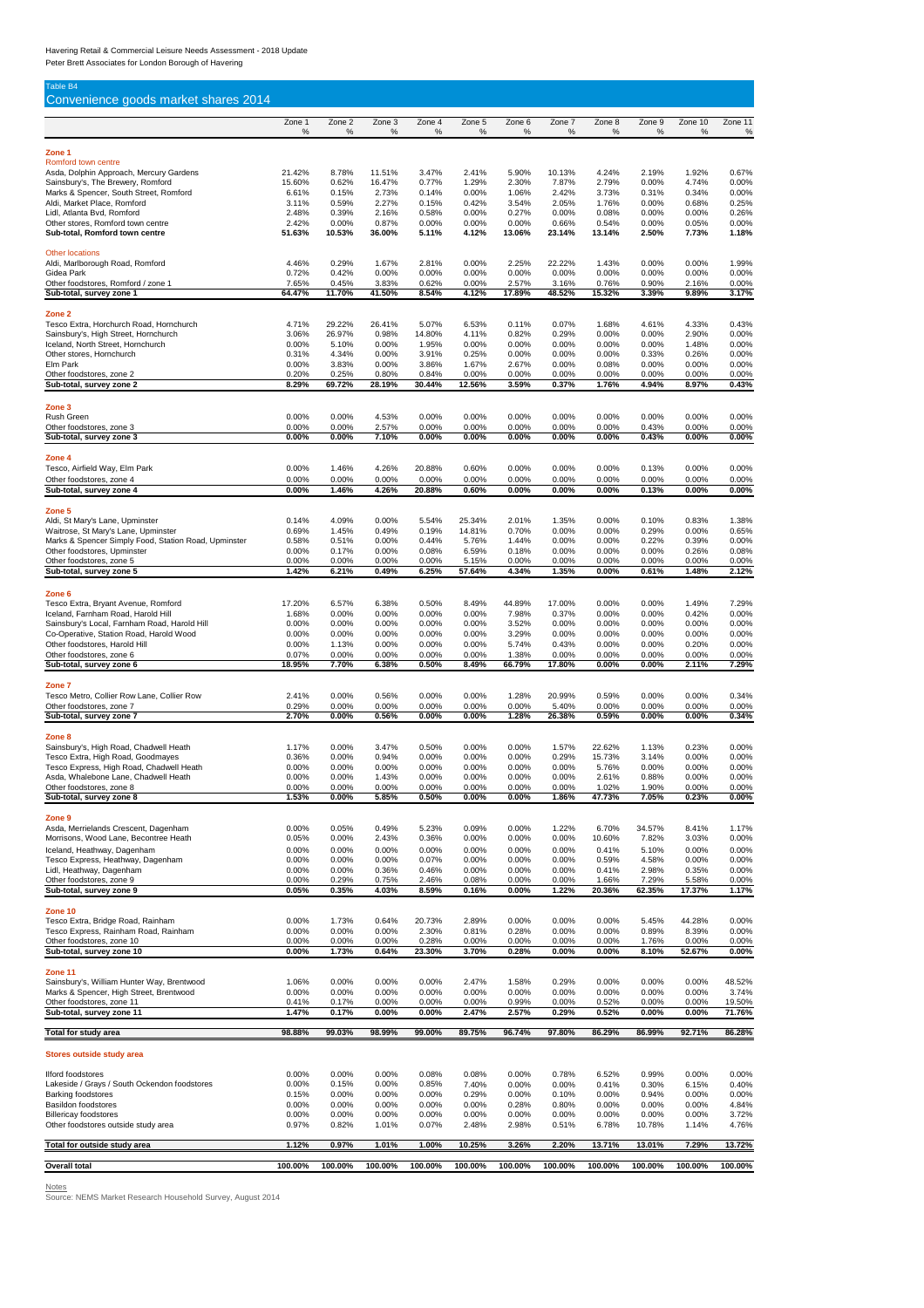Havering Retail & Commercial Leisure Needs Assessment - 2018 Update Peter Brett Associates for London Borough of Havering

| Table B5<br>Convenience goods spending 2016                                                 |                |               |                                                |               |              |               |               |                |               |               |                |                 |
|---------------------------------------------------------------------------------------------|----------------|---------------|------------------------------------------------|---------------|--------------|---------------|---------------|----------------|---------------|---------------|----------------|-----------------|
|                                                                                             | Zone 1<br>£m   | Zone 2<br>£m  | Zone 3<br>$\pmb{\pmb{\text{f}}}\pmb{\text{m}}$ | Zone 4<br>£m  | Zone 5<br>£m | Zone 6<br>£m  | Zone 7<br>£m  | Zone 8<br>£m   | Zone 9<br>£m  | Zone 10<br>£m | Zone 11<br>£m  | Total<br>£m     |
| Total available convenience goods expenditure                                               | 80.58          | 104.11        | 35.37                                          | 57.93         | 60.84        | 81.89         | 63.61         | 103.16         | 112.88        | 40.57         | 134.95         | 875.89          |
| Zone 1<br>Romford town centre                                                               |                |               |                                                |               |              |               |               |                |               |               |                |                 |
| Asda, Dolphin Approach, Mercury Gardens<br>Sainsbury's, The Brewery, Romford                | 17.26<br>12.57 | 9.14<br>0.64  | 4.07<br>5.82                                   | 2.01<br>0.45  | 1.47<br>0.79 | 4.83<br>1.88  | 6.44<br>5.01  | 4.38<br>2.87   | 2.47<br>0.00  | 0.78<br>1.92  | 0.91<br>0.00   | 53.76<br>31.95  |
| Marks & Spencer, South Street, Romford<br>Aldi, Market Place, Romford                       | 5.33<br>2.50   | 0.15<br>0.62  | 0.97<br>0.80                                   | 0.08<br>0.09  | 0.00<br>0.26 | 0.87<br>2.90  | 1.54<br>1.31  | 3.84<br>1.82   | 0.35<br>0.00  | 0.14<br>0.27  | 0.00<br>0.33   | 13.26<br>10.89  |
| Lidl, Atlanta Bvd, Romford                                                                  | 2.00           | 0.41          | 0.76                                           | 0.33          | 0.00<br>0.00 | 0.22          | 0.00          | 0.08           | 0.00          | 0.00          | 0.35           | 4.16            |
| Other stores, Romford town centre<br>Sub-total, Romford town centre                         | 1.95<br>41.61  | 0.00<br>10.97 | 0.31<br>12.73                                  | 0.00<br>2.96  | 2.51         | 0.00<br>10.70 | 0.42<br>14.72 | 0.56<br>13.56  | 0.00<br>2.82  | 0.02<br>3.13  | 0.00<br>1.59   | 3.26<br>117.29  |
| <b>Other locations</b><br>Aldi, Marlborough Road, Romford                                   | 3.60           | 0.30          | 0.59                                           | 1.63          | 0.00         | 1.84          | 14.14         | 1.47           | 0.00          | 0.00          | 2.69           | 26.26           |
| Gidea Park<br>Other foodstores, Romford / zone 1                                            | 0.58<br>6.17   | 0.43<br>0.47  | 0.00<br>1.35                                   | 0.00<br>0.36  | 0.00<br>0.00 | 0.00<br>2.11  | 0.00<br>2.01  | 0.00<br>0.78   | 0.00<br>1.01  | 0.00<br>0.88  | 0.00<br>0.00   | 1.02<br>15.14   |
| Sub-total, survey zone 1                                                                    | 51.95          | 12.18         | 14.68                                          | 4.95          | 2.51         | 14.65         | 30.87         | 15.81          | 3.83          | 4.01          | 4.28           | 159.71          |
| Zone 2<br>Tesco Extra, Horchurch Road, Hornchurch                                           | 3.80           | 30.42         | 9.34                                           | 2.94          | 3.98         | 0.09          | 0.05          | 1.73           | 5.21          | 1.76          | 0.59           | 59.88           |
| Sainsbury's, High Street, Hornchurch<br>Iceland, North Street, Hornchurch                   | 2.47<br>0.00   | 28.08<br>5.31 | 0.35<br>0.00                                   | 8.57<br>1.13  | 2.50<br>0.00 | 0.67<br>0.00  | 0.19<br>0.00  | 0.00<br>0.00   | 0.00<br>0.00  | 1.18<br>0.60  | 0.00<br>0.00   | 44.00<br>7.04   |
| Other stores, Hornchurch                                                                    | 0.25           | 4.52          | 0.00                                           | 2.27          | 0.15         | 0.00          | 0.00          | 0.00           | 0.37          | 0.10          | 0.00           | 7.66            |
| Elm Park<br>Other foodstores, zone 2                                                        | 0.00<br>0.16   | 3.99<br>0.26  | 0.00<br>0.28                                   | 2.24<br>0.49  | 1.02<br>0.00 | 2.18<br>0.00  | 0.00<br>0.00  | 0.09<br>0.00   | 0.00<br>0.00  | 0.00<br>0.00  | 0.00<br>0.00   | 9.52<br>1.20    |
| Sub-total, survey zone 2                                                                    | 6.68           | 72.59         | 9.97                                           | 17.64         | 7.64         | 2.94          | 0.23          | 1.82           | 5.58          | 3.64          | 0.59           | 129.31          |
| Zone 3<br>Rush Green                                                                        | 0.00           | 0.00          | 1.60                                           | 0.00          | 0.00         | 0.00          | 0.00          | 0.00           | 0.00          | 0.00          | 0.00           | 1.60            |
| Other foodstores, zone 3<br>Sub-total, survey zone 3                                        | 0.00<br>0.00   | 0.00<br>0.00  | 0.91<br>2.51                                   | 0.00<br>0.00  | 0.00<br>0.00 | 0.00<br>0.00  | 0.00<br>0.00  | 0.00<br>0.00   | 0.49<br>0.49  | 0.00<br>0.00  | 0.00<br>0.00   | 1.40<br>3.00    |
| Zone 4<br>Tesco, Airfield Way, Elm Park                                                     | 0.00           | 1.52          | 1.51                                           | 12.09         | 0.36         | 0.00          | 0.00          | 0.00           | 0.14          | 0.00          | 0.00           | 15.62           |
| Other foodstores, zone 4<br>Sub-total, survey zone 4                                        | 0.00<br>0.00   | 0.00<br>1.52  | 0.00<br>1.51                                   | 0.00<br>12.09 | 0.00<br>0.36 | 0.00<br>0.00  | 0.00<br>0.00  | 0.00<br>0.00   | 0.00<br>0.14  | 0.00<br>0.00  | 0.00<br>0.00   | 0.00<br>15.62   |
| Zone 5                                                                                      |                |               |                                                |               |              |               |               |                |               |               |                |                 |
| Aldi, St Mary's Lane, Upminster                                                             | 0.12           | 4.26          | 0.00                                           | 3.21          | 15.42        | 1.65          | 0.86          | 0.00           | 0.11          | 0.34          | 1.87           | 27.83           |
| Waitrose, St Mary's Lane, Upminster<br>Marks & Spencer Simply Food, Station Road, Upminster | 0.56<br>0.47   | 1.51<br>0.53  | 0.17<br>0.00                                   | 0.11<br>0.26  | 9.01<br>3.50 | 0.58<br>1.18  | 0.00<br>0.00  | 0.00<br>0.00   | 0.33<br>0.25  | 0.00<br>0.16  | 0.88<br>0.00   | 13.15<br>6.35   |
| Other foodstores, Upminster<br>Other foodstores, zone 5                                     | 0.00<br>0.00   | 0.17<br>0.00  | 0.00<br>0.00                                   | 0.04<br>0.00  | 4.01<br>3.13 | 0.14<br>0.00  | 0.00<br>0.00  | 0.00<br>0.00   | 0.00<br>0.00  | 0.10<br>0.00  | 0.11<br>0.00   | 4.59<br>3.13    |
| Sub-total, survey zone 5                                                                    | 1.15           | 6.47          | 0.17                                           | 3.62          | 35.07        | 3.55          | 0.86          | 0.00           | 0.69          | 0.60          | 2.86           | 55.04           |
| Zone 6<br>Tesco Extra, Bryant Avenue, Romford                                               | 13.86          | 6.84          | 2.26                                           | 0.29          | 5.17         | 36.76         | 10.81         | 0.00           | 0.00          | 0.61          | 9.84           | 86.42           |
| Iceland, Farnham Road, Harold Hill<br>Sainsbury's Local, Farnham Road, Harold Hill          | 1.35<br>0.00   | 0.00<br>0.00  | 0.00<br>0.00                                   | 0.00<br>0.00  | 0.00<br>0.00 | 6.54<br>2.88  | 0.23<br>0.00  | 0.00<br>0.00   | 0.00<br>0.00  | 0.17<br>0.00  | 0.00<br>0.00   | 8.29<br>2.88    |
| Co-Operative, Station Road, Harold Wood<br>Other foodstores, Harold Hill                    | 0.00<br>0.00   | 0.00<br>1.18  | 0.00<br>0.00                                   | 0.00<br>0.00  | 0.00<br>0.00 | 2.69<br>4.70  | 0.00<br>0.27  | 0.00<br>0.00   | 0.00<br>0.00  | 0.00<br>0.08  | 0.00<br>0.00   | 2.69<br>6.23    |
| Other foodstores, zone 6<br>Sub-total, survey zone 6                                        | 0.06<br>15.27  | 0.00<br>8.02  | 0.00<br>2.26                                   | 0.00<br>0.29  | 0.00<br>5.17 | 1.13<br>54.69 | 0.00<br>11.32 | 0.00<br>0.00   | 0.00<br>0.00  | 0.00<br>0.86  | 0.00<br>9.84   | 1.19<br>107.71  |
| Zone 7                                                                                      |                |               |                                                |               |              |               |               |                |               |               |                |                 |
| Tesco Metro, Collier Row Lane, Collier Row                                                  | 1.94           | 0.00          | 0.20                                           | 0.00          | 0.00         | 1.05          | 13.35         | 0.61           | 0.00          | 0.00          | 0.45           | 17.60           |
| Other foodstores, zone 7<br>Sub-total, survey zone 7                                        | 0.23<br>2.17   | 0.00<br>0.00  | 0.00<br>0.20                                   | 0.00<br>0.00  | 0.00<br>0.00 | 0.00<br>1.05  | 3.43<br>16.78 | 0.00<br>0.61   | 0.00<br>0.00  | 0.00<br>0.00  | 0.00<br>0.45   | 3.66<br>21.27   |
| Zone 8                                                                                      |                |               |                                                |               |              |               |               |                |               |               |                |                 |
| Sainsbury's, High Road, Chadwell Heath<br>Tesco Extra, High Road, Goodmayes                 | 0.94<br>0.29   | 0.00<br>0.00  | 1.23<br>0.33                                   | 0.29<br>0.00  | 0.00<br>0.00 | 0.00<br>0.00  | 1.00<br>0.19  | 23.33<br>16.22 | 1.28<br>3.54  | 0.09<br>0.00  | 0.00<br>0.00   | 28.16<br>20.57  |
| Tesco Express, High Road, Chadwell Heath<br>Asda, Whalebone Lane, Chadwell Heath            | 0.00<br>0.00   | 0.00<br>0.00  | 0.00<br>0.51                                   | 0.00<br>0.00  | 0.00<br>0.00 | 0.00<br>0.00  | 0.00<br>0.00  | 5.95<br>2.69   | 0.00<br>0.99  | 0.00<br>0.00  | 0.00<br>0.00   | 5.95<br>4.19    |
| Other foodstores, zone 8<br>Sub-total, survey zone 8                                        | 0.00<br>1.23   | 0.00<br>0.00  | 0.00<br>2.07                                   | 0.00<br>0.29  | 0.00<br>0.00 | 0.00<br>0.00  | 0.00<br>1.18  | 1.05<br>49.24  | 2.14<br>7.96  | 0.00<br>0.09  | 0.00<br>0.00   | 3.20<br>62.06   |
| Zone 9                                                                                      |                |               |                                                |               |              |               |               |                |               |               |                |                 |
| Asda, Merrielands Crescent, Dagenham<br>Morrisons, Wood Lane, Becontree Heath               | 0.00<br>0.04   | 0.06<br>0.00  | 0.17<br>0.86                                   | 3.03<br>0.21  | 0.05<br>0.00 | 0.00<br>0.00  | 0.78<br>0.00  | 6.91<br>10.93  | 39.03<br>8.83 | 3.41<br>1.23  | 1.58<br>0.00   | 55.02<br>22.10  |
| Iceland, Heathway, Dagenham<br>Tesco Express, Heathway, Dagenham                            | 0.00<br>0.00   | 0.00<br>0.00  | 0.00<br>0.00                                   | 0.00<br>0.04  | 0.00<br>0.00 | 0.00<br>0.00  | 0.00<br>0.00  | 0.42<br>0.61   | 5.76<br>5.17  | 0.00<br>0.00  | 0.00<br>0.00   | 6.18<br>5.83    |
| Lidl, Heathway, Dagenham<br>Other foodstores, zone 9                                        | 0.00<br>0.00   | 0.00<br>0.30  | 0.13<br>0.27                                   | 0.27<br>1.43  | 0.00<br>0.05 | 0.00<br>0.00  | 0.00<br>0.00  | 0.42<br>1.72   | 3.37<br>8.23  | 0.14<br>2.26  | 0.00<br>0.00   | 4.32<br>14.25   |
| Sub-total, survey zone 9                                                                    | 0.04           | 0.36          | 1.43                                           | 4.98          | 0.10         | 0.00          | 0.78          | 21.00          | 70.38         | 7.05          | 1.58           | 107.69          |
| Zone 10<br>Tesco Extra, Bridge Road, Rainham                                                | 0.00           | 1.80          | 0.23                                           | 12.01         | 1.76         | 0.00          | 0.00          | 0.00           | 6.15          | 17.97         | 0.00           | 39.91           |
| Tesco Express, Rainham Road, Rainham<br>Other foodstores, zone 10                           | 0.00<br>0.00   | 0.00<br>0.00  | 0.00<br>0.00                                   | 1.33<br>0.16  | 0.49<br>0.00 | 0.23<br>0.00  | 0.00<br>0.00  | 0.00<br>0.00   | 1.00<br>1.98  | 3.41<br>0.00  | 0.00<br>0.00   | 6.46<br>2.14    |
| Sub-total, survey zone 10                                                                   | 0.00           | 1.80          | 0.23                                           | 13.50         | 2.25         | 0.23          | 0.00          | 0.00           | 9.14          | 21.37         | 0.00           | 48.51           |
| Zone 11<br>Sainsbury's, William Hunter Way, Brentwood                                       | 0.85           | 0.00          | 0.00                                           | 0.00          | 1.50         | 1.30          | 0.19          | 0.00           | 0.00          | 0.00          | 65.48          | 69.32           |
| Marks & Spencer, High Street, Brentwood                                                     | 0.00           | 0.00          | 0.00                                           | 0.00          | 0.00         | 0.00          | 0.00          | 0.00           | 0.00          | 0.00          | 5.05           | 5.05            |
| Other foodstores, zone 11<br>Sub-total, survey zone 11                                      | 0.33<br>1.18   | 0.17<br>0.17  | 0.00<br>0.00                                   | 0.00<br>0.00  | 0.00<br>1.50 | 0.81<br>2.10  | 0.00<br>0.19  | 0.53<br>0.53   | 0.00<br>0.00  | 0.00<br>0.00  | 26.31<br>96.84 | 28.15<br>102.52 |
| Total for study area                                                                        | 79.68          | 103.10        | 35.01                                          | 57.35         | 54.60        | 79.22         | 62.21         | 89.01          | 98.20         | 37.62         | 116.44         | 812.44          |
| Stores outside study area                                                                   |                |               |                                                |               |              |               |               |                |               |               |                |                 |
| llford foodstores                                                                           | 0.00           | 0.00          | 0.00                                           | 0.04          | 0.05         | 0.00          | 0.50          | 6.73           | 1.12          | 0.00          | 0.00           | 8.43            |
| Lakeside / Grays / South Ockendon foodstores<br><b>Barking foodstores</b>                   | 0.00<br>0.12   | 0.15<br>0.00  | 0.00<br>0.00                                   | 0.49<br>0.00  | 4.50<br>0.18 | 0.00<br>0.00  | 0.00<br>0.07  | 0.42<br>0.00   | 0.34<br>1.06  | 2.49<br>0.00  | 0.54<br>0.00   | 8.94<br>1.42    |
| Basildon foodstores<br><b>Billericay foodstores</b>                                         | 0.00<br>0.00   | 0.00<br>0.00  | 0.00<br>0.00                                   | 0.00<br>0.00  | 0.00<br>0.00 | 0.23<br>0.00  | 0.51<br>0.00  | 0.00<br>0.00   | 0.00<br>0.00  | 0.00<br>0.00  | 6.53<br>5.01   | 7.27<br>5.01    |
| Other foodstores outside study area                                                         | 0.78           | 0.85          | 0.36                                           | 0.04          | 1.51         | 2.44          | 0.33          | 7.00           | 12.17         | 0.46          | 6.43           | 32.37           |
| Total for outside study area                                                                | 0.90           | 1.01          | 0.36                                           | 0.58          | 6.24         | 2.67          | 1.40          | 14.15          | 14.68         | 2.96          | 18.51          | 63.45           |
| <b>Overall total</b>                                                                        | 80.58          | 104.11        | 35.37                                          | 57.93         | 60.84        | 81.89         | 63.61         | 103.16         | 112.88        | 40.57         | 134.95         | 875.89          |

urce:<br>mone <u>Notes</u><br>Source: Table B3, Table B4.<br>All monetary values held constant at 2016 prices.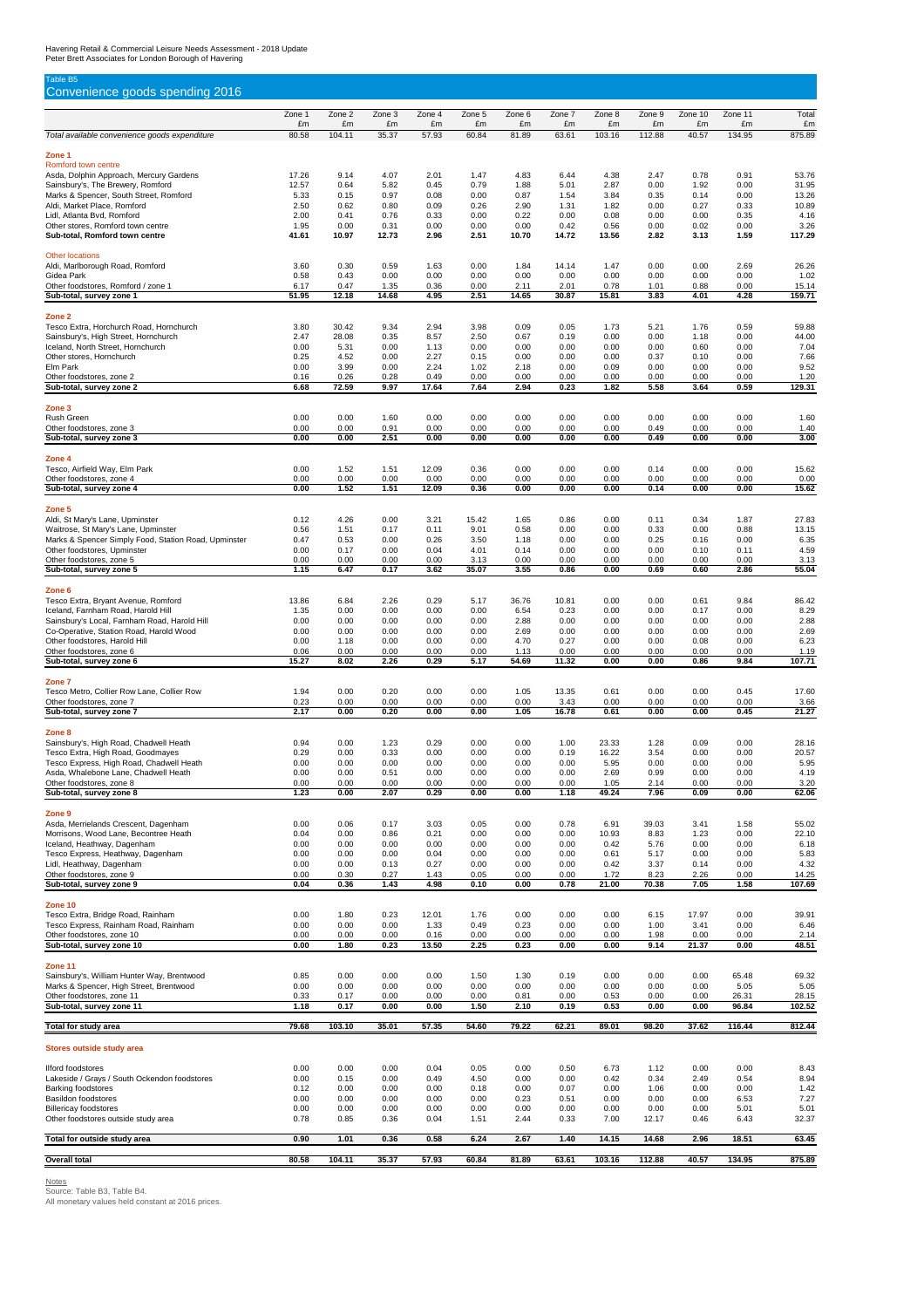|                                                      | Survey-derived<br>turnover from<br><b>SA</b> | Net floorspace | Convenience<br>floorspace $^{(2)}$ | Net<br>convenience<br>floorspace | Average sales<br>density | Benchmark<br>tumover | Under / over-<br>trading |
|------------------------------------------------------|----------------------------------------------|----------------|------------------------------------|----------------------------------|--------------------------|----------------------|--------------------------|
|                                                      | £m                                           | sq.m           | $\%$                               | sq.m                             | $£$ / sq.m net           | £m                   | £m                       |
| <b>Romford foodstores</b>                            |                                              |                |                                    |                                  |                          |                      |                          |
| Asda, Dolphin Approach, Mercury Gardens              | 53.76                                        | 4,745          | 63.0%                              | 2,989                            | 14,180                   | 42.39                | 11.37                    |
| Sainsbury's, The Brewery, Romford                    | 31.95                                        | 5,667          | 76.0%                              | 4,307                            | 10,764                   | 46.36                | $-14.41$                 |
| Marks & Spencer, South Street, Romford               | 13.26                                        | 1,473          | 95.0%                              | 1,399                            | 10,156                   | 14.21                | $-0.95$                  |
| Aldi, Market Place, Romford                          | 10.89                                        | 995            | 97.0%                              | 965                              | 13,766                   | 13.29                | $-2.39$                  |
| Lidl, Atlanta Bvd, Romford                           | 4.16                                         | 929            | 99.0%                              | 920                              | 9,626                    | 8.85                 | $-4.69$                  |
| Aldi, Marlborough Road, Romford                      | 26.26                                        | 1,329          | 97.0%                              | 1.289                            | 13,766                   | 17.75                | 8.51                     |
| Sub-total                                            |                                              |                |                                    |                                  |                          |                      | $-2.56$                  |
| <b>Horchurch foodstores</b>                          |                                              |                |                                    |                                  |                          |                      |                          |
| Tesco Extra, Horchurch Road, Hornchurch              | 59.88                                        | 6,120          | 62.0%                              | 3,794                            | 12.006                   | 45.56                | 14.33                    |
| Sainsbury's, High Street, Hornchurch                 | 44.00                                        | 3,046          | 76.0%                              | 2,315                            | 10,764                   | 24.92                | 19.08                    |
| Iceland, North Street, Hornchurch                    | 7.04                                         | 502            | 97.0%                              | 487                              | 7,801                    | 3.80                 | 3.25                     |
| Tesco, Airfield Way, Elm Park                        | 15.62                                        | 1,228          | 84.0%                              | 1,032                            | 12,006                   | 12.38                | 3.24                     |
| Sub-total                                            |                                              |                |                                    |                                  |                          |                      | 39.90                    |
| <b>Upmister foodstores</b>                           |                                              |                |                                    |                                  |                          |                      |                          |
| Aldi, St Mary's Lane, Upminster                      | 27.83                                        | 995            | 97.0%                              | 965                              | 13,766                   | 13.29                | 14.54                    |
| Waitrose, St Mary's Lane, Upminster                  | 13.15                                        | 1,379          | 95.0%                              | 1,310                            | 11,592                   | 15.19                | $-2.04$                  |
| Marks & Spencer Simply Food, Station Road, Upminster | 6.35                                         | 718            | 95.0%                              | 682                              | 10,156                   | 6.93                 | $-0.58$                  |
| Sub-total                                            |                                              |                |                                    |                                  |                          |                      | 11.92                    |
| Harold Hill / Collier Row foodstores                 |                                              |                |                                    |                                  |                          |                      |                          |
| Tesco Extra, Bryant Avenue, Romford                  | 86.42                                        | 8,253          | 62.0%                              | 5,117                            | 12,006                   | 61.43                | 24.99                    |
| Sainsbury's Local, Farnham Road, Harold Hill         | 2.88                                         | 274            | 97.0%                              | 266                              | 10.764                   | 2.86                 | 0.02                     |
| Co-Operative, Station Road, Harold Wood              | 2.69                                         | 254            | 95.0%                              | 241                              | 8,591                    | 2.07                 | 0.62                     |
| Tesco Metro, Collier Row Lane, Collier Row           | 17.60                                        | 560            | 84.0%                              | 470                              | 12,006                   | 5.65                 | 11.96                    |
| Sub-total                                            |                                              |                |                                    |                                  |                          |                      | 37.59                    |
| Rainham foodstores                                   |                                              |                |                                    |                                  |                          |                      |                          |
| Tesco Extra, Bridge Road, Rainham                    | 39.91                                        | 5,224          | 62.0%                              | 3,239                            | 12,006                   | 38.89                | 1.02                     |
| Tesco Express, Rainham Road, Rainham                 | 6.46                                         | 250            | 95.0%                              | 238                              | 10,764                   | 2.56                 | 3.91                     |
| Sub-total                                            |                                              |                |                                    |                                  |                          |                      | 4.93                     |

odstores<br>sales are<br>e proporti <u>Notes</u><br>Foodstores listed are 'main' food shopping destinations with a meaningful market share, as listed in Table B4 and Table B5.<br>No sales area data is available for Iceland in Harold Hill.<br>The proportion of convenience

verage<br>positive<br>Il monet Average sales densities are goods based sales densities derived from Mintel 2017<br>A positive figure indicates that the store is overtrading compared to company averages.<br>All monetary values held constant at 2016 prices.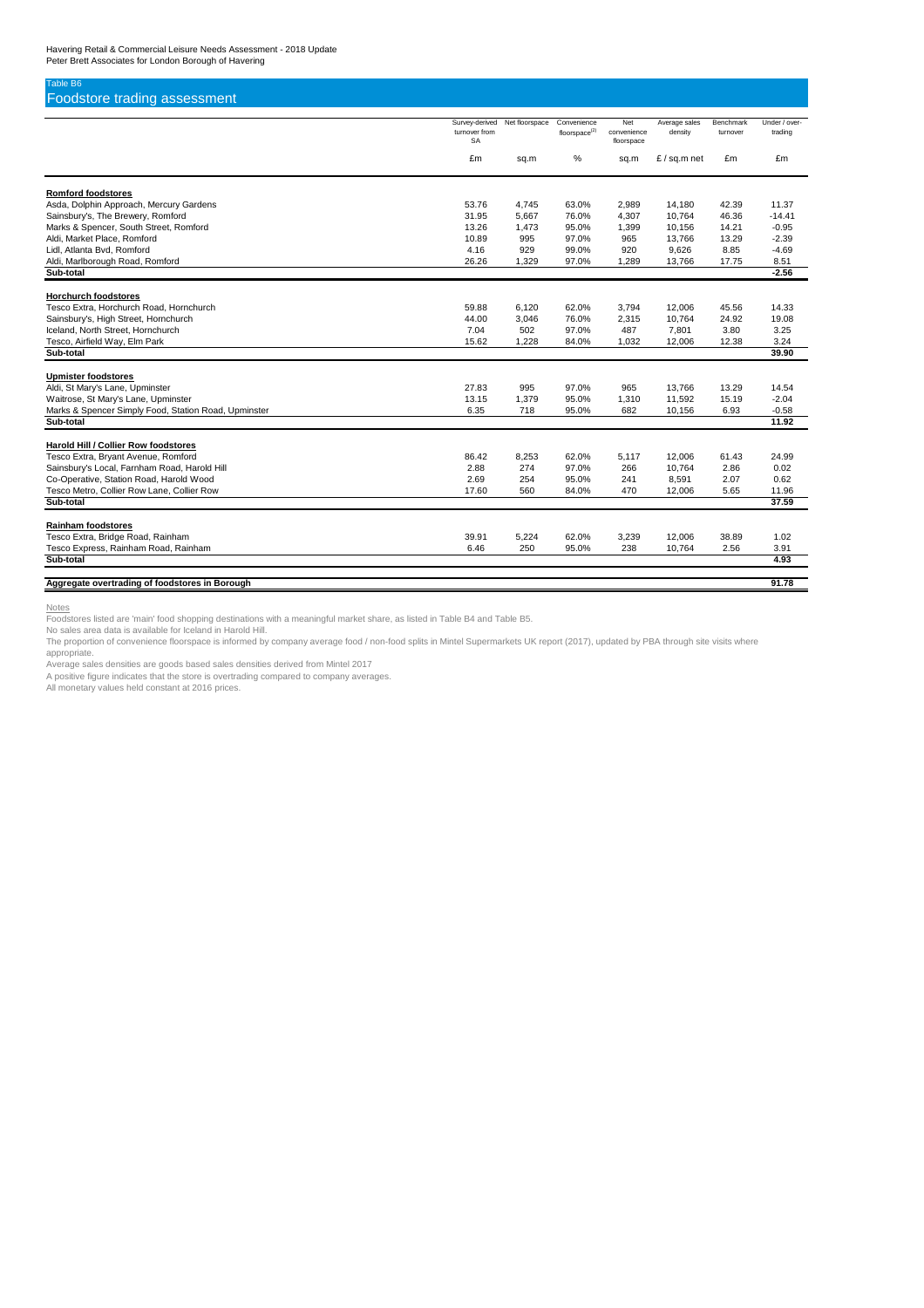#### able B7 Convenience goods floorspace requirements to 2031

**Basline requirement** 

|                         |                                                            | 2016    | 2017    | 2021    | 2026    | 2029     | 2031     |
|-------------------------|------------------------------------------------------------|---------|---------|---------|---------|----------|----------|
|                         |                                                            |         |         |         |         |          |          |
|                         | <b>Total population and expenditure</b>                    |         |         |         |         |          |          |
| A                       | Total population (persons)                                 | 447,595 | 453,489 | 477,758 | 507,242 | 524,121  | 535,055  |
| B                       | Total convenience goods expenditure (£m)                   | 875.89  | 884.52  | 918.97  | 969.17  | 1,000.18 | 1,020.91 |
|                         | <b>Retained expenditure</b>                                |         |         |         |         |          |          |
| C                       | Retained convenience goods expenditure in LB Havering (%)  | 62%     | 62%     | 62%     | 62%     | 62%      | 62%      |
| D                       | Retained convenience goods expenditure in LB Havering (£m) | 540.17  | 545.49  | 566.73  | 597.69  | 616.82   | 629.60   |
| E                       | Convenience goods expenditure leakage (£m)                 | 335.72  | 339.03  | 352.24  | 371.48  | 383.36   | 391.31   |
| <b>Inflow</b>           |                                                            |         |         |         |         |          |          |
| F                       | Inflow $(\%)$                                              | 0%      | $0\%$   | 0%      | 0%      | 0%       | $0\%$    |
| G                       | Inflow (£m)                                                | 0.00    | 0.00    | 0.00    | 0.00    | 0.00     | 0.00     |
| <b>Total turnover</b>   |                                                            |         |         |         |         |          |          |
| H                       | Baseline convenience goods turnover of stores (£m)         | 540.17  | 540.17  | 540.17  | 540.17  | 540.17   | 540.17   |
| <b>Initial surplus</b>  |                                                            |         |         |         |         |          |          |
|                         | Growth in retained convenience goods expenditure (£m)      | 0.00    | 5.32    | 26.57   | 57.53   | 76.65    | 89.43    |
|                         | <b>Claims on expenditure</b>                               |         |         |         |         |          |          |
| J                       | Sales efficiency growth in existing retailers (£m)         | 0.00    | 0.00    | 0.00    | 0.00    | 0.00     | 0.00     |
| Κ                       | Convenience goods commitments (£m)                         | 0.00    | 0.00    | 51.41   | 51.41   | 51.41    | 51.41    |
|                         | Total claims on capacity                                   | 0.00    | 0.00    | 51.41   | 51.41   | 51.41    | 51.41    |
|                         | <b>Expenditure summary</b>                                 |         |         |         |         |          |          |
| M                       | Initial surplus of convenience goods expenditure (£m)      | 0.00    | 5.32    | 26.57   | 57.53   | 76.65    | 89.43    |
| N                       | Total claims on capacity (£m)                              | 0.00    | 0.00    | 51.41   | 51.41   | 51.41    | 51.41    |
| O                       | Foodstore trading performance allowance (£m)               | 97.61   | 97.61   | 97.61   | 97.61   | 97.61    | 97.61    |
| $\overline{P}$          | Residual convenience goods expenditure (£m)                | 97.61   | 102.93  | 72.77   | 103.74  | 122.86   | 135.64   |
|                         | <b>Conversion to floorspace need</b>                       |         |         |         |         |          |          |
| Q                       | Assumed turnover per sq.m (£ per sq.m)                     | 12,500  | 12,500  | 12,500  | 12,500  | 12,500   | 12,500   |
| $\overline{\mathsf{R}}$ | Convenience goods floorspace need (sq.m net)               | 7,809   | 8,235   | 5,822   | 8,299   | 9,829    | 10,851   |
| $\overline{s}$          | Convenience goods floorspace need (sq.m gross)             | 12,014  | 12,669  | 8,957   | 12,767  | 15,121   | 16,694   |

**Notes** 

Total comparison goods expenditure retained by stores in LB Havering (total for zones 1, 2, 3, 4, 5, 6, 7 and 10)

No inflow is applied.

No allowance for sales efficiency growth

Turnover per sq.m at 2016 PBA estimate. Turnover per sq.m increased to 2031 in line with sales effiency growth rate.

Total requirement shown is cumulative.

Gross: net ratio of 65% applied.

All monetary values held constant at 2016 prices.

| Commitments (Row K) | 2017  | 2021  | 2026  | 2029  | 2031  |
|---------------------|-------|-------|-------|-------|-------|
| Aldi Collier Row    | 11.79 | 11.79 | 11.79 | 11.79 | 11.79 |
| Lidl Hornchurch     | 13.83 | 13.83 | 13.83 | 13.83 | 13.83 |
| Lidl Gooshays Drive | 11 14 | 11.14 | 11.14 | 11.14 | 11.14 |
| Total               | 36.76 | 36.76 | 36.76 | 36.76 | 36.76 |

\*Base turnover is turnover at 2017, in 2016 prices. It is assumed the commitments will commence trading between 2017 and 2021.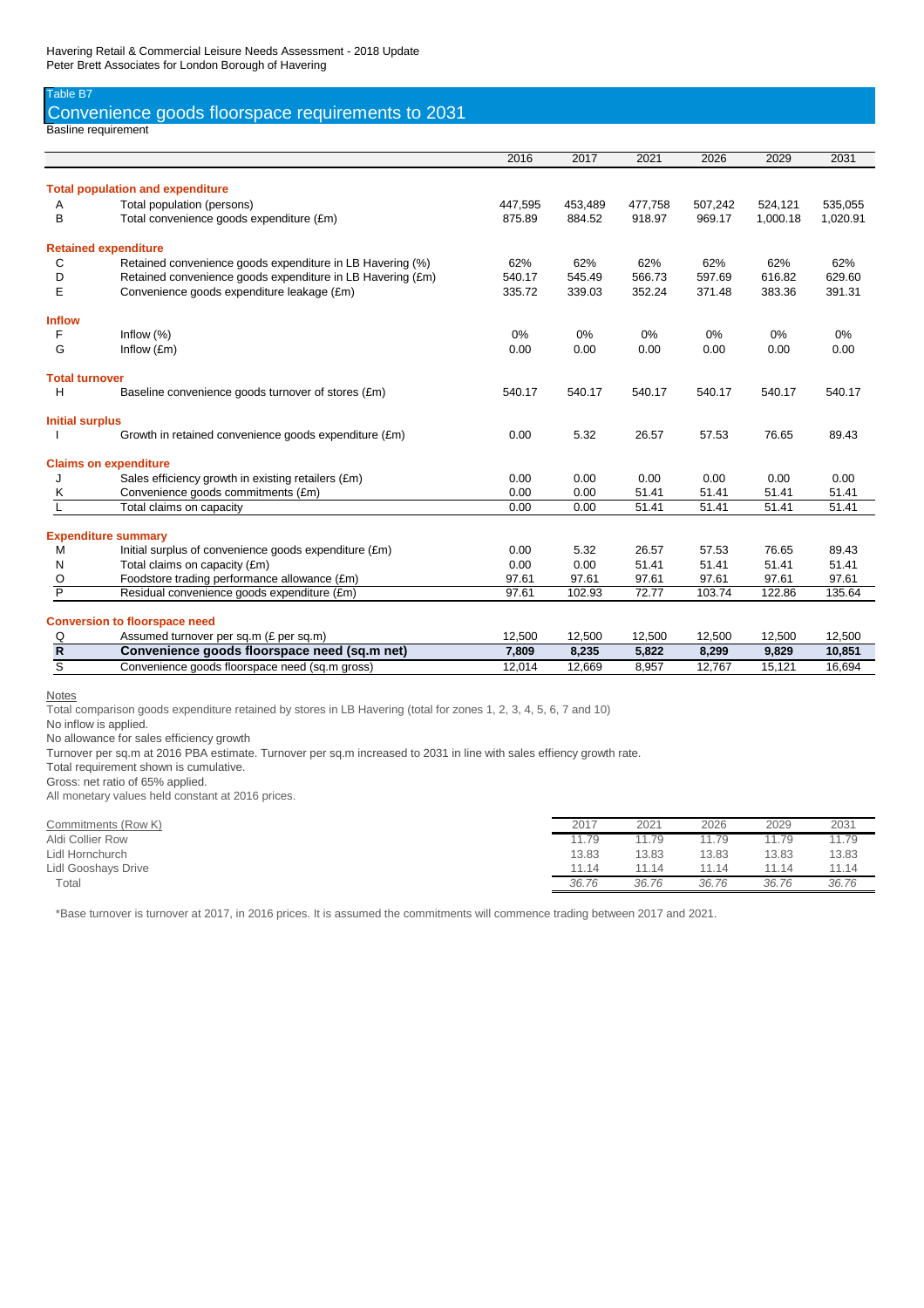

# APPENDIX C QUANTITATIVE LEISURE NEEDS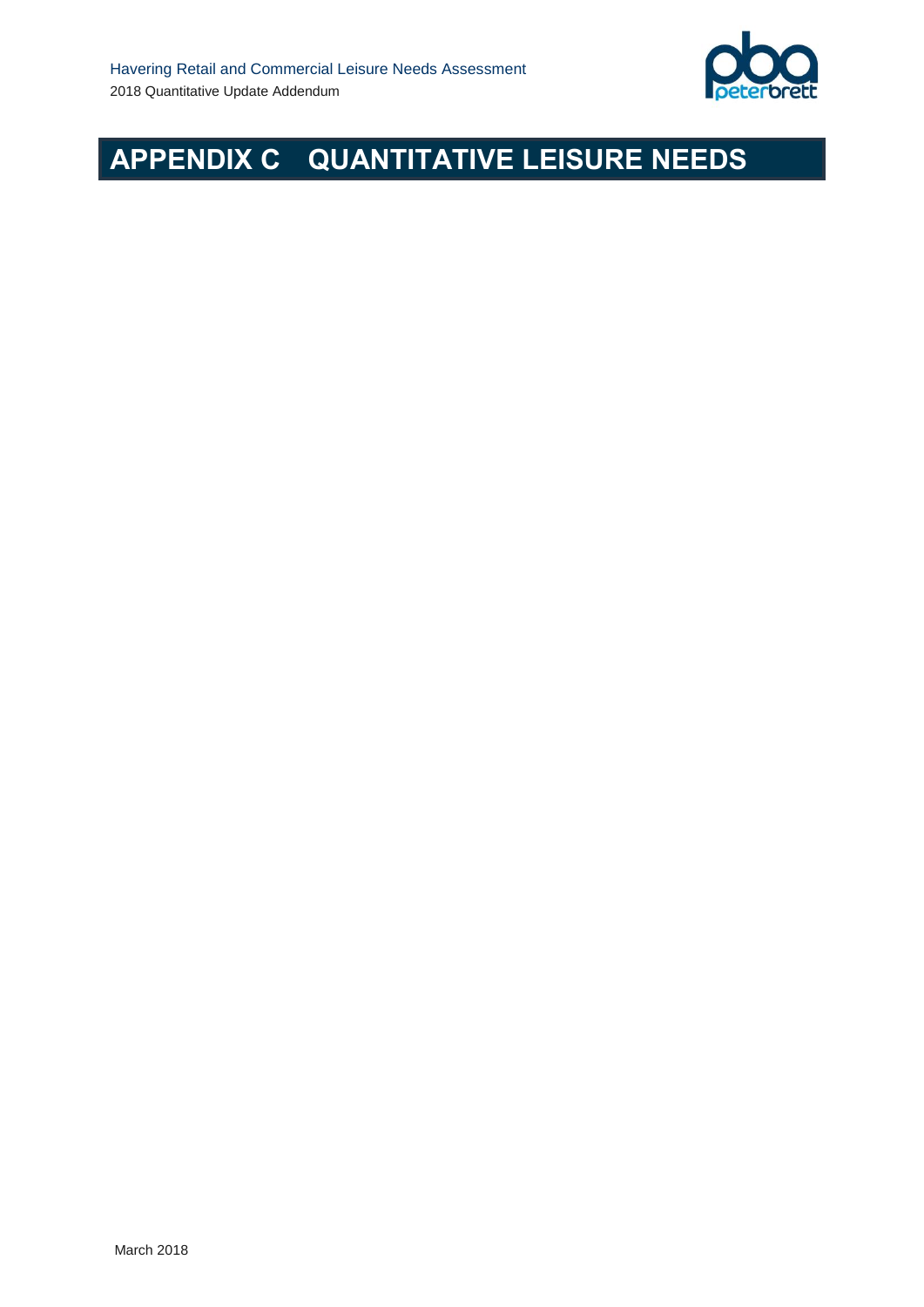| Table C1 |                        |         |         |         |         |         |                |
|----------|------------------------|---------|---------|---------|---------|---------|----------------|
|          | Population projections |         |         |         |         |         |                |
|          |                        |         |         |         |         |         |                |
|          | 2016                   | 2017    | 2021    | 2026    | 2029    | 2031    | Change 2016-31 |
| Zone 1   | 40.208                 | 40.677  | 42.842  | 45.760  | 47.434  | 48,525  | 8,317          |
| Zone 2   | 49.115                 | 49.663  | 51.955  | 54.854  | 56.627  | 57.731  | 8,616          |
| Zone 3   | 19.109                 | 19.423  | 20.741  | 22.319  | 23.236  | 23.852  | 4.743          |
| Zone 4   | 28.904                 | 29.189  | 30.428  | 31.971  | 32.886  | 33.503  | 4.599          |
| Zone 5   | 27.687                 | 27.951  | 29.102  | 30,435  | 31.217  | 31,718  | 4,031          |
| Zone 6   | 43.969                 | 44.504  | 46.858  | 49,963  | 51,797  | 52,998  | 9,029          |
| Zone 7   | 31.390                 | 31.793  | 33.293  | 35.280  | 36.380  | 37.141  | 5.751          |
| Zone 8   | 59.989                 | 61.065  | 65.220  | 69.934  | 72.492  | 74.138  | 14.149         |
| Zone 9   | 64.193                 | 65.376  | 69.861  | 74.602  | 77.066  | 78.593  | 14.400         |
| Zone 10  | 21,233                 | 21,504  | 22,696  | 24,265  | 25,235  | 25,863  | 4,630          |
| Zone 11  | 61.798                 | 62.344  | 64.762  | 67.859  | 69.751  | 70.993  | 9,195          |
| Total    | 447.595                | 453.489 | 477.758 | 507.242 | 524.121 | 535.055 | 87,460         |

Notes<br>Source: Experian MMG3 (2017) for base year and population projections (derived from ONS 2014-based subnational population projections).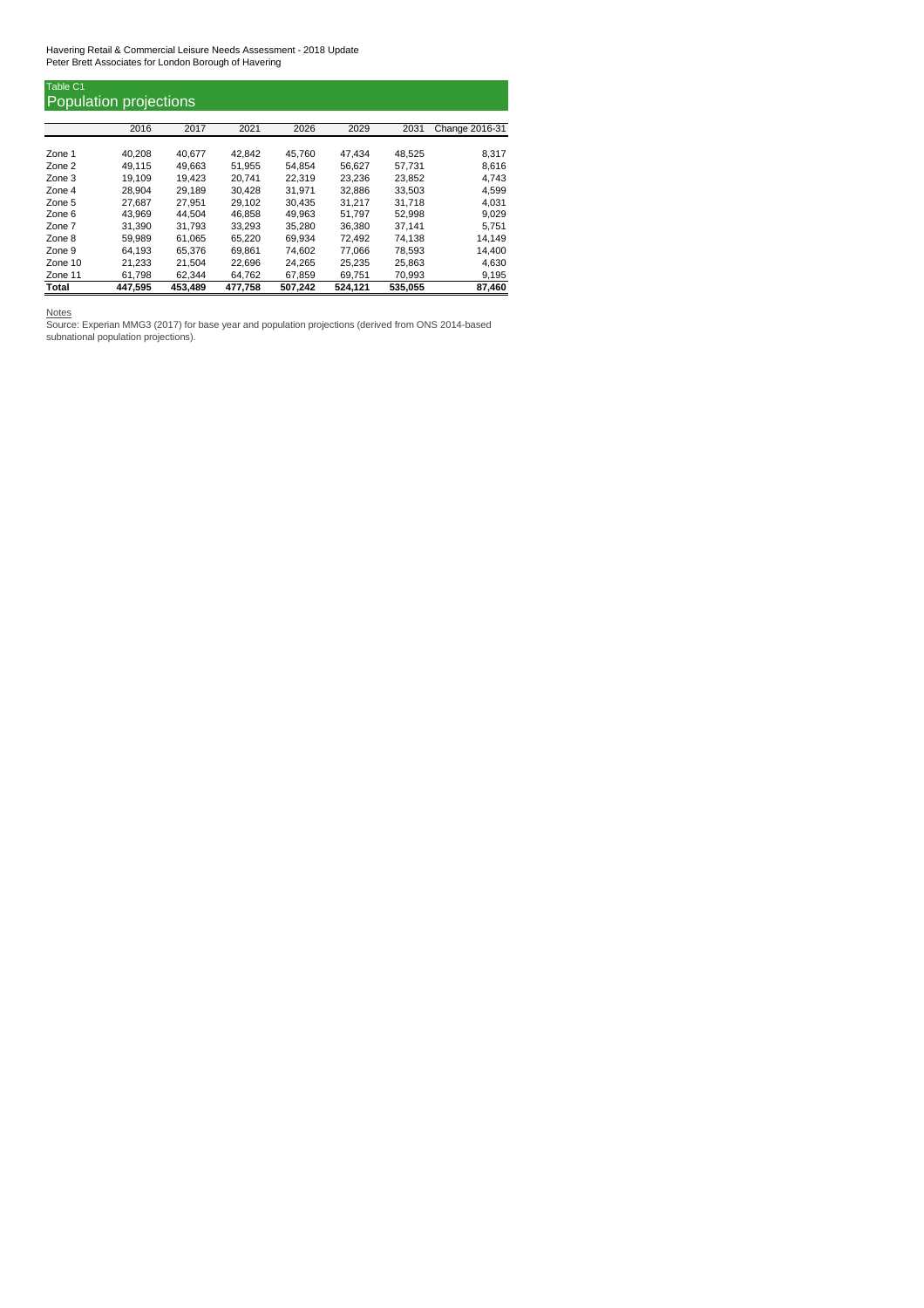| Havering Retail & Commercial Leisure Needs Assessment - 2018 Update |
|---------------------------------------------------------------------|
| Peter Brett Associates for London Borough of Havering               |

| Table C <sub>2</sub>                       |              |              |              |                |                |                |
|--------------------------------------------|--------------|--------------|--------------|----------------|----------------|----------------|
| Per capita expenditure on leisure services |              |              |              |                |                |                |
|                                            |              |              |              |                |                |                |
|                                            | 2016<br>£    | 2017<br>£    | 2021<br>£    | 2026<br>£      | 2029<br>£      | 2031<br>£      |
|                                            |              |              |              |                |                |                |
| <b>Accommodation services</b>              |              |              |              |                |                |                |
| Zone 1                                     | 310          | 311          | 320          | 339            | 351            | 360            |
| Zone 2                                     | 343          | 344          | 354          | 375            | 388            | 398            |
| Zone 3                                     | 209          | 210          | 216          | 228            | 237            | 242            |
| Zone 4<br>Zone 5                           | 245          | 246<br>387   | 253          | 268<br>422     | 277<br>437     | 284<br>448     |
| Zone 6                                     | 386<br>196   | 197          | 398<br>202   | 214            | 222            | 227            |
| Zone 7                                     | 251          | 252          | 259          | 274            | 284            | 291            |
| Zone 8                                     | 163          | 163          | 168          | 178            | 185            | 189            |
| Zone 9                                     | 146          | 146          | 151          | 160            | 165            | 169            |
| Zone 10                                    | 217          | 218          | 224          | 237            | 246            | 252            |
| Zone 11                                    | 389          | 390          | 402          | 425            | 440            | 451            |
|                                            |              |              |              |                |                |                |
| <b>Cultural services</b>                   |              |              |              |                |                |                |
| Zone 1<br>Zone 2                           | 298<br>330   | 299<br>331   | 308<br>341   | 326<br>361     | 337<br>374     | 346<br>383     |
| Zone 3                                     | 258          | 259          | 266          | 282            | 292            | 299            |
| Zone 4                                     | 293          | 294          | 302          | 320            | 332            | 340            |
| Zone 5                                     | 340          | 341          | 351          | 371            | 385            | 394            |
| Zone 6                                     | 253          | 254          | 261          | 276            | 286            | 293            |
| Zone 7                                     | 299          | 300          | 309          | 327            | 339            | 347            |
| Zone 8                                     | 204          | 205          | 211          | 223            | 231            | 237            |
| Zone 9                                     | 213          | 214          | 220          | 233            | 241            | 247            |
| Zone 10                                    | 277          | 278          | 286          | 303            | 314            | 321            |
| Zone 11                                    | 374          | 375          | 386          | 409            | 424            | 434            |
| <b>Games of chance</b>                     |              |              |              |                |                |                |
| Zone 1                                     | 127          | 127          | 131          | 139            | 144            | 147            |
| Zone 2                                     | 155          | 155          | 160          | 169            | 176            | 180            |
| Zone 3                                     | 131          | 131          | 135          | 143            | 148            | 152            |
| Zone 4                                     | 173          | 174          | 179          | 189            | 196            | 201            |
| Zone 5                                     | 142          | 142          | 147          | 155            | 161            | 165            |
| Zone 6                                     | 138          | 138          | 142          | 151            | 156            | 160            |
| Zone 7<br>Zone 8                           | 168<br>93    | 169<br>93    | 173<br>96    | 184<br>102     | 190<br>105     | 195<br>108     |
| Zone 9                                     | 112          | 112          | 116          | 122            | 127            | 130            |
| Zone 10                                    | 167          | 168          | 172          | 182            | 189            | 194            |
| Zone 11                                    | 151          | 151          | 156          | 165            | 171            | 175            |
|                                            |              |              |              |                |                |                |
| Hairdressing salons & personal grooming    |              |              |              |                |                |                |
| Zone 1                                     | 122          | 122          | 126          | 133            | 138            | 141            |
| Zone 2                                     | 137          | 137          | 141          | 150            | 155            | 159            |
| Zone 3<br>Zone 4                           | 85<br>105    | 85<br>105    | 88<br>108    | 93<br>115      | 96<br>119      | 99<br>122      |
| Zone 5                                     | 156          | 156          | 161          | 170            | 177            | 181            |
| Zone 6                                     | 78           | 78           | 81           | 85             | 88             | 90             |
| Zone 7                                     | 103          | 103          | 106          | 113            | 117            | 119            |
| Zone 8                                     | 53           | 53           | 55           | 58             | 60             | 61             |
| Zone 9                                     | 56           | 56           | 58           | 61             | 63             | 65             |
| Zone 10                                    | 92           | 92           | 95           | 101            | 104            | 107            |
| Zone 11                                    | 147          | 147          | 152          | 161            | 166            | 170            |
| <b>Recreational &amp; sporting goods</b>   |              |              |              |                |                |                |
| Zone 1                                     | 201          | 202          | 208          | 220            | 228            | 233            |
| Zone 2                                     | 218          | 219          | 225          | 238            | 247            | 253            |
| Zone 3                                     | 153          | 153          | 158          | 167            | 173            | 177            |
| Zone 4                                     | 160          | 160          | 165          | 175            | 181            | 186            |
| Zone 5                                     | 236          | 237          | 244          | 258            | 267            | 274            |
| Zone 6                                     | 129          | 129          | 133          | 141            | 146            | 150            |
| Zone 7                                     | 145          | 145          | 150          | 158            | 164            | 168            |
| Zone 8<br>Zone 9                           | 145<br>106   | 145          | 150          | 158            | 164            | 168            |
| Zone 10                                    | 142          | 106<br>142   | 109<br>147   | 116<br>155     | 120<br>161     | 123<br>165     |
| Zone 11                                    | 172          | 173          | 178          | 188            | 195            | 199            |
|                                            |              |              |              |                |                |                |
| <b>Restaurants &amp; cafes</b>             |              |              |              |                |                |                |
| Zone 1                                     | 1,258        | 1,262        | 1,299        | 1,374          | 1,425          | 1,459          |
| Zone 2                                     | 1,331        | 1,335        | 1,374        | 1,454          | 1,507          | 1,544          |
| Zone 3                                     | 1,015        | 1,018        | 1,048        | 1,109          | 1,149          | 1,177          |
| Zone 4                                     | 1,113        | 1,116        | 1,149        | 1,216          | 1,260          | 1,291          |
| Zone 5<br>Zone 6                           | 1,377<br>919 | 1,381<br>922 | 1,422<br>949 | 1,504<br>1,004 | 1,559<br>1,041 | 1,597<br>1,066 |
| Zone 7                                     | 1,093        | 1,096        | 1,128        | 1,194          | 1,238          | 1,268          |
| Zone 8                                     | 722          | 724          | 745          | 789            | 818            | 837            |
| Zone 9                                     | 740          | 742          | 764          | 808            | 838            | 858            |
| Zone 10                                    | 1,016        | 1,019        | 1,049        | 1,110          | 1,150          | 1,178          |
| Zone 11                                    | 1,399        | 1,403        | 1,444        | 1,528          | 1,584          | 1,622          |

penditure<br>monetary <u>Notes</u><br>Source: Experian MMG for 2016 base data<br>Expenditure growth rates derived from Experian Retail Planner Briefing Note 15, December<br>All monetary values are held constant at 2016 prices.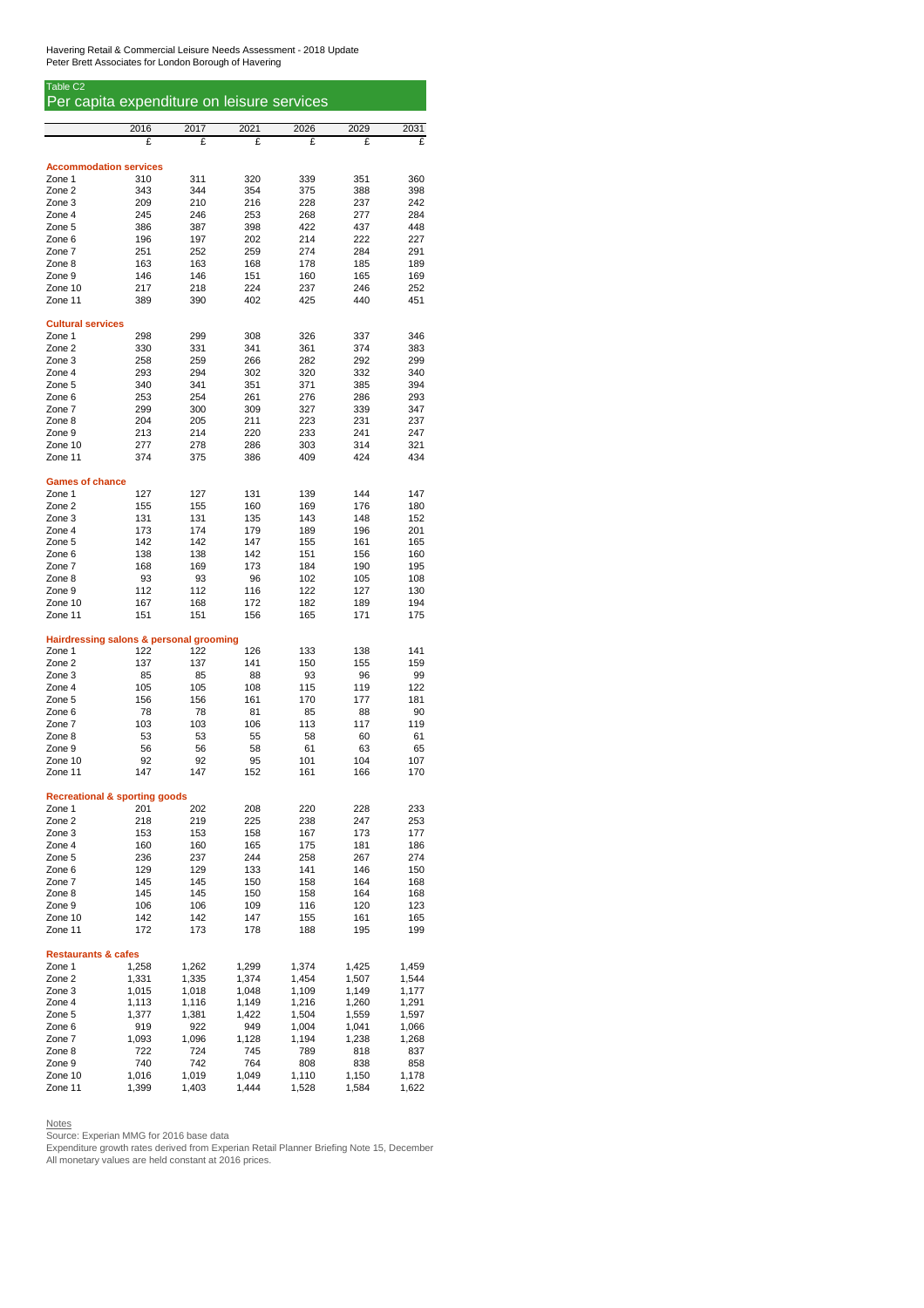| Table C <sub>3</sub><br>Total expenditure on leisure services |                 |                 |                 |                  |                  |                  |                 |
|---------------------------------------------------------------|-----------------|-----------------|-----------------|------------------|------------------|------------------|-----------------|
|                                                               | 2016            | 2017            | 2021            | 2026             | 2029             | 2031             | Change 2016-31  |
|                                                               | £m              | £m              | £m              | £m               | £m               | £m               | £m              |
| <b>Accommodation services</b>                                 |                 |                 |                 |                  |                  |                  |                 |
| Zone 1                                                        | 12.46           | 12.65           | 13.71           | 15.50            | 16.65            | 17.45            | 4.98            |
| Zone 2                                                        | 16.85           | 17.09           | 18.40           | 20.56            | 21.99            | 22.96            | 6.12            |
| Zone 3                                                        | 3.99            | 4.07            | 4.48            | 5.10             | 5.50             | 5.78             | 1.79            |
| Zone 4<br>Zone 5                                              | 7.08<br>10.69   | 7.17<br>10.82   | 7.70<br>11.60   | 8.56<br>12.84    | 9.12<br>13.64    | 9.52<br>14.20    | 2.44<br>3.51    |
| Zone 6                                                        | 8.62            | 8.75            | 9.48            | 10.70            | 11.50            | 12.05            | 3.43            |
| Zone 7                                                        | 7.88            | 8.00            | 8.63            | 9.67             | 10.34            | 10.81            | 2.93            |
| Zone 8                                                        | 9.78            | 9.98            | 10.97           | 12.45            | 13.38            | 14.01            | 4.24            |
| Zone 9                                                        | 9.37            | 9.57            | 10.53           | 11.90            | 12.74            | 13.31            | 3.93            |
| Zone 10<br>Zone 11                                            | 4.61<br>24.04   | 4.68            | 5.08<br>26.01   | 5.75             | 6.20             | 6.51<br>32.03    | 1.90<br>7.99    |
| Total                                                         | 115.37          | 24.32<br>117.11 | 126.58          | 28.84<br>141.87  | 30.72<br>151.79  | 158.62           | 43.25           |
|                                                               |                 |                 |                 |                  |                  |                  |                 |
| <b>Cultural services</b>                                      |                 |                 |                 |                  |                  |                  |                 |
| Zone 1<br>Zone 2                                              | 11.98<br>16.21  | 12.16<br>16.44  | 13.18<br>17.70  | 14.90<br>19.78   | 16.01<br>21.16   | 16.77<br>22.09   | 4.79<br>5.89    |
| Zone 3                                                        | 4.93            | 5.03            | 5.52            | 6.29             | 6.79             | 7.14             | 2.21            |
| Zone 4                                                        | 8.47            | 8.58            | 9.20            | 10.23            | 10.91            | 11.38            | 2.92            |
| Zone 5                                                        | 9.41            | 9.53            | 10.21           | 11.31            | 12.02            | 12.51            | 3.09            |
| Zone 6                                                        | 11.12           | 11.29           | 12.24           | 13.81            | 14.84            | 15.55            | 4.43            |
| Zone 7                                                        | 9.39            | 9.53            | 10.28           | 11.53            | 12.32            | 12.88            | 3.49            |
| Zone 8<br>Zone 9                                              | 12.24<br>13.67  | 12.49<br>13.97  | 13.74<br>15.36  | 15.59<br>17.36   | 16.75<br>18.59   | 17.54<br>19.41   | 5.30<br>5.74    |
| Zone 10                                                       | 5.88            | 5.97            | 6.49            | 7.34             | 7.92             | 8.31             | 2.43            |
| Zone 11                                                       | 23.11           | 23.39           | 25.00           | 27.73            | 29.54            | 30.79            | 7.68            |
| Total                                                         | 126.42          | 128.38          | 138.93          | 155.86           | 166.83           | 174.37           | 47.96           |
| <b>Games of chance</b>                                        |                 |                 |                 |                  |                  |                  |                 |
| Zone 1                                                        | 5.11            | 5.18            | 5.62            | 6.35             | 6.82             | 7.15             | 2.04            |
| Zone 2                                                        | 7.61            | 7.72            | 8.31            | 9.29             | 9.94             | 10.38            | 2.76            |
| Zone 3                                                        | 2.50            | 2.55            | 2.80            | 3.19             | 3.45             | 3.62             | 1.12            |
| Zone 4                                                        | 5.00            | 5.06            | 5.43            | 6.04             | 6.44             | 6.72             | 1.72            |
| Zone 5<br>Zone 6                                              | 3.93<br>6.07    | 3.98<br>6.16    | 4.27<br>6.68    | 4.72<br>7.53     | 5.02<br>8.09     | 5.22<br>8.48     | 1.29<br>2.41    |
| Zone 7                                                        | 5.27            | 5.36            | 5.77            | 6.48             | 6.92             | 7.24             | 1.96            |
| Zone 8                                                        | 5.58            | 5.70            | 6.26            | 7.11             | 7.63             | 8.00             | 2.42            |
| Zone 9                                                        | 7.19            | 7.34            | 8.08            | 9.13             | 9.77             | 10.21            | 3.02            |
| Zone 10                                                       | 3.55            | 3.60            | 3.91            | 4.43             | 4.77             | 5.01             | 1.46            |
| Zone 11<br>Total                                              | 9.33<br>61.14   | 9.44<br>62.10   | 10.10<br>67.23  | 11.20<br>75.46   | 11.93<br>80.79   | 12.43<br>84.46   | 3.10<br>23.31   |
|                                                               |                 |                 |                 |                  |                  |                  |                 |
| Hairdressing salons & personal grooming<br>Zone 1             | 4.91            | 4.98            | 5.40            | 6.10             | 6.55             | 6.87             | 1.65            |
| Zone 2                                                        | 6.73            | 6.82            | 7.35            | 8.21             | 8.78             | 9.17             | 2.06            |
| Zone 3                                                        | 1.62            | 1.66            | 1.82            | 2.07             | 2.24             | 2.35             | 0.61            |
| Zone 4                                                        | 3.03            | 3.07            | 3.30            | 3.67             | 3.91             | 4.08             | 0.88            |
| Zone 5                                                        | 4.32            | 4.37            | 4.69            | 5.19<br>4.26     | 5.51             | 5.74             | 1.20            |
| Zone 6<br>Zone 7                                              | 3.43<br>3.23    | 3.48<br>3.28    | 3.77<br>3.54    | 3.97             | 4.57<br>4.24     | 4.79<br>4.44     | 1.15<br>1.01    |
| ∠one 8                                                        | 3.18            | 3.25            | 3.57            | 4.U5             | 4.35             | 4.56             | 1.17            |
| Zone 9                                                        | 3.59            | 3.67            | 4.04            | 4.56             | 4.89             | 5.10             | 1.29            |
| Zone 10                                                       | 1.95            | 1.98            | 2.16            | 2.44             | 2.63             | 2.76             | 0.68            |
| Zone 11<br>Total                                              | 9.08<br>45.09   | 9.19<br>45.77   | 9.83<br>49.45   | 10.90<br>55.42   | 11.61<br>59.29   | 12.10<br>61.96   | 2.53<br>16.87   |
|                                                               |                 |                 |                 |                  |                  |                  |                 |
| <b>Recreational &amp; sporting goods</b>                      |                 |                 |                 |                  |                  |                  |                 |
| Zone 1                                                        | 8.08            | 8.20            | 8.89            | 10.05            | 10.80            | 11.31            | 3.23            |
| Zone 2                                                        | 10.71           | 10.86           | 11.69           | 13.06            | 13.98            | 14.60            | 3.89            |
| Zone 3<br>Zone 4                                              | 2.92<br>4.62    | 2.98<br>4.68    | 3.28<br>5.03    | 3.73<br>5.59     | 4.03<br>5.96     | 4.23<br>6.22     | 1.31<br>1.59    |
| Zone 5                                                        | 6.53            | 6.62            | 7.09            | 7.85             | 8.34             | 8.68             | 2.15            |
| Zone 6                                                        | 5.67            | 5.76            | 6.24            | 7.04             | 7.57             | 7.93             | 2.26            |
| Zone 7                                                        | 4.55            | 4.62            | 4.98            | 5.59             | 5.97             | 6.25             | 1.69            |
| Zone 8<br>Zone 9                                              | 8.70<br>6.80    | 8.88<br>6.95    | 9.76<br>7.64    | 11.08<br>8.64    | 11.90<br>9.25    | 12.47<br>9.66    | 3.77<br>2.86    |
| Zone 10                                                       | 3.02            | 3.06            | 3.33            | 3.76             | 4.06             | 4.26             | 1.24            |
| Zone 11                                                       | 10.63           | 10.76           | 11.50           | 12.75            | 13.59            | 14.16            | 3.53            |
| Total                                                         | 72.24           | 73.37           | 79.43           | 89.15            | 95.44            | 99.76            | 27.52           |
| <b>Restaurants &amp; cafes</b>                                |                 |                 |                 |                  |                  |                  |                 |
| Zone 1                                                        | 50.58           | 51.33           | 55.64           | 62.89            | 67.57            | 70.79            | 20.21           |
| Zone 2                                                        | 65.37           | 66.30           | 71.39           | 79.77            | 85.35            | 89.11            | 23.74           |
| Zone 3                                                        | 19.40           | 19.77           | 21.73           | 24.75            | 26.71            | 28.08            | 8.68            |
| Zone 4                                                        | 32.17           | 32.58           | 34.96           | 38.88            | 41.45            | 43.24            | 11.07           |
| Zone 5<br>Zone 6                                              | 38.12<br>40.41  | 38.60<br>41.02  | 41.37<br>44.46  | 45.79<br>50.17   | 48.68<br>53.90   | 50.65<br>56.48   | 12.53<br>16.08  |
| Zone 7                                                        | 34.31           | 34.85           | 37.57           | 42.13            | 45.03            | 47.08            | 12.77           |
| Zone 8                                                        | 43.31           | 44.22           | 48.61           | 55.17            | 59.27            | 62.08            | 18.76           |
| Zone 9                                                        | 47.50           | 48.52           | 53.37           | 60.32            | 64.58            | 67.45            | 19.94           |
| Zone 10                                                       | 21.57           | 21.91           | 23.81           | 26.94            | 29.03            | 30.47            | 8.90            |
| Zone 11<br>Total                                              | 86.46<br>479.20 | 87.48<br>486.60 | 93.53<br>526.44 | 103.72<br>590.51 | 110.50<br>632.05 | 115.18<br>660.61 | 28.73<br>181.41 |

urce:<br>mone <u>Notes</u><br>Source: Table C1, Table C2<br>All monetary values are held constant at 2016 prices.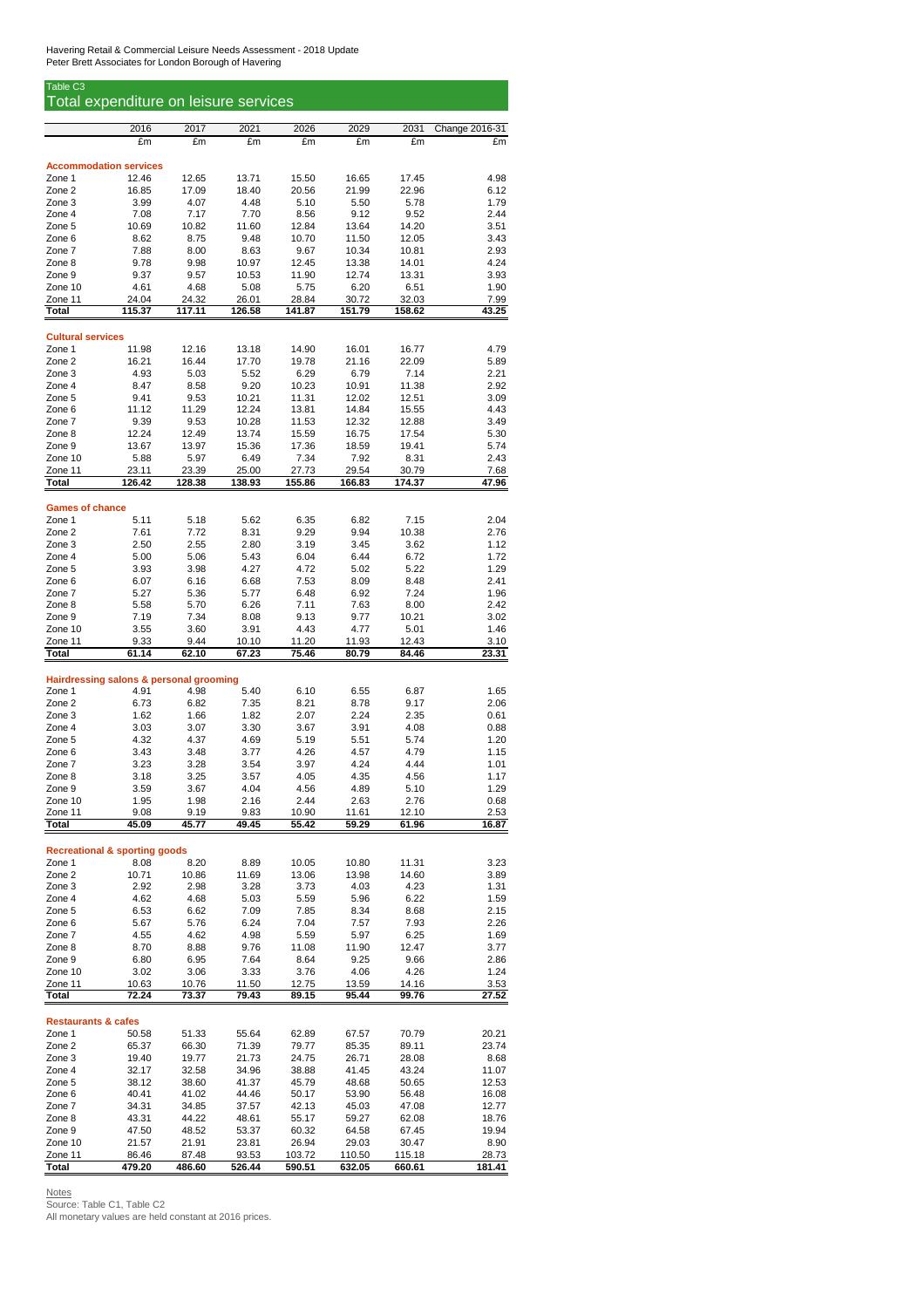Havering Retail & Commercial Leisure Needs Assessment - 2018 Update Peter Brett Associates for London Borough of Havering - 2018 Update

| Table C4                                        |         |         |         |         |         |         |         |         |         |         |         |
|-------------------------------------------------|---------|---------|---------|---------|---------|---------|---------|---------|---------|---------|---------|
| <b>Restaurants market shares 2014</b>           |         |         |         |         |         |         |         |         |         |         |         |
|                                                 | Zone 1  | Zone 2  | Zone 3  | Zone 4  | Zone 5  | Zone 6  | Zone 7  | Zone 8  | Zone 9  | Zone 10 | Zone 11 |
|                                                 |         |         |         |         |         |         |         |         |         |         |         |
| <b>Main destinations in Havering Borough</b>    |         |         |         |         |         |         |         |         |         |         |         |
| Romford                                         | 34.33%  | 17.20%  | 28.45%  | 9.49%   | 2.29%   | 19.73%  | 27.59%  | 23.79%  | 28.16%  | 11.25%  | 0.56%   |
| Hornchurch                                      | 16.03%  | 49.52%  | 29.49%  | 40.33%  | 11.82%  | 3.02%   | 5.88%   | 1.85%   | 5.54%   | 19.63%  | 0.00%   |
| Upminster                                       | 0.00%   | 1.92%   | 0.00%   | 7.55%   | 50.64%  | 1.25%   | 0.00%   | 0.00%   | 0.88%   | 1.21%   | 1.12%   |
| Elm Park                                        | 0.00%   | 0.00%   | 0.00%   | 0.00%   | 0.00%   | 0.00%   | 0.00%   | 0.00%   | 0.00%   | 0.00%   | 0.00%   |
| <b>Collier Row</b>                              | 0.00%   | 0.00%   | 0.00%   | 0.00%   | 0.00%   | 0.00%   | 5.55%   | 0.00%   | 0.00%   | 0.00%   | 0.00%   |
| Rainham                                         | 0.00%   | 0.00%   | 0.00%   | 1.01%   | 0.00%   | 0.00%   | 0.00%   | 0.00%   | 1.36%   | 12.66%  | 0.00%   |
| <b>Harold Hill</b>                              | 1.56%   | 0.00%   | 0.59%   | 0.00%   | 0.00%   | 1.15%   | 0.00%   | 0.00%   | 0.00%   | 0.00%   | 0.00%   |
| Sub-total, LB Havering centres                  | 51.92%  | 68.64%  | 58.52%  | 58.38%  | 64.75%  | 25.14%  | 39.01%  | 25.65%  | 35.94%  | 44.75%  | 1.68%   |
| <b>Other locations</b>                          |         |         |         |         |         |         |         |         |         |         |         |
| Brentwood                                       | 3.08%   | 1.79%   | 2.27%   | 3.00%   | 6.83%   | 19.49%  | 8.19%   | 0.00%   | 0.48%   | 0.00%   | 52.37%  |
| Central London                                  | 6.69%   | 13.72%  | 5.79%   | 2.31%   | 6.96%   | 8.58%   | 4.28%   | 11.02%  | 7.42%   | 9.43%   | 6.72%   |
| Dagenham                                        | 0.00%   | 0.00%   | 1.68%   | 0.00%   | 0.00%   | 0.00%   | 0.00%   | 6.37%   | 11.65%  | 0.70%   | 0.00%   |
| Lakeside                                        | 1.09%   | 3.23%   | 4.26%   | 4.97%   | 0.86%   | 2.49%   | 6.24%   | 1.41%   | 5.05%   | 18.29%  | 3.68%   |
| Other locations                                 | 4.42%   | 2.02%   | 6.92%   | 3.00%   | 6.72%   | 1.87%   | 4.72%   | 16.59%  | 12.63%  | 5.85%   | 16.78%  |
| Sub-total, other locations                      | 15.28%  | 20.76%  | 20.91%  | 13.27%  | 21.37%  | 32.43%  | 23.43%  | 35.39%  | 37.22%  | 34.27%  | 79.54%  |
|                                                 |         |         |         |         |         |         |         |         |         |         |         |
| Total                                           | 67.20%  | 89.40%  | 79.43%  | 71.65%  | 86.12%  | 57.57%  | 62.44%  | 61.04%  | 73.16%  | 79.01%  | 81.21%  |
| (Don't know / varies)                           | 13.17%  | 0.00%   | 5.44%   | 5.26%   | 3.95%   | 4.82%   | 7.18%   | 10.38%  | 11.45%  | 5.90%   | 13.22%  |
|                                                 | 19.63%  | 10.60%  | 15.13%  | 23.09%  | 9.93%   | 37.61%  | 30.39%  | 28.59%  |         |         | 5.57%   |
| (Don't do this activity)                        |         |         |         |         |         |         |         |         | 15.40%  | 15.09%  |         |
| <b>Overall total</b>                            | 100.0%  | 100.0%  | 100.0%  | 100.0%  | 100.0%  | 100.0%  | 100.0%  | 100.0%  | 100.0%  | 100.0%  | 100.0%  |
| Excluding 'don't know / don't do this activity' |         |         |         |         |         |         |         |         |         |         |         |
| <b>Main destinations in Havering Borough</b>    |         |         |         |         |         |         |         |         |         |         |         |
| Romford                                         | 51.09%  | 19.24%  | 35.81%  | 13.25%  | 2.66%   | 34.27%  | 44.19%  | 38.98%  | 38.49%  | 14.24%  | 0.69%   |
| Hornchurch                                      | 23.85%  | 55.39%  | 37.12%  | 56.28%  | 13.73%  | 5.24%   | 9.41%   | 3.04%   | 7.58%   | 24.84%  | 0.00%   |
| Upminster                                       | 0.00%   | 2.15%   | 0.00%   | 10.54%  | 58.80%  | 2.17%   | 0.00%   | 0.00%   | 1.20%   | 1.54%   | 1.37%   |
| Elm Park                                        | 0.00%   | 0.00%   | 0.00%   | 0.00%   | 0.00%   | 0.00%   | 0.00%   | 0.00%   | 0.00%   | 0.00%   | 0.00%   |
| <b>Collier Row</b>                              | 0.00%   | 0.00%   | 0.00%   | 0.00%   | 0.00%   | 0.00%   | 8.89%   | 0.00%   | 0.00%   | 0.00%   | 0.00%   |
| Rainham                                         | 0.00%   | 0.00%   | 0.00%   | 1.41%   | 0.00%   | 0.00%   | 0.00%   | 0.00%   | 1.85%   | 16.02%  | 0.00%   |
| Harold Hill                                     | 2.32%   | 0.00%   | 0.75%   | 0.00%   | 0.00%   | 1.99%   | 0.00%   | 0.00%   | 0.00%   | 0.00%   | 0.00%   |
| Sub-total, LB Havering centres                  | 77.26%  | 76.78%  | 73.68%  | 81.48%  | 75.19%  | 43.67%  | 62.48%  | 42.02%  | 49.12%  | 56.63%  | 2.06%   |
|                                                 |         |         |         |         |         |         |         |         |         |         |         |
| <b>Other locations</b>                          |         | 2.00%   | 2.86%   | 4.18%   | 7.93%   | 33.85%  | 13.12%  | 0.00%   | 0.65%   | 0.00%   | 64.48%  |
| Brentwood                                       | 4.58%   |         |         |         |         |         |         |         |         |         |         |
| Central London                                  | 9.95%   | 15.35%  | 7.29%   | 3.22%   | 8.08%   | 14.90%  | 6.85%   | 18.05%  | 10.14%  | 11.93%  | 8.27%   |
| Dagenham                                        | 0.00%   | 0.00%   | 2.11%   | 0.00%   | 0.00%   | 0.00%   | 0.00%   | 10.43%  | 15.92%  | 0.88%   | 0.00%   |
| Lakeside                                        | 1.62%   | 3.61%   | 5.36%   | 6.93%   | 1.00%   | 4.32%   | 9.99%   | 2.31%   | 6.90%   | 23.15%  | 4.53%   |
| Other locations                                 | 6.58%   | 2.26%   | 8.71%   | 4.19%   | 7.80%   | 3.25%   | 7.56%   | 27.19%  | 17.27%  | 7.40%   | 20.66%  |
| Sub-total, other locations                      | 22.74%  | 23.22%  | 26.32%  | 18.52%  | 24.81%  | 56.33%  | 37.52%  | 57.98%  | 50.88%  | 43.37%  | 97.94%  |
| <b>Total</b>                                    | 100.00% | 100.00% | 100.00% | 100.00% | 100.00% | 100.00% | 100.00% | 100.00% | 100.00% | 100.00% | 100.00% |
|                                                 |         |         |         |         |         |         |         |         |         |         |         |

Source: NEMS Household Survey results

Havering Retail & Commercial Leisure Needs Assessment Peter Brett Associates for London Borough of Havering

 Café, pubs & bars market shares 2014  **Main destinations in Havering Borough**  Romford  **Sub-total, LB Havering centres**  (Don't know / varies) (Don't do this activity) Excluding 'don't know / don't do this activity'  **Main destinations in Havering Borough Sub-total, LB Havering centres**  Other locations **Sub-total, other locations**  Table C5 Hornchurch Upminster Elm Park Collier Row Rainham Harold Hill Zone 1 35.37% 5.50% 0.00% 0.00% 0.59% 0.00% 0.00% **41.46%**  Zone 2 19.93% 40.79% 2.19% 0.00% 0.00% 0.00% 0.00% **62.91%**  Zone 3 28.07% 19.48% 0.81%<br>0.81% 0.00% 0.00% 0.59% 0.00% **48.95%**  Zone 4 10.65% 44.93% 1.70% 0.00% 0.00% 1.20% 0.00% **58.47%**  Zone 5 1.66% 6.69% 48.16% 0.00% 0.00% 0.00% 0.00% **56.51%**  Zone 6 20.02% 1.47% 1.15% 0.00% 0.00% 0.00% 2.29% **24.93%**  Zone 7 11.13% 3.23% 0.00% 0.00% 12.27% 0.00% 3.08% **29.72%**  Zone 8 23.32% 2.82% 0.00% 0.00% 0.00% 0.00% 0.00% **26.13%**  Zone 9 8.23% 2.56% 0.00% 0.00% 0.00% 0.00% 0.00% **10.78%**  Zone 10 17.12% 19.74% 0.70% 3.38% 0.00% 12.43% 0.00% **53.37%**  Zone 11 0.56% 0.00% 0.56% 0.00% 0.00% 0.00%  $0.00%$ **1.12% Other locations**  Brentwood Central London Dagenham Chadwell Heath Lakeside Other locations **Sub-total Total**  1.62% 8.54% 0.00% 1.56% 0.00% 4.89% **16.60% 58.06%**  1.92% 7.93% 0.00% 0.00% 3.82% 3.05% **16.72% 79.63%**  1.63% 1.09% 0.00% 0.00% 0.00% 7.19% **9.91% 58.85%**  1.62% 1.38% 0.00% 0.00% 0.69% 1.20% **4.88% 63.36%**  2.95% 3.51% 0.00% 0.00% 0.63% 5.00% **12.09% 68.60%**  9.54% 8.86% 0.00% 0.00% 0.00% 6.59% **24.99% 49.92%**  1.63% 4.54% 0.00% 0.00% 0.69% 2.32% **9.18% 38.89%**  0.00% 6.56% 1.92% 9.70% 0.00% 5.59% **23.77% 49.90%**  0.48% 7.59% 12.95% 4.27% 0.65% 8.77% **34.71% 45.49%**  1.46% 1.89%  $1.21%$  $0.00%$ 5.15% 0.51% **10.22% 63.58%**  55.10% 2.23% 0.00% 0.00% 0.00% 6.16% **63.49% 64.61%**  (Don't know / varies) 8.54% 0.88% 3.95% 2.12% 6.93% 3.57% 2.32% 5.55% 7.22% 2.86% 6.57% (Don't do this activity) 33.41% 19.49% 37.20% 34.52% 24.47% 46.52% 58.79% 44.54% 47.29% 33.56% 28.83% **Overall total**  Romford Hornchurch Upminster Elm Park Collier Row Rainha Harold Hill **100.00%**  60.92% 9.48% 0.00% 0.00% 1.02% 0.00% 0.00% **71.41% 100.00%**  25.02% 51.22% 2.76% 0.00% 0.00% 0.00% 0.00% **79.00% 100.00%**  47.70% 33.09% 1.37% 0.00% 0.00% 1.01% 0.00% **83.16% 100.00%**  16.80% 70.92% 2.68% 0.00% 0.00% 1.89% 0.00% **92.29% 100.00%**  2.42% 9.76% 70.20% 0.00% 0.00% 0.00% 0.00% **82.37% 100.00%**  40.10% 2.95% 2.29% 0.00% 0.00% 0.00%  $4.59$ **49.94% 100.00%**  28.63% 8.30% 0.00% 0.00% 31.56% 0.00% 7.92% **76.41% 100.00%**  46.72% 5.64% 0.00% 0.00% 0.00% 0.00% 0.00% **52.36% 100.00%**  18.08% 5.62% 0.00% 0.00% 0.00% 0.00% 0.00% **23.70% 100.00%**  26.93% 31.04% 1.10% 5.31% 0.00% 19.55% 0.00% **83.93% 100.00%**  0.87% 0.00% 0.87% 0.00% 0.00% 0.00% 0.00% **1.73% Other loca** Brentwood Central London Dagenha Chadwell Heath Lakeside 0.00% 2.78% 14.70% 0.00% 2.68% 0.00% 8.42% **28.59%**  2.41% 9.96% 0.00% 0.00% 4.80% 3.84% **21.00%**  2.77% 1.85% 0.00% 0.00% 0.00% 12.22% **16.84%**  2.56% 2.18% 0.00% 0.00% 1.09% 1.89% **7.71%**  4.30% 5.12% 0.00% 0.00% 0.92% 7.29% **17.63%**  19.11% 17.74% 0.00% 0.00% 0.00% 13.21% **50.06%**  4.19% 11.66% 0.00% 0.00% 1.77% 5.97% **23.59%**  0.00% 13.15% 3.85% 19.44% 0.00% 11.20% **47.64%**  1.05% 16.68% 28.47% 9.39% 1.43% 19.28% **76.30%**  2.29% 2.97% 1.91% 0.00% 8.09% 0.81% **16.07%**  85.29% 3.45% 0.00% 0.00% 0.00% 9.53% **98.27%** 

Source: NEMS Household Survey results

**100.00%** 

**100.00%** 

**100.00%** 

**100.00%** 

**100.00%** 

**100.00%** 

**100.00%** 

**100.00%** 

**100.00%** 

**100.00%** 

**100.00%** 

**Overall total**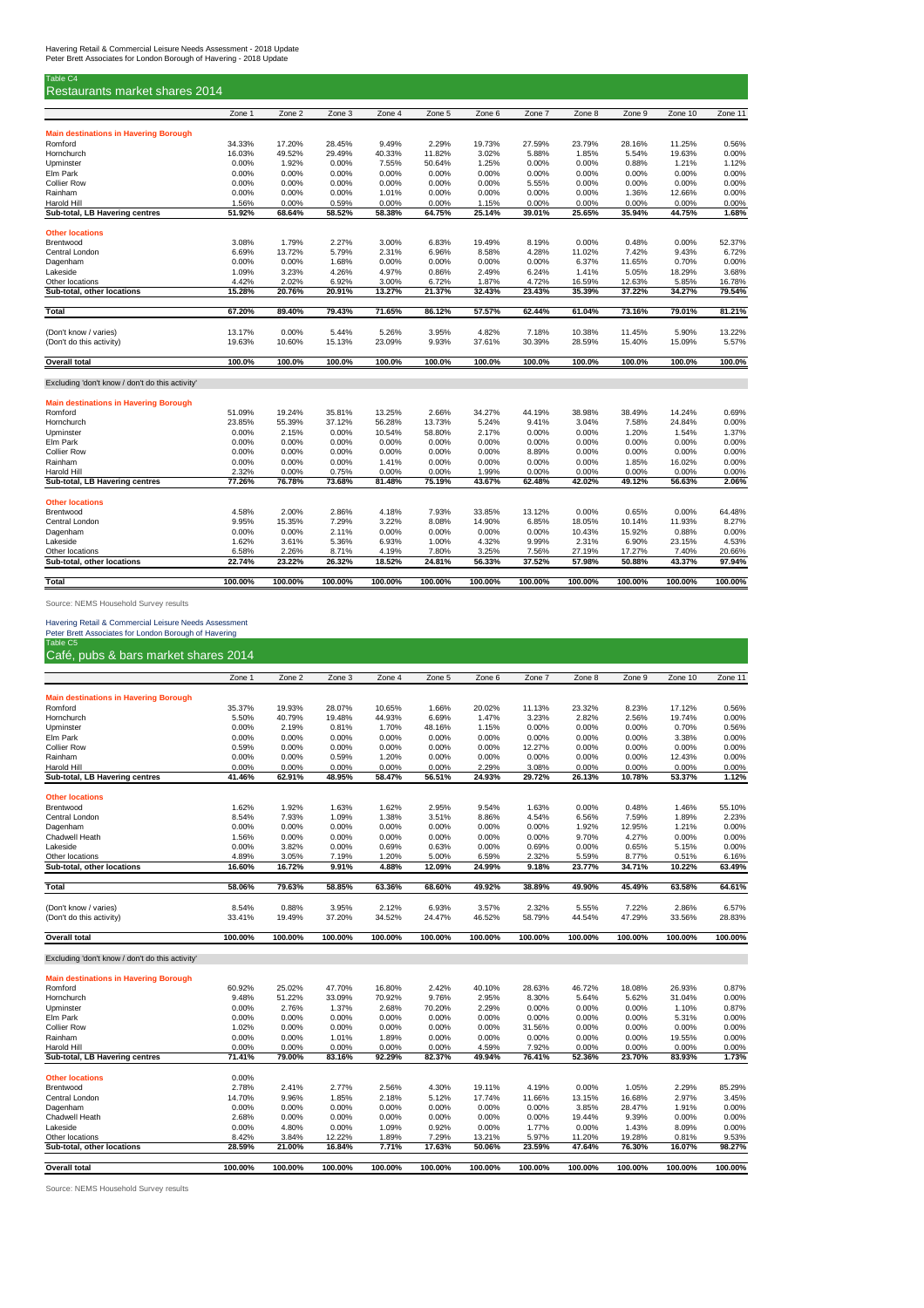#### Summary of A3, A4 & A5 floorspace requirements Table C6

|                        |                                                                    | 2016     | 2017    | 2021    | 2026    | 2029     | 2031    |
|------------------------|--------------------------------------------------------------------|----------|---------|---------|---------|----------|---------|
|                        |                                                                    |          |         |         |         |          |         |
|                        | <b>Total population and expenditure</b><br><b>Total population</b> | 447,595  | 453,489 | 477,758 | 507,242 | 524,121  | 535,055 |
| Α<br>B                 | Total study area expenditure on food & drink                       | 479.20   | 486.60  | 526.44  | 590.51  | 632.05   | 660.61  |
|                        |                                                                    |          |         |         |         |          |         |
|                        | <b>Retained expenditure</b>                                        |          |         |         |         |          |         |
| С                      | Retained food & drink expenditure <sup>(1)</sup>                   | 54%      | 54%     | 54%     | 54%     | 54%      | 54%     |
| D                      | Retained food & drink expenditure                                  | 258.99   | 262.99  | 284.52  | 319.15  | 341.60   | 357.04  |
| E                      | Expenditure leakage                                                | 220.21   | 223.61  | 241.91  | 271.36  | 290.45   | 303.57  |
| Inflow                 |                                                                    |          |         |         |         |          |         |
|                        | Inflow <sup>(2)</sup>                                              |          |         |         |         |          |         |
| F                      |                                                                    | 0%       | 0%      | $0\%$   | 0%      | 0%       | 0%      |
| G                      | Inflow                                                             | 0.00     | 0.00    | 0.00    | 0.00    | 0.00     | 0.00    |
|                        | Total turnover of food & drink facilities                          |          |         |         |         |          |         |
| н                      | Total turnover                                                     | 258.99   | 258.99  | 258.99  | 258.99  | 258.99   | 258.99  |
| <b>Initial surplus</b> |                                                                    |          |         |         |         |          |         |
|                        | Growth in retained expenditure                                     | 0.00     | 4.00    | 25.53   | 60.16   | 82.61    | 98.05   |
|                        | <b>Claims on expenditure</b>                                       |          |         |         |         |          |         |
| J                      | Sales efficiency growth in existing operators <sup>(3)</sup>       | 0.00     | 3.90    | 9.20    | 15.97   | 20.12    | 22.92   |
| Κ                      | Commitments for new floorspace                                     | $\Omega$ | 0       | 0       | 0       | $\Omega$ | 0       |
| L                      | Total claims on capacity                                           | 0.00     | 3.90    | 9.20    | 15.97   | 20.12    | 22.92   |
|                        | <b>Expenditure summary</b>                                         |          |         |         |         |          |         |
| M                      | Initial surplus of expenditure                                     | 0.00     | 4.00    | 25.53   | 60.16   | 82.61    | 98.05   |
| Ν                      | Total claims on capacity                                           | 0.00     | 3.90    | 9.20    | 15.97   | 20.12    | 22.92   |
| $\overline{\circ}$     | Residual expenditure                                               | 0.00     | 0.09    | 16.33   | 44.18   | 62.49    | 75.13   |
|                        |                                                                    |          |         |         |         |          |         |
|                        | Conversion to floorspace requirements                              |          |         |         |         |          |         |
| Ρ                      | Assumed turnover per sq.m <sup>(4)</sup>                           | 6,500    | 6,598   | 6,731   | 6,901   | 7,005    | 7,075   |
| Q                      | Gross food & drink floorspace requirement <sup>(5)</sup>           | $\bf{0}$ | 14      | 2,426   | 6,403   | 8,921    | 10,619  |

**Notes** 

All monetary values are held constant at 2016 prices.

Sales efficiency growth rate of 0.5% per annum applied.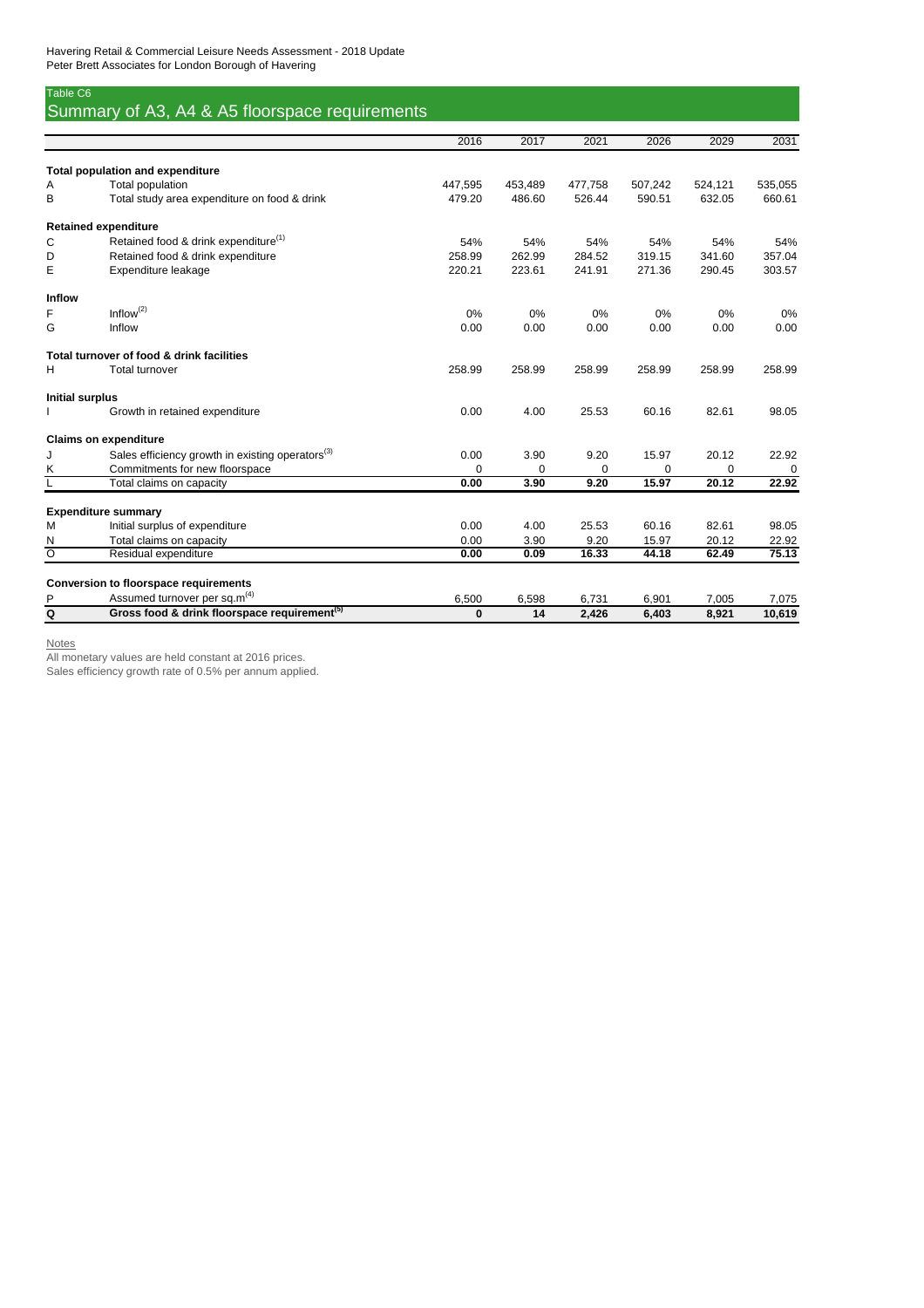| Cinema & theatre market shares 2014<br>Zone 1<br>Zone 4<br>Zone 5<br>Zone 7<br>Zone 8<br>Zone 11<br>Zone 2<br>Zone 3<br>Zone 6<br>Zone 9<br>Zone 10<br><b>Main destinations in Havering Borough</b><br>Vue, The Brewery, Romford<br>25.16%<br>36.54%<br>30.32%<br>16.50%<br>7.98%<br>16.02%<br>24.56%<br>22.89%<br>25.72%<br>15.03%<br>10.74%<br>4.37%<br>Premiere Cinema, Mercury Mall, Romford<br>23.97%<br>14.86%<br>23.18%<br>17.79%<br>17.93%<br>7.58%<br>3.78%<br>1.53%<br>9.05%<br>0.76%<br>Brookside Theatre, Eastern Road, Romford<br>0.00%<br>0.00%<br>0.00%<br>2.52%<br>0.00%<br>2.21%<br>0.00%<br>0.00%<br>0.00%<br>0.00%<br>0.00%<br>Queens Theatre, Billet Lane, Hornchurch<br>1.68%<br>2.22%<br>2.88%<br>5.10%<br>2.98%<br>1.87%<br>3.70%<br>1.41%<br>0.48%<br>3.00%<br>0.00%<br>17.85%<br>11.50%<br>Sub-total, LB Havering centres<br>50.81%<br>53.62%<br>56.38%<br>39.39%<br>35.82%<br>38.05%<br>28.07%<br>27.73%<br>27.08%<br>14.91%<br>11.47%<br>3.17%<br>8.28%<br>16.99%<br>7.44%<br>3.84%<br>11.04%<br>6.98%<br>7.17%<br>24.63%<br>Vue, Dagenham Leisure Park, Dagenham<br>0.00%<br>1.62%<br>0.00%<br>1.21%<br>3.52%<br>19.51%<br>0.00%<br>0.00%<br>0.66%<br>0.00%<br>19.65%<br>5.07%<br>Vue, Lakeside Shopping Centre, Thurrock<br>0.00%<br>5.74%<br>1.56%<br>8.10%<br>35.41%<br>2.26%<br>0.00%<br>4.16%<br>17.19%<br>6.31%<br>Empire Cinemas, Festival Leisure Park, Basildon<br>0.00%<br>0.00%<br>0.00%<br>0.51%<br>0.86%<br>0.85%<br>0.00%<br>0.00%<br>0.00%<br>0.00%<br>25.63%<br>Other locations<br>0.00%<br>5.08%<br>4.49%<br>4.90%<br>1.27%<br>6.17%<br>4.19%<br>5.31%<br>5.74%<br>0.00%<br>1.52%<br>14.91%<br>22.95%<br>9.21%<br>23.82%<br>58.16%<br>16.29%<br>11.39%<br>20.73%<br>34.84%<br>58.09%<br>Sub-total, other locations<br>44.01%<br>65.72%<br>76.57%<br>65.59%<br>63.20%<br>52.10%<br>48.80%<br>62.57%<br>69.59%<br>76.01%<br>49.44%<br>71.08%<br>7.73%<br>0.51%<br>0.86%<br>5.38%<br>3.77%<br>4.74%<br>6.86%<br>(Don't know / varies)<br>0.48%<br>3.89%<br>3.30%<br>2.10%<br>36.29%<br>32.69%<br>(Don't do this activity)<br>26.55%<br>22.95%<br>30.52%<br>23.13%<br>42.53%<br>46.79%<br>47.90%<br>26.82%<br>23.56%<br>100.0%<br>100.0%<br>100.0%<br>100.0%<br>100.0%<br>100.0%<br>100.0%<br>100.0%<br>100.0%<br>100.0%<br>100.0%<br>Excluding 'don't know / don't do this activity'<br>38.29%<br>47.72%<br>10.50%<br>30.75%<br>49.67%<br>46.22%<br>26.10%<br>46.89%<br>41.11%<br>21.15%<br>15.43%<br>5.75%<br>1.09%<br>36.47%<br>19.41%<br>35.34%<br>28.14%<br>34.40%<br>15.33%<br>7.74%<br>2.44%<br>12.73%<br>0.00%<br>0.00%<br>0.00%<br>0.00%<br>3.31%<br>0.00%<br>4.47%<br>0.00%<br>0.00%<br>0.00%<br>0.00%<br>2.56%<br>3.92%<br>0.76%<br>2.90%<br>4.39%<br>8.07%<br>3.59%<br>7.49%<br>2.89%<br>4.21%<br>0.00%<br>Sub-total, LB Havering centres<br>77.31%<br>70.03%<br>85.95%<br>62.32%<br>23.48%<br>68.74%<br>76.96%<br>57.52%<br>44.31%<br>38.09%<br>16.53%<br><b>Other locations</b><br>35.39%<br>Central London (West End)<br>22.69%<br>14.98%<br>4.84%<br>13.10%<br>22.35%<br>14.27%<br>7.77%<br>22.63%<br>11.16%<br>10.08%<br>Vue, Dagenham Leisure Park, Dagenham<br>0.00%<br>0.00%<br>2.56%<br>0.00%<br>0.00%<br>2.45%<br>31.18%<br>0.00%<br>0.86%<br>7.21%<br>27.64%<br>Vue, Lakeside Shopping Centre, Thurrock<br>0.00%<br>2.37%<br>12.82%<br>46.59%<br>10.26%<br>6.65%<br>9.06%<br>7.49%<br>4.34%<br>0.00%<br>24.18%<br>Empire Cinemas, Festival Leisure Park, Basildon<br>0.00%<br>0.00%<br>0.00%<br>0.80%<br>1.13%<br>1.63%<br>0.00%<br>0.00%<br>0.00%<br>0.00%<br>36.84%<br>0.00%<br>8.40%<br>6.45%<br>2.57%<br>6.69%<br>6.64%<br>6.84%<br>11.01%<br>12.64%<br>0.00%<br>2.19%<br>22.69%<br>76.52%<br>31.26%<br>42.48%<br>83.47%<br>29.97%<br>14.05%<br>37.68%<br>23.04%<br>55.69%<br>61.91%<br>100.00%<br>100.00%<br>100.00%<br>100.00%<br><b>Overall total</b><br>100.00%<br>100.00%<br>100.00%<br>100.00%<br>100.00%<br>100.00%<br>100.00% | Table C7                                     |  |  |  |  |  |  |
|-----------------------------------------------------------------------------------------------------------------------------------------------------------------------------------------------------------------------------------------------------------------------------------------------------------------------------------------------------------------------------------------------------------------------------------------------------------------------------------------------------------------------------------------------------------------------------------------------------------------------------------------------------------------------------------------------------------------------------------------------------------------------------------------------------------------------------------------------------------------------------------------------------------------------------------------------------------------------------------------------------------------------------------------------------------------------------------------------------------------------------------------------------------------------------------------------------------------------------------------------------------------------------------------------------------------------------------------------------------------------------------------------------------------------------------------------------------------------------------------------------------------------------------------------------------------------------------------------------------------------------------------------------------------------------------------------------------------------------------------------------------------------------------------------------------------------------------------------------------------------------------------------------------------------------------------------------------------------------------------------------------------------------------------------------------------------------------------------------------------------------------------------------------------------------------------------------------------------------------------------------------------------------------------------------------------------------------------------------------------------------------------------------------------------------------------------------------------------------------------------------------------------------------------------------------------------------------------------------------------------------------------------------------------------------------------------------------------------------------------------------------------------------------------------------------------------------------------------------------------------------------------------------------------------------------------------------------------------------------------------------------------------------------------------------------------------------------------------------------------------------------------------------------------------------------------------------------------------------------------------------------------------------------------------------------------------------------------------------------------------------------------------------------------------------------------------------------------------------------------------------------------------------------------------------------------------------------------------------------------------------------------------------------------------------------------------------------------------------------------------------------------------------------------------------------------------------------------------------------------------------------------------------------|----------------------------------------------|--|--|--|--|--|--|
|                                                                                                                                                                                                                                                                                                                                                                                                                                                                                                                                                                                                                                                                                                                                                                                                                                                                                                                                                                                                                                                                                                                                                                                                                                                                                                                                                                                                                                                                                                                                                                                                                                                                                                                                                                                                                                                                                                                                                                                                                                                                                                                                                                                                                                                                                                                                                                                                                                                                                                                                                                                                                                                                                                                                                                                                                                                                                                                                                                                                                                                                                                                                                                                                                                                                                                                                                                                                                                                                                                                                                                                                                                                                                                                                                                                                                                                                                                           |                                              |  |  |  |  |  |  |
|                                                                                                                                                                                                                                                                                                                                                                                                                                                                                                                                                                                                                                                                                                                                                                                                                                                                                                                                                                                                                                                                                                                                                                                                                                                                                                                                                                                                                                                                                                                                                                                                                                                                                                                                                                                                                                                                                                                                                                                                                                                                                                                                                                                                                                                                                                                                                                                                                                                                                                                                                                                                                                                                                                                                                                                                                                                                                                                                                                                                                                                                                                                                                                                                                                                                                                                                                                                                                                                                                                                                                                                                                                                                                                                                                                                                                                                                                                           |                                              |  |  |  |  |  |  |
|                                                                                                                                                                                                                                                                                                                                                                                                                                                                                                                                                                                                                                                                                                                                                                                                                                                                                                                                                                                                                                                                                                                                                                                                                                                                                                                                                                                                                                                                                                                                                                                                                                                                                                                                                                                                                                                                                                                                                                                                                                                                                                                                                                                                                                                                                                                                                                                                                                                                                                                                                                                                                                                                                                                                                                                                                                                                                                                                                                                                                                                                                                                                                                                                                                                                                                                                                                                                                                                                                                                                                                                                                                                                                                                                                                                                                                                                                                           |                                              |  |  |  |  |  |  |
|                                                                                                                                                                                                                                                                                                                                                                                                                                                                                                                                                                                                                                                                                                                                                                                                                                                                                                                                                                                                                                                                                                                                                                                                                                                                                                                                                                                                                                                                                                                                                                                                                                                                                                                                                                                                                                                                                                                                                                                                                                                                                                                                                                                                                                                                                                                                                                                                                                                                                                                                                                                                                                                                                                                                                                                                                                                                                                                                                                                                                                                                                                                                                                                                                                                                                                                                                                                                                                                                                                                                                                                                                                                                                                                                                                                                                                                                                                           |                                              |  |  |  |  |  |  |
|                                                                                                                                                                                                                                                                                                                                                                                                                                                                                                                                                                                                                                                                                                                                                                                                                                                                                                                                                                                                                                                                                                                                                                                                                                                                                                                                                                                                                                                                                                                                                                                                                                                                                                                                                                                                                                                                                                                                                                                                                                                                                                                                                                                                                                                                                                                                                                                                                                                                                                                                                                                                                                                                                                                                                                                                                                                                                                                                                                                                                                                                                                                                                                                                                                                                                                                                                                                                                                                                                                                                                                                                                                                                                                                                                                                                                                                                                                           |                                              |  |  |  |  |  |  |
|                                                                                                                                                                                                                                                                                                                                                                                                                                                                                                                                                                                                                                                                                                                                                                                                                                                                                                                                                                                                                                                                                                                                                                                                                                                                                                                                                                                                                                                                                                                                                                                                                                                                                                                                                                                                                                                                                                                                                                                                                                                                                                                                                                                                                                                                                                                                                                                                                                                                                                                                                                                                                                                                                                                                                                                                                                                                                                                                                                                                                                                                                                                                                                                                                                                                                                                                                                                                                                                                                                                                                                                                                                                                                                                                                                                                                                                                                                           |                                              |  |  |  |  |  |  |
|                                                                                                                                                                                                                                                                                                                                                                                                                                                                                                                                                                                                                                                                                                                                                                                                                                                                                                                                                                                                                                                                                                                                                                                                                                                                                                                                                                                                                                                                                                                                                                                                                                                                                                                                                                                                                                                                                                                                                                                                                                                                                                                                                                                                                                                                                                                                                                                                                                                                                                                                                                                                                                                                                                                                                                                                                                                                                                                                                                                                                                                                                                                                                                                                                                                                                                                                                                                                                                                                                                                                                                                                                                                                                                                                                                                                                                                                                                           |                                              |  |  |  |  |  |  |
|                                                                                                                                                                                                                                                                                                                                                                                                                                                                                                                                                                                                                                                                                                                                                                                                                                                                                                                                                                                                                                                                                                                                                                                                                                                                                                                                                                                                                                                                                                                                                                                                                                                                                                                                                                                                                                                                                                                                                                                                                                                                                                                                                                                                                                                                                                                                                                                                                                                                                                                                                                                                                                                                                                                                                                                                                                                                                                                                                                                                                                                                                                                                                                                                                                                                                                                                                                                                                                                                                                                                                                                                                                                                                                                                                                                                                                                                                                           |                                              |  |  |  |  |  |  |
|                                                                                                                                                                                                                                                                                                                                                                                                                                                                                                                                                                                                                                                                                                                                                                                                                                                                                                                                                                                                                                                                                                                                                                                                                                                                                                                                                                                                                                                                                                                                                                                                                                                                                                                                                                                                                                                                                                                                                                                                                                                                                                                                                                                                                                                                                                                                                                                                                                                                                                                                                                                                                                                                                                                                                                                                                                                                                                                                                                                                                                                                                                                                                                                                                                                                                                                                                                                                                                                                                                                                                                                                                                                                                                                                                                                                                                                                                                           |                                              |  |  |  |  |  |  |
|                                                                                                                                                                                                                                                                                                                                                                                                                                                                                                                                                                                                                                                                                                                                                                                                                                                                                                                                                                                                                                                                                                                                                                                                                                                                                                                                                                                                                                                                                                                                                                                                                                                                                                                                                                                                                                                                                                                                                                                                                                                                                                                                                                                                                                                                                                                                                                                                                                                                                                                                                                                                                                                                                                                                                                                                                                                                                                                                                                                                                                                                                                                                                                                                                                                                                                                                                                                                                                                                                                                                                                                                                                                                                                                                                                                                                                                                                                           |                                              |  |  |  |  |  |  |
|                                                                                                                                                                                                                                                                                                                                                                                                                                                                                                                                                                                                                                                                                                                                                                                                                                                                                                                                                                                                                                                                                                                                                                                                                                                                                                                                                                                                                                                                                                                                                                                                                                                                                                                                                                                                                                                                                                                                                                                                                                                                                                                                                                                                                                                                                                                                                                                                                                                                                                                                                                                                                                                                                                                                                                                                                                                                                                                                                                                                                                                                                                                                                                                                                                                                                                                                                                                                                                                                                                                                                                                                                                                                                                                                                                                                                                                                                                           | <b>Other locations</b>                       |  |  |  |  |  |  |
|                                                                                                                                                                                                                                                                                                                                                                                                                                                                                                                                                                                                                                                                                                                                                                                                                                                                                                                                                                                                                                                                                                                                                                                                                                                                                                                                                                                                                                                                                                                                                                                                                                                                                                                                                                                                                                                                                                                                                                                                                                                                                                                                                                                                                                                                                                                                                                                                                                                                                                                                                                                                                                                                                                                                                                                                                                                                                                                                                                                                                                                                                                                                                                                                                                                                                                                                                                                                                                                                                                                                                                                                                                                                                                                                                                                                                                                                                                           | Central London (West End)                    |  |  |  |  |  |  |
|                                                                                                                                                                                                                                                                                                                                                                                                                                                                                                                                                                                                                                                                                                                                                                                                                                                                                                                                                                                                                                                                                                                                                                                                                                                                                                                                                                                                                                                                                                                                                                                                                                                                                                                                                                                                                                                                                                                                                                                                                                                                                                                                                                                                                                                                                                                                                                                                                                                                                                                                                                                                                                                                                                                                                                                                                                                                                                                                                                                                                                                                                                                                                                                                                                                                                                                                                                                                                                                                                                                                                                                                                                                                                                                                                                                                                                                                                                           |                                              |  |  |  |  |  |  |
|                                                                                                                                                                                                                                                                                                                                                                                                                                                                                                                                                                                                                                                                                                                                                                                                                                                                                                                                                                                                                                                                                                                                                                                                                                                                                                                                                                                                                                                                                                                                                                                                                                                                                                                                                                                                                                                                                                                                                                                                                                                                                                                                                                                                                                                                                                                                                                                                                                                                                                                                                                                                                                                                                                                                                                                                                                                                                                                                                                                                                                                                                                                                                                                                                                                                                                                                                                                                                                                                                                                                                                                                                                                                                                                                                                                                                                                                                                           |                                              |  |  |  |  |  |  |
|                                                                                                                                                                                                                                                                                                                                                                                                                                                                                                                                                                                                                                                                                                                                                                                                                                                                                                                                                                                                                                                                                                                                                                                                                                                                                                                                                                                                                                                                                                                                                                                                                                                                                                                                                                                                                                                                                                                                                                                                                                                                                                                                                                                                                                                                                                                                                                                                                                                                                                                                                                                                                                                                                                                                                                                                                                                                                                                                                                                                                                                                                                                                                                                                                                                                                                                                                                                                                                                                                                                                                                                                                                                                                                                                                                                                                                                                                                           |                                              |  |  |  |  |  |  |
|                                                                                                                                                                                                                                                                                                                                                                                                                                                                                                                                                                                                                                                                                                                                                                                                                                                                                                                                                                                                                                                                                                                                                                                                                                                                                                                                                                                                                                                                                                                                                                                                                                                                                                                                                                                                                                                                                                                                                                                                                                                                                                                                                                                                                                                                                                                                                                                                                                                                                                                                                                                                                                                                                                                                                                                                                                                                                                                                                                                                                                                                                                                                                                                                                                                                                                                                                                                                                                                                                                                                                                                                                                                                                                                                                                                                                                                                                                           |                                              |  |  |  |  |  |  |
|                                                                                                                                                                                                                                                                                                                                                                                                                                                                                                                                                                                                                                                                                                                                                                                                                                                                                                                                                                                                                                                                                                                                                                                                                                                                                                                                                                                                                                                                                                                                                                                                                                                                                                                                                                                                                                                                                                                                                                                                                                                                                                                                                                                                                                                                                                                                                                                                                                                                                                                                                                                                                                                                                                                                                                                                                                                                                                                                                                                                                                                                                                                                                                                                                                                                                                                                                                                                                                                                                                                                                                                                                                                                                                                                                                                                                                                                                                           |                                              |  |  |  |  |  |  |
|                                                                                                                                                                                                                                                                                                                                                                                                                                                                                                                                                                                                                                                                                                                                                                                                                                                                                                                                                                                                                                                                                                                                                                                                                                                                                                                                                                                                                                                                                                                                                                                                                                                                                                                                                                                                                                                                                                                                                                                                                                                                                                                                                                                                                                                                                                                                                                                                                                                                                                                                                                                                                                                                                                                                                                                                                                                                                                                                                                                                                                                                                                                                                                                                                                                                                                                                                                                                                                                                                                                                                                                                                                                                                                                                                                                                                                                                                                           | Total                                        |  |  |  |  |  |  |
|                                                                                                                                                                                                                                                                                                                                                                                                                                                                                                                                                                                                                                                                                                                                                                                                                                                                                                                                                                                                                                                                                                                                                                                                                                                                                                                                                                                                                                                                                                                                                                                                                                                                                                                                                                                                                                                                                                                                                                                                                                                                                                                                                                                                                                                                                                                                                                                                                                                                                                                                                                                                                                                                                                                                                                                                                                                                                                                                                                                                                                                                                                                                                                                                                                                                                                                                                                                                                                                                                                                                                                                                                                                                                                                                                                                                                                                                                                           |                                              |  |  |  |  |  |  |
|                                                                                                                                                                                                                                                                                                                                                                                                                                                                                                                                                                                                                                                                                                                                                                                                                                                                                                                                                                                                                                                                                                                                                                                                                                                                                                                                                                                                                                                                                                                                                                                                                                                                                                                                                                                                                                                                                                                                                                                                                                                                                                                                                                                                                                                                                                                                                                                                                                                                                                                                                                                                                                                                                                                                                                                                                                                                                                                                                                                                                                                                                                                                                                                                                                                                                                                                                                                                                                                                                                                                                                                                                                                                                                                                                                                                                                                                                                           |                                              |  |  |  |  |  |  |
|                                                                                                                                                                                                                                                                                                                                                                                                                                                                                                                                                                                                                                                                                                                                                                                                                                                                                                                                                                                                                                                                                                                                                                                                                                                                                                                                                                                                                                                                                                                                                                                                                                                                                                                                                                                                                                                                                                                                                                                                                                                                                                                                                                                                                                                                                                                                                                                                                                                                                                                                                                                                                                                                                                                                                                                                                                                                                                                                                                                                                                                                                                                                                                                                                                                                                                                                                                                                                                                                                                                                                                                                                                                                                                                                                                                                                                                                                                           |                                              |  |  |  |  |  |  |
|                                                                                                                                                                                                                                                                                                                                                                                                                                                                                                                                                                                                                                                                                                                                                                                                                                                                                                                                                                                                                                                                                                                                                                                                                                                                                                                                                                                                                                                                                                                                                                                                                                                                                                                                                                                                                                                                                                                                                                                                                                                                                                                                                                                                                                                                                                                                                                                                                                                                                                                                                                                                                                                                                                                                                                                                                                                                                                                                                                                                                                                                                                                                                                                                                                                                                                                                                                                                                                                                                                                                                                                                                                                                                                                                                                                                                                                                                                           | Overall total                                |  |  |  |  |  |  |
|                                                                                                                                                                                                                                                                                                                                                                                                                                                                                                                                                                                                                                                                                                                                                                                                                                                                                                                                                                                                                                                                                                                                                                                                                                                                                                                                                                                                                                                                                                                                                                                                                                                                                                                                                                                                                                                                                                                                                                                                                                                                                                                                                                                                                                                                                                                                                                                                                                                                                                                                                                                                                                                                                                                                                                                                                                                                                                                                                                                                                                                                                                                                                                                                                                                                                                                                                                                                                                                                                                                                                                                                                                                                                                                                                                                                                                                                                                           |                                              |  |  |  |  |  |  |
|                                                                                                                                                                                                                                                                                                                                                                                                                                                                                                                                                                                                                                                                                                                                                                                                                                                                                                                                                                                                                                                                                                                                                                                                                                                                                                                                                                                                                                                                                                                                                                                                                                                                                                                                                                                                                                                                                                                                                                                                                                                                                                                                                                                                                                                                                                                                                                                                                                                                                                                                                                                                                                                                                                                                                                                                                                                                                                                                                                                                                                                                                                                                                                                                                                                                                                                                                                                                                                                                                                                                                                                                                                                                                                                                                                                                                                                                                                           |                                              |  |  |  |  |  |  |
|                                                                                                                                                                                                                                                                                                                                                                                                                                                                                                                                                                                                                                                                                                                                                                                                                                                                                                                                                                                                                                                                                                                                                                                                                                                                                                                                                                                                                                                                                                                                                                                                                                                                                                                                                                                                                                                                                                                                                                                                                                                                                                                                                                                                                                                                                                                                                                                                                                                                                                                                                                                                                                                                                                                                                                                                                                                                                                                                                                                                                                                                                                                                                                                                                                                                                                                                                                                                                                                                                                                                                                                                                                                                                                                                                                                                                                                                                                           | <b>Main destinations in Havering Borough</b> |  |  |  |  |  |  |
|                                                                                                                                                                                                                                                                                                                                                                                                                                                                                                                                                                                                                                                                                                                                                                                                                                                                                                                                                                                                                                                                                                                                                                                                                                                                                                                                                                                                                                                                                                                                                                                                                                                                                                                                                                                                                                                                                                                                                                                                                                                                                                                                                                                                                                                                                                                                                                                                                                                                                                                                                                                                                                                                                                                                                                                                                                                                                                                                                                                                                                                                                                                                                                                                                                                                                                                                                                                                                                                                                                                                                                                                                                                                                                                                                                                                                                                                                                           | Vue, The Brewery, Romford                    |  |  |  |  |  |  |
|                                                                                                                                                                                                                                                                                                                                                                                                                                                                                                                                                                                                                                                                                                                                                                                                                                                                                                                                                                                                                                                                                                                                                                                                                                                                                                                                                                                                                                                                                                                                                                                                                                                                                                                                                                                                                                                                                                                                                                                                                                                                                                                                                                                                                                                                                                                                                                                                                                                                                                                                                                                                                                                                                                                                                                                                                                                                                                                                                                                                                                                                                                                                                                                                                                                                                                                                                                                                                                                                                                                                                                                                                                                                                                                                                                                                                                                                                                           | Premiere Cinema, Mercury Mall, Romford       |  |  |  |  |  |  |
|                                                                                                                                                                                                                                                                                                                                                                                                                                                                                                                                                                                                                                                                                                                                                                                                                                                                                                                                                                                                                                                                                                                                                                                                                                                                                                                                                                                                                                                                                                                                                                                                                                                                                                                                                                                                                                                                                                                                                                                                                                                                                                                                                                                                                                                                                                                                                                                                                                                                                                                                                                                                                                                                                                                                                                                                                                                                                                                                                                                                                                                                                                                                                                                                                                                                                                                                                                                                                                                                                                                                                                                                                                                                                                                                                                                                                                                                                                           | Brookside Theatre, Eastern Road, Romford     |  |  |  |  |  |  |
|                                                                                                                                                                                                                                                                                                                                                                                                                                                                                                                                                                                                                                                                                                                                                                                                                                                                                                                                                                                                                                                                                                                                                                                                                                                                                                                                                                                                                                                                                                                                                                                                                                                                                                                                                                                                                                                                                                                                                                                                                                                                                                                                                                                                                                                                                                                                                                                                                                                                                                                                                                                                                                                                                                                                                                                                                                                                                                                                                                                                                                                                                                                                                                                                                                                                                                                                                                                                                                                                                                                                                                                                                                                                                                                                                                                                                                                                                                           | Queens Theatre, Billet Lane, Hornchurch      |  |  |  |  |  |  |
|                                                                                                                                                                                                                                                                                                                                                                                                                                                                                                                                                                                                                                                                                                                                                                                                                                                                                                                                                                                                                                                                                                                                                                                                                                                                                                                                                                                                                                                                                                                                                                                                                                                                                                                                                                                                                                                                                                                                                                                                                                                                                                                                                                                                                                                                                                                                                                                                                                                                                                                                                                                                                                                                                                                                                                                                                                                                                                                                                                                                                                                                                                                                                                                                                                                                                                                                                                                                                                                                                                                                                                                                                                                                                                                                                                                                                                                                                                           |                                              |  |  |  |  |  |  |
|                                                                                                                                                                                                                                                                                                                                                                                                                                                                                                                                                                                                                                                                                                                                                                                                                                                                                                                                                                                                                                                                                                                                                                                                                                                                                                                                                                                                                                                                                                                                                                                                                                                                                                                                                                                                                                                                                                                                                                                                                                                                                                                                                                                                                                                                                                                                                                                                                                                                                                                                                                                                                                                                                                                                                                                                                                                                                                                                                                                                                                                                                                                                                                                                                                                                                                                                                                                                                                                                                                                                                                                                                                                                                                                                                                                                                                                                                                           |                                              |  |  |  |  |  |  |
|                                                                                                                                                                                                                                                                                                                                                                                                                                                                                                                                                                                                                                                                                                                                                                                                                                                                                                                                                                                                                                                                                                                                                                                                                                                                                                                                                                                                                                                                                                                                                                                                                                                                                                                                                                                                                                                                                                                                                                                                                                                                                                                                                                                                                                                                                                                                                                                                                                                                                                                                                                                                                                                                                                                                                                                                                                                                                                                                                                                                                                                                                                                                                                                                                                                                                                                                                                                                                                                                                                                                                                                                                                                                                                                                                                                                                                                                                                           |                                              |  |  |  |  |  |  |
|                                                                                                                                                                                                                                                                                                                                                                                                                                                                                                                                                                                                                                                                                                                                                                                                                                                                                                                                                                                                                                                                                                                                                                                                                                                                                                                                                                                                                                                                                                                                                                                                                                                                                                                                                                                                                                                                                                                                                                                                                                                                                                                                                                                                                                                                                                                                                                                                                                                                                                                                                                                                                                                                                                                                                                                                                                                                                                                                                                                                                                                                                                                                                                                                                                                                                                                                                                                                                                                                                                                                                                                                                                                                                                                                                                                                                                                                                                           |                                              |  |  |  |  |  |  |
|                                                                                                                                                                                                                                                                                                                                                                                                                                                                                                                                                                                                                                                                                                                                                                                                                                                                                                                                                                                                                                                                                                                                                                                                                                                                                                                                                                                                                                                                                                                                                                                                                                                                                                                                                                                                                                                                                                                                                                                                                                                                                                                                                                                                                                                                                                                                                                                                                                                                                                                                                                                                                                                                                                                                                                                                                                                                                                                                                                                                                                                                                                                                                                                                                                                                                                                                                                                                                                                                                                                                                                                                                                                                                                                                                                                                                                                                                                           |                                              |  |  |  |  |  |  |
|                                                                                                                                                                                                                                                                                                                                                                                                                                                                                                                                                                                                                                                                                                                                                                                                                                                                                                                                                                                                                                                                                                                                                                                                                                                                                                                                                                                                                                                                                                                                                                                                                                                                                                                                                                                                                                                                                                                                                                                                                                                                                                                                                                                                                                                                                                                                                                                                                                                                                                                                                                                                                                                                                                                                                                                                                                                                                                                                                                                                                                                                                                                                                                                                                                                                                                                                                                                                                                                                                                                                                                                                                                                                                                                                                                                                                                                                                                           |                                              |  |  |  |  |  |  |
|                                                                                                                                                                                                                                                                                                                                                                                                                                                                                                                                                                                                                                                                                                                                                                                                                                                                                                                                                                                                                                                                                                                                                                                                                                                                                                                                                                                                                                                                                                                                                                                                                                                                                                                                                                                                                                                                                                                                                                                                                                                                                                                                                                                                                                                                                                                                                                                                                                                                                                                                                                                                                                                                                                                                                                                                                                                                                                                                                                                                                                                                                                                                                                                                                                                                                                                                                                                                                                                                                                                                                                                                                                                                                                                                                                                                                                                                                                           | Other locations                              |  |  |  |  |  |  |
|                                                                                                                                                                                                                                                                                                                                                                                                                                                                                                                                                                                                                                                                                                                                                                                                                                                                                                                                                                                                                                                                                                                                                                                                                                                                                                                                                                                                                                                                                                                                                                                                                                                                                                                                                                                                                                                                                                                                                                                                                                                                                                                                                                                                                                                                                                                                                                                                                                                                                                                                                                                                                                                                                                                                                                                                                                                                                                                                                                                                                                                                                                                                                                                                                                                                                                                                                                                                                                                                                                                                                                                                                                                                                                                                                                                                                                                                                                           | Sub-total, other locations                   |  |  |  |  |  |  |
|                                                                                                                                                                                                                                                                                                                                                                                                                                                                                                                                                                                                                                                                                                                                                                                                                                                                                                                                                                                                                                                                                                                                                                                                                                                                                                                                                                                                                                                                                                                                                                                                                                                                                                                                                                                                                                                                                                                                                                                                                                                                                                                                                                                                                                                                                                                                                                                                                                                                                                                                                                                                                                                                                                                                                                                                                                                                                                                                                                                                                                                                                                                                                                                                                                                                                                                                                                                                                                                                                                                                                                                                                                                                                                                                                                                                                                                                                                           |                                              |  |  |  |  |  |  |
|                                                                                                                                                                                                                                                                                                                                                                                                                                                                                                                                                                                                                                                                                                                                                                                                                                                                                                                                                                                                                                                                                                                                                                                                                                                                                                                                                                                                                                                                                                                                                                                                                                                                                                                                                                                                                                                                                                                                                                                                                                                                                                                                                                                                                                                                                                                                                                                                                                                                                                                                                                                                                                                                                                                                                                                                                                                                                                                                                                                                                                                                                                                                                                                                                                                                                                                                                                                                                                                                                                                                                                                                                                                                                                                                                                                                                                                                                                           |                                              |  |  |  |  |  |  |

Source: NEMS Household Survey results